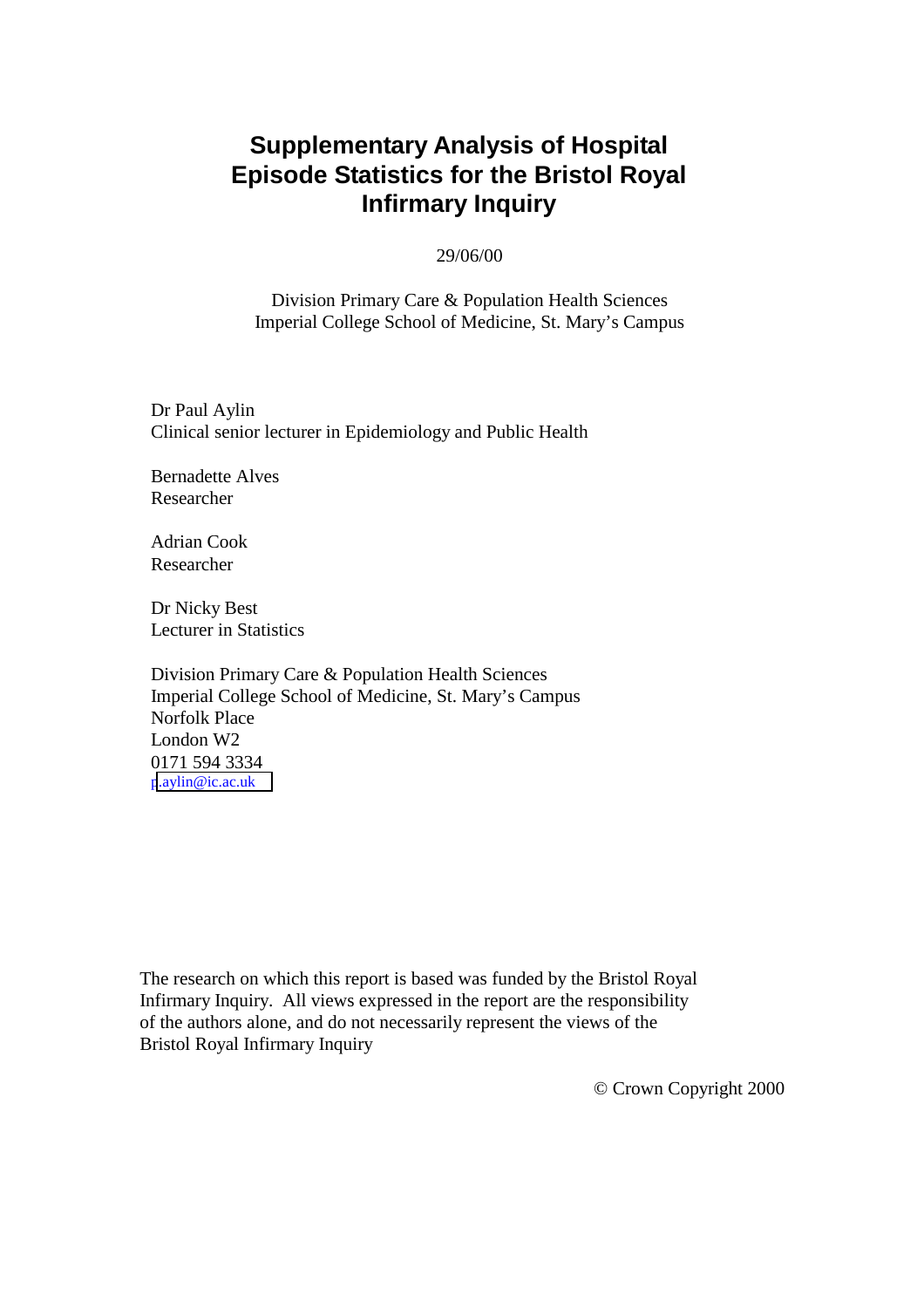### <span id="page-1-0"></span>**Executive summary**

This report, commissioned by the Bristol Royal Infirmary (BRI) Inquiry, presents further analysis of HES data relating to paediatric cardiac surgery at United Bristol Healthcare NHS Trust (UBHT) and elsewhere in England between 1<sup>st</sup> April 1991 and 31<sup>st</sup> December 1995. It is supplemental to the "Analysis of Hospital Episode Statistics" for the Bristol Royal Infirmary Inquiry", also commissioned by the BRI Inquiry.

The report examines inter-hospital transfers, emergency admissions, Down's syndrome, the ages of patients undergoing procedures to correct complete Atrial Ventricular Septal Defects (AVSD), and data quality. It also revises the mortality tables, which were presented in chapter 3 of the main report, to include different age groupings and estimates of relative risk instead of excess deaths.

### *Inter-hospital transfers*

Mortality experienced by children in some age groups transferred from other providers was higher than non-transfers in specialist centres in England (excluding UBHT). However when comparing the proportion of transfers in UBHT with elsewhere, UBHT had a smaller proportion of transfers than other specialist centres in both open and closed procedure classes and all age groups. The proportion of transfers can not therefore explain the excess mortality experienced at UBHT.

Recalculation of mortality tables excluding children transferred to another provider on discharge made little difference to the findings of the main report.

### *Emergency admissions*

Mortality experienced by older children admitted as an emergency was higher than mortality in non-emergencies (excluding UBHT). However when comparing the proportion of emergencies in UBHT with elsewhere, higher proportions occurred in the under 90 days where mortality for emergencies was expected to be similar to non-emergencies. In the 1 to 15 year age groups, where mortality for emergencies was higher, the proportion of emergencies was less at UBHT. Mortality in UBHT was not significantly higher in emergency cases compared with non-emergency cases. The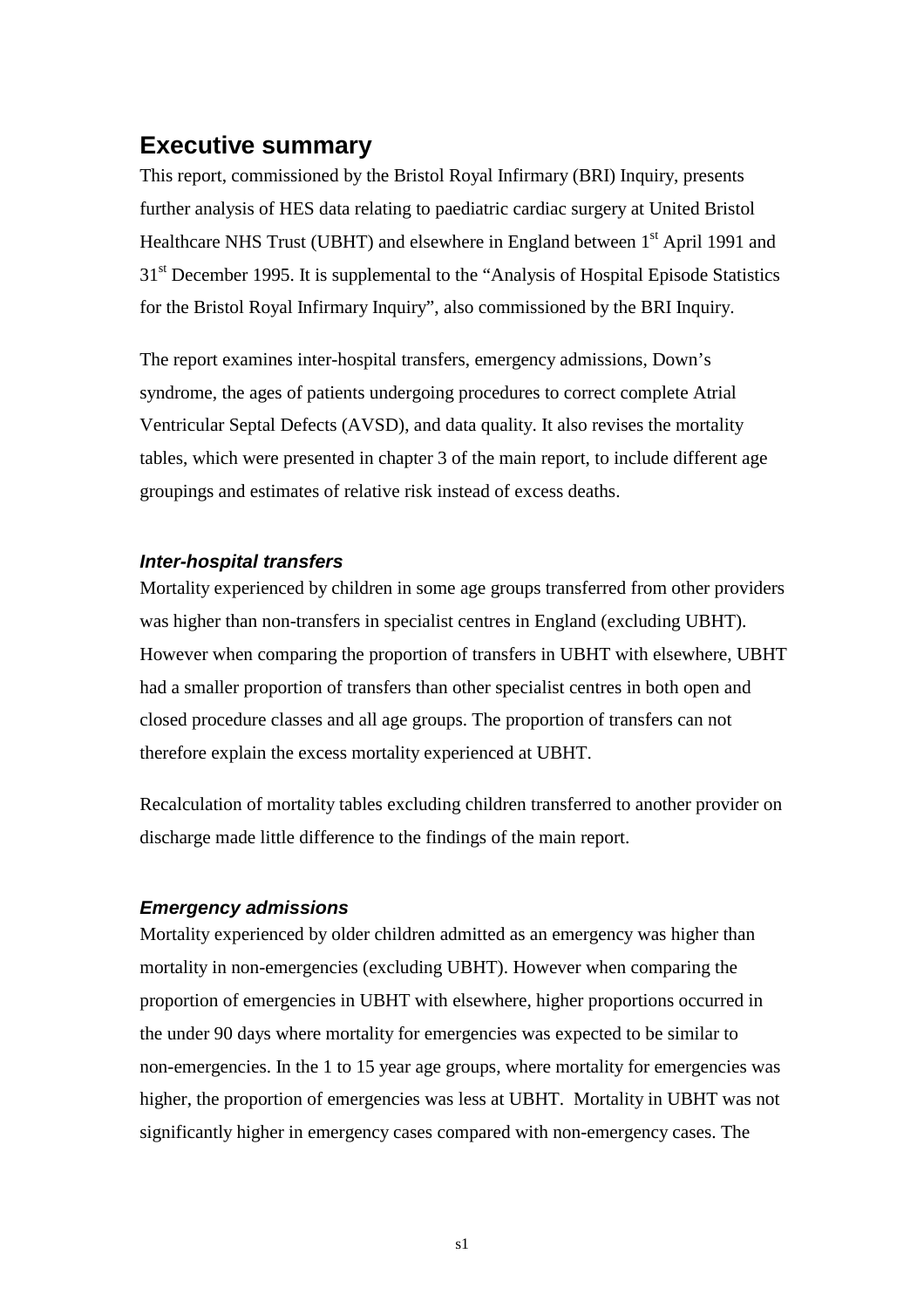<span id="page-2-0"></span>proportion of children admitted as emergencies does not explain the excess mortality experienced at UBHT.

#### *Down's syndrome*

There was no significant difference between mortality experienced by children with Down's syndrome and children without Down's Syndrome in specialist centres in England (excluding UBHT). UBHT operated on less children with Down's syndrome in the under 90 days age group than other centres, but more than other centres in older age groups. Mortality at UBHT in children with Down's Syndrome was less than or equal to children without Down's syndrome in all age groups other than open operations in children aged 90 days to 1 year, where the difference was small (2%) and not statistically significant. The proportion of patients operated on with Down's Syndrome at UBHT cannot explain the excess in mortality seen in UBHT.

### *AVSDs*

The age pattern of children operated on at UBHT for AVSDs and all open operations was very different to elsewhere in England. Although based on small numbers, the peak of activity in the month prior to the first birthday does not appear to be in keeping with practice elsewhere in the country. A similar pattern is present in procedures for interatrial TGAs and VSDs. Neonatal and infant cardiac surgery (NICS -for under ones) was designated a supra-regional service in 1984. Designated units for NICS, including UBHT submitted annual revenue and capital funding bids using information on workload including estimated *numbers of open heart operations*. This funding arrangement ceased on  $31<sup>st</sup>$  March 1994. Although only small numbers are available for comparison, the activity peak in the month prior to the first birthday does not appear to be present after this date.

### *Data Quality*

The specialty groupings are very broad. Within general surgery, only 0.5% (98/20,424) of episodes included an open or closed procedure. Within cardiothoracic surgery the proportion was much higher at 32% (1366/4242). From our data, it is not possible to know to what extent data quality measures based on activity for a whole speciality can be generalised to a smaller subset of procedures.

s2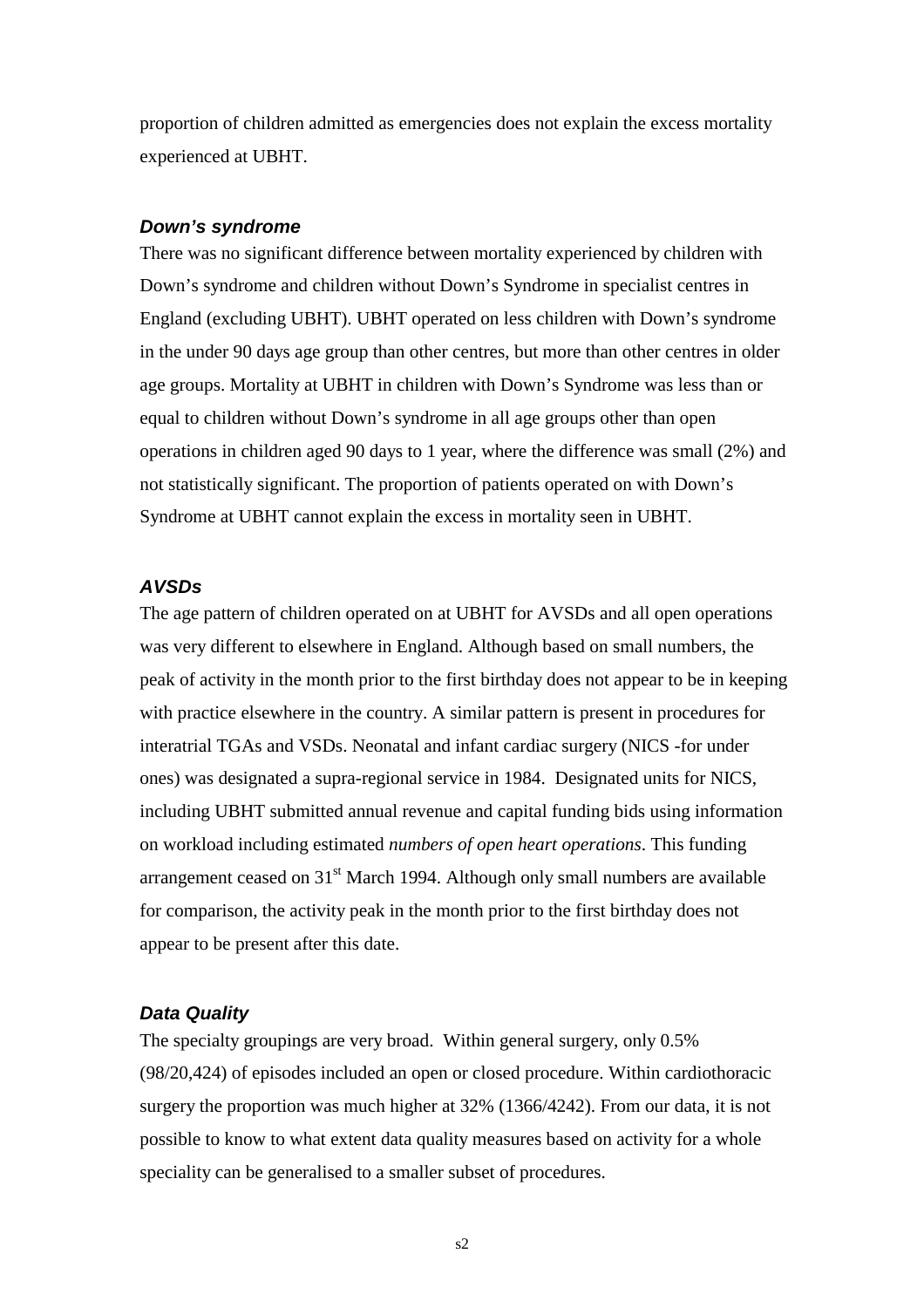<span id="page-3-0"></span>A possible marker of data quality is the ratio of episodes under HES and KP70 returns. For all years combined, percentage differences between KP70s and HES in UBHT for specific specialties was small and ranged from 0.0% in general surgery to 0.5% in cardiology. In England the range was 0.0% in general surgery and cardiology to 1.0% in cardiothoracic surgery.

#### *Amalgamation of age groups - under 90 days and 90 days to under 1 year*

In the main report, we allowed for different mortality rates amongst infants under 90 days compared to infants aged 90 days to 1 year. This analysis assumes that, in each centre, there is a common risk of mortality for all children aged under 1 year. Despite this assumption, the results are similar, with total excess deaths for open operations in all ages being reduced by only small amount from 32.9 to 30.1.

### *Observed and expected deaths for open/closed surgery*

As an alternative way of viewing the results reported in the main report, the Inquiry panel requested that tables should be produced summarising, for each centre, the observed and predicted deaths for the three age groups for open and closed procedures. The Inquiry also requested the ratio between the observed and predicted deaths together with 95% intervals. Procedure groups with significantly high excess mortality in the main report, had a significantly high mortality ratio in these tabulations as they were based on the same data.

### **Conclusions**

These findings support the conclusions in the main report, that UBHT had a high mortality for open operations in children aged under 1 year. This rate is more than would be expected given the variation in mortality of the other centres. Proportions of children transferred either in or out of UBHT, emergency admissions and children with Down's syndrome do not appear to explain these differences. The age pattern of children operated on at UBHT for AVSDs and all open operations is very different to elsewhere in England. The sudden peak of activity in the month prior to the first birthday does not appear to be in keeping with practice elsewhere in the country.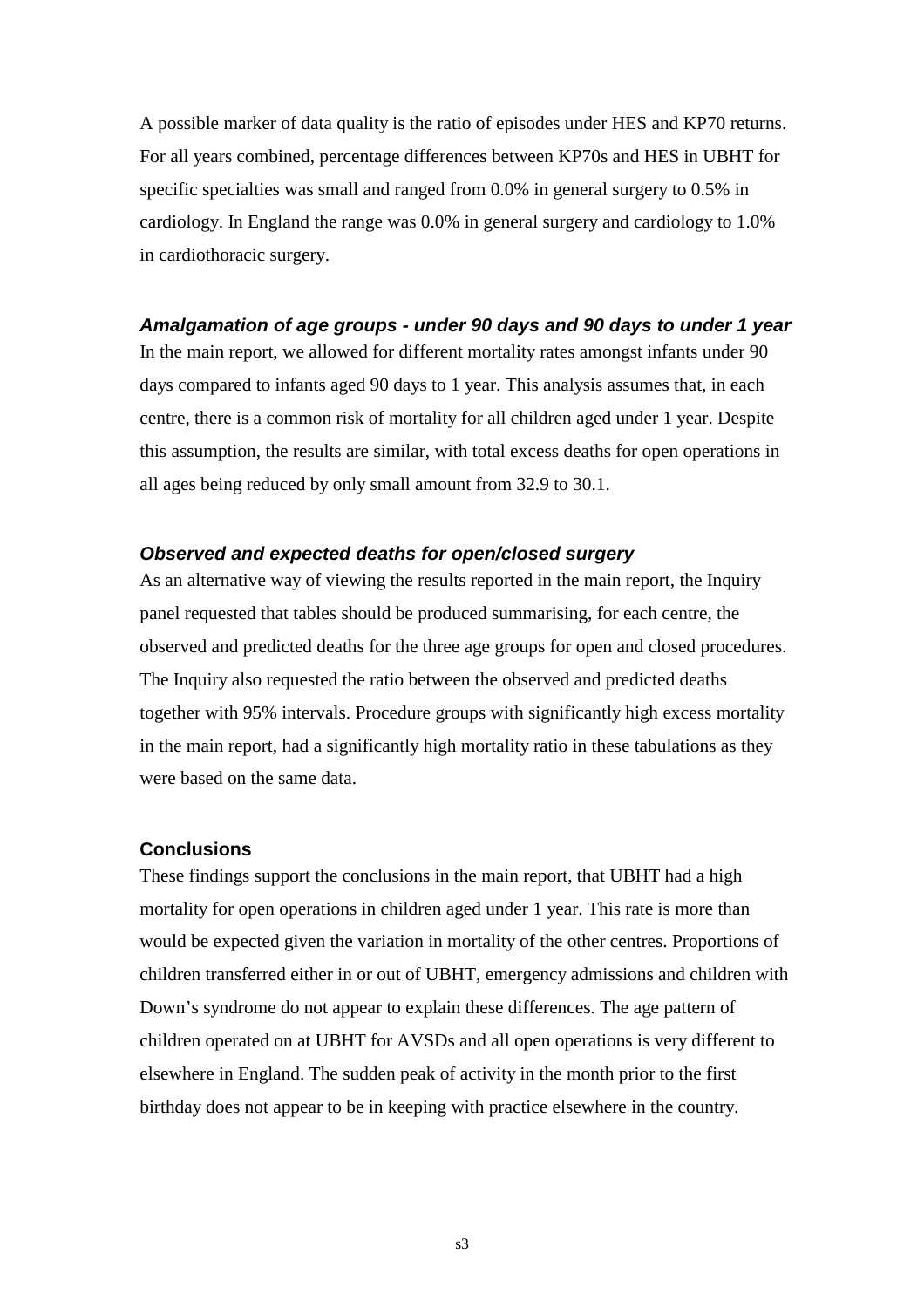# **Table of contents**

| <b>Executive summary</b>                                                   | 1                |
|----------------------------------------------------------------------------|------------------|
| <b>Inter-hospital transfers</b>                                            | 1                |
| <b>Emergency admissions</b>                                                | $\mathbf{1}$     |
| Down's syndrome                                                            | $\boldsymbol{2}$ |
| <b>AVSDs</b>                                                               | $\mathbf 2$      |
| <b>Data Quality</b>                                                        | $\mathbf 2$      |
| Amalgamation of age groups - under 90 days and 90 days to under 1 year     | $\mathbf{3}$     |
| Observed and expected deaths for open/closed surgery                       | $\mathbf{3}$     |
| <b>Conclusions</b>                                                         | 3                |
| <b>Table of contents</b>                                                   | 4                |
| s1.Background                                                              | 5                |
| s2.Inter-hospital transfers                                                | 7                |
| s2.2. Results                                                              | 7                |
| s2.3. Discussion                                                           | 9                |
| s3. Emergency admissions                                                   | 11               |
| s3.2. Results                                                              | 11               |
| s3.3. Discussion                                                           | 12               |
| s4.Down's Syndrome                                                         | 14               |
| s4.2. Results                                                              | 14               |
| s <sub>4.3</sub> . Discussion                                              | 15               |
| s5. Atrial Ventricular Septal Defects                                      | 16               |
| s5.2. Results                                                              | 16               |
| s5.3. Discussion                                                           | 17               |
| s6.HES data quality                                                        | 19               |
| s6.2. Results                                                              | 19               |
| s6.3. Discussion                                                           | 20               |
| s7. Amalgamation of age groups - under 90 days and 90 days to under 1 year | 21               |
| s7.2. Results                                                              | 21               |
| s7.3. Discussion                                                           | 21               |
| s8. Observed and expected deaths for open/closed surgery                   | 22               |
| s8.2. Results                                                              | 22               |
| s8.3. Discussion                                                           | 22               |
| <b>Figures and tables</b>                                                  | 25               |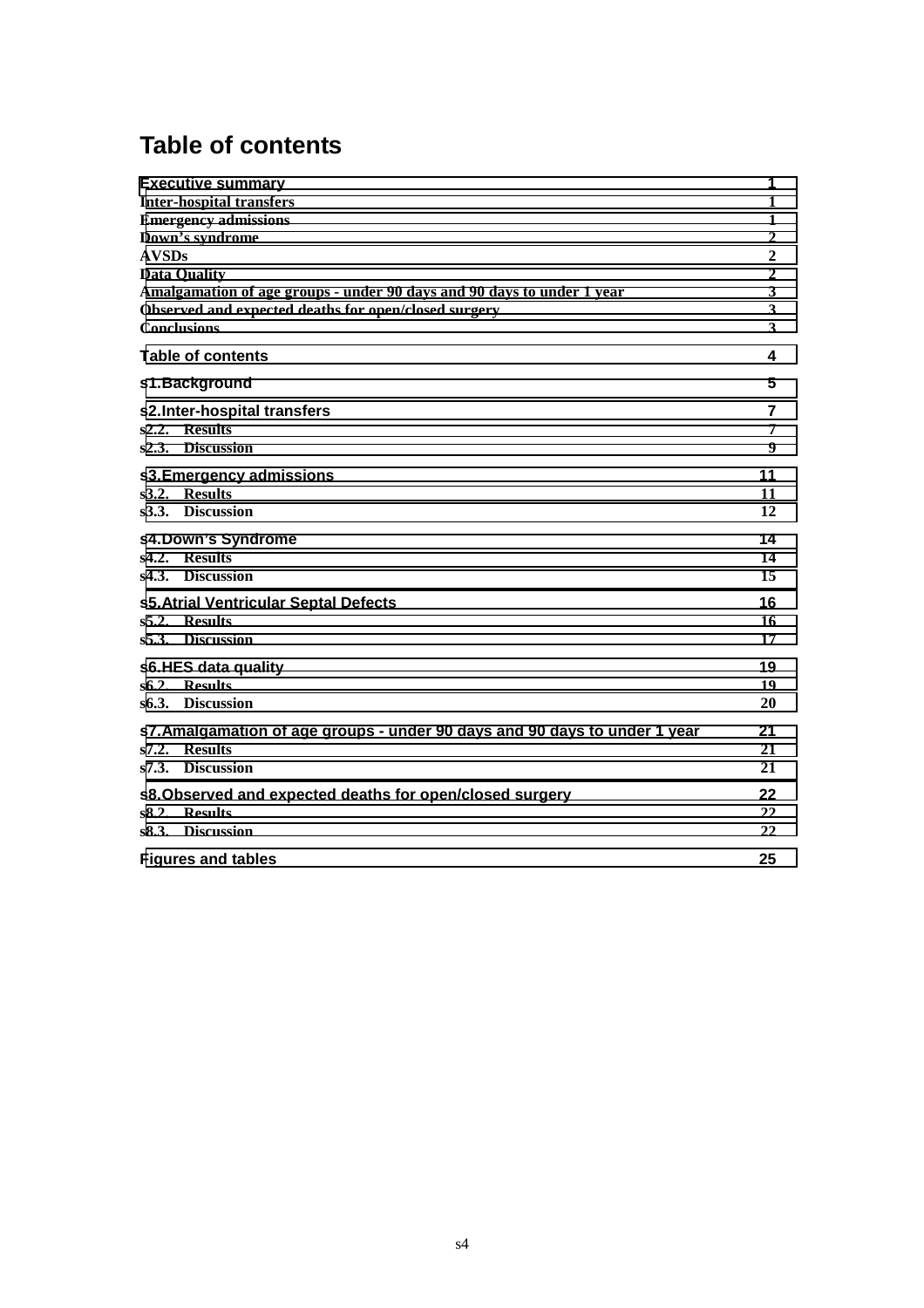### <span id="page-5-0"></span>**s1. Background**

s1.1.1. This analysis has been commissioned by the BRI Inquiry. It is supplemental to the "Analysis of Hospital Episode Statistics for the Bristol Royal Infirmary Inquiry", also commissioned by the BRI Inquiry and henceforth referred to as the main report. The main report was an analysis of HES data relating to paediatric cardiac surgery at United Bristol Healthcare NHS Trust (UBHT) - comprising the Bristol Royal Infirmary and the Bristol Royal Hospital for Sick Children - and elsewhere in England between  $1<sup>st</sup>$  April 1991 and  $31<sup>st</sup>$  December 1995. The findings suggested that UBHT had a high mortality rate for open operations in children aged under 1 year, and particularly in children aged under 90 days. The rate was more than would be expected given the variation in mortality of the other centres.

s1.1.2. This report presents further analysis of HES data and examines inter-hospital transfers, emergency admissions, Down's syndrome, the ages of patients undergoing procedures for complete Atrial Ventricular Septal Defects (AVSD), and data quality. It also revises the mortality tables, which were presented in chapter 3 of the main report, to include different age groupings and estimates of relative risk instead of excess deaths. The classifications of procedure groupings and open/closed classes used within this supplemental analysis were taken from the main report.

s1.1.3. In addition, the panel requested tables separating out the numbers of procedures from the Bristol Royal Infirmary and the Bristol Children's Hospital. This was not possible because codes identifying the hospitals did not exist within our HES data set. PAS data may be more appropriate for this analysis.

s1.1.4. The panel also asked for an analysis of co-existing disease using HES data. McKee<sup>2</sup> urges caution when examining co-morbidity. Jencks et. al.<sup>3</sup> showed how some co-morbidities such as diabetes and hypertension, may fail to be coded for in cases where there is very severe illness as they are displaced by complications of the principal diagnosis from the limited number of spaces on the record for diagnostic codes. A further problem with data in the UK is the inability to distinguish secondary

l

<sup>&</sup>lt;sup>1</sup> http://www.bristol-inquiry.org.uk/Documents/Hospital Episode Statistics (Aylin).doc

<sup>2</sup> McKee M. Routine data: a resource for clinical audit*? Qual Health Care* 1993;**2**:104-111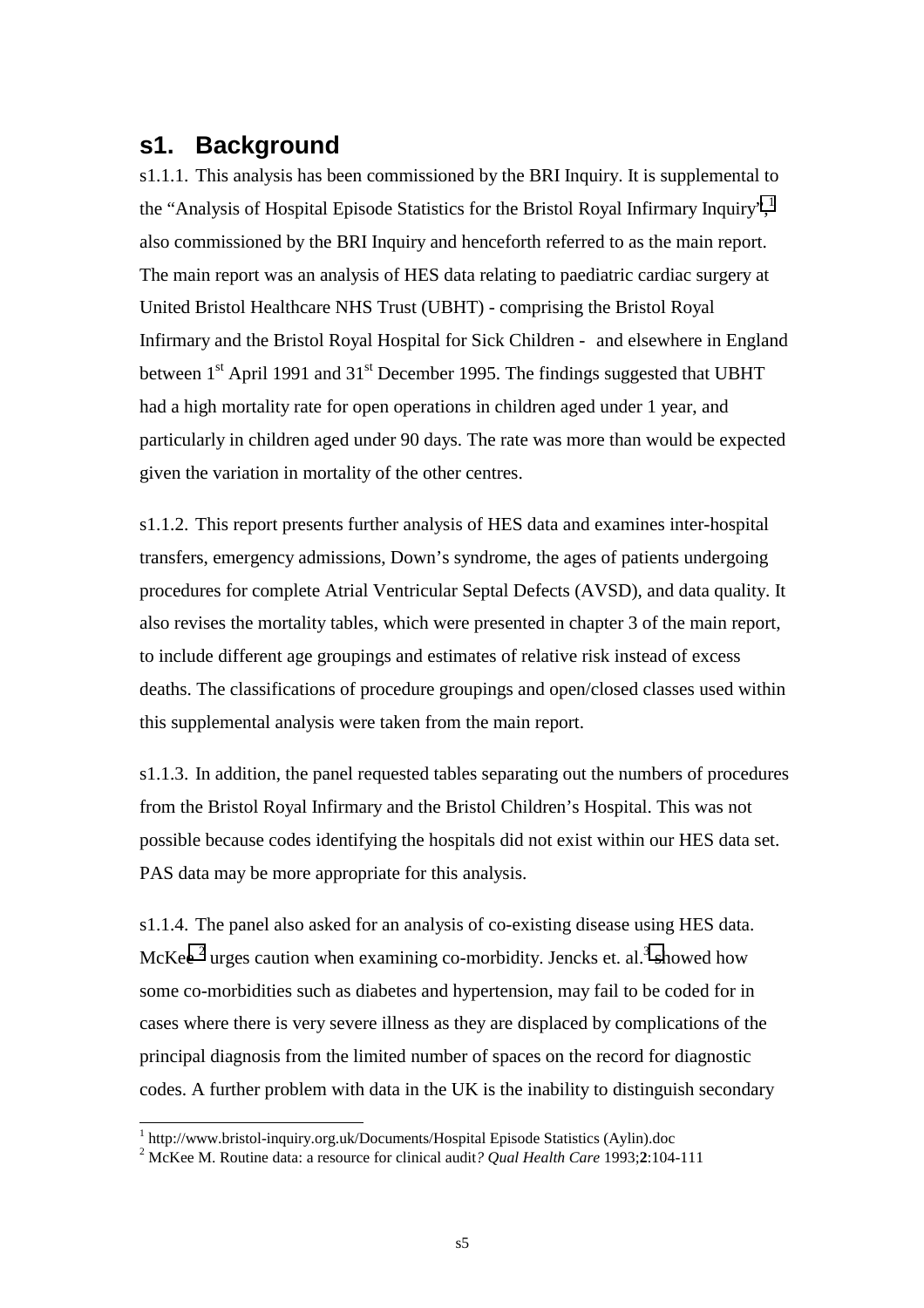diagnoses present on admission from complications of treatment. Further analysis of our HES data using diagnoses in the ICD-9 range 996-999 (complications of surgical and medical care) shows that within open procedures, 26.3% (95%CI 22.5-30.4%) of spells in UBHT have complications recorded compared with 11.6% (95%CI 10.9-12.3%) elsewhere. However, McKee urges caution and suggests that the use of these codes for co-morbidities is likely to be less successful in the UK than in the US where there is the incentive to code more secondary diagnoses under a prospective payment system. More information on the consistency with which secondary diagnoses are coded in the UK is required before using them here. The use of outcome measures such as 'redos' of operations also requires that information systems link spells of care. Within HES, the absence of a patient identifier makes that even more difficult than linking episodes. As there was no specific new hypothesis as to what conditions to investigate, we felt that any further analysis of secondary diagnoses would result in comparisons of data quality between trusts rather than actual differences in comorbidity.

 $\frac{1}{3}$  $3$  Jencks SF, Williams DK, Kay T. Assessing hospital associated deaths from discharge data: the role of length of stay and comorbidities. *JAMA* 1988;**260**:2240-6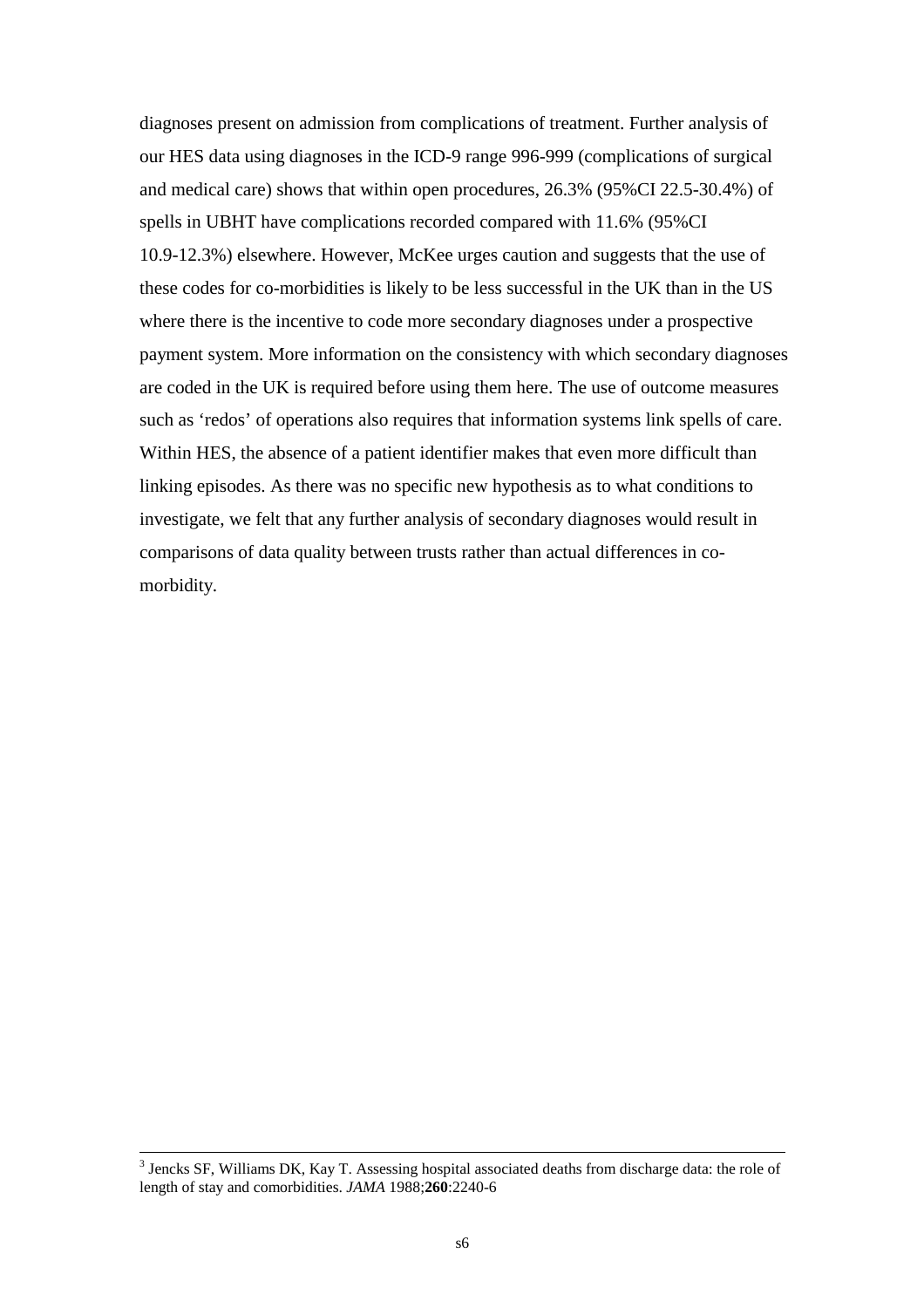### <span id="page-7-0"></span>**s2. Inter-hospital transfers**

s2.1.1. The Inquiry panel requested an analysis of HES data to examine mortality in children who were transferred from other hospitals. If mortality was higher in these transferred patients, and UBHT had a higher proportion of transfers from other providers, then this may provide some explanation for the higher mortality experienced in UBHT in some procedure groups and open operations. This analysis compares mortality for transfers and those admitted by other means (non-transfers) in specialist centres (excluding UBHT). It compares the proportion of transfers in UBHT with other specialist centres, and then examines mortality of transfers at UBHT.

s2.1.2. Tables from chapter 2. in the main report, showing mortality by procedure groups and age group in UBHT and elsewhere in England were recalculated excluding patients who were transferred to other hospitals on discharge to see the effect on mortality.

### *s2.2. Results*

s2.2.1. [Table s2.1](#page-26-0). shows total numbers of spells and mortality (for spells whose outcomes are known) for open and closed operations by age group for patients transferred from another unit compared with non-transfers. For children aged less than 90 days, open procedures in transfers had a mortality (17%, 95%CI 15-19%) which was higher than in non-transfers (13%, 95%CI 10-17%). Closed procedures in transfers in this age group experienced similar mortality (5%, 95%CI 4-7%) to nontransfers (4%, 95%CI 3-7%). For transferred children aged 90 days to under one year, open procedures had a mortality (8%, 95%CI 5-12%) higher than non-transfers (6%, 95%CI 5-8%). Transferred children, who underwent closed procedures experienced slightly higher mortality (6%, 95%CI 2-11%) than non-transfers (3%, 95%CI 1-5%). None of the differences in mortality in this age group were statistically significant. For transferred children aged 1-15 years, open procedures had a mortality (9%, 95%CI 6- 14%), higher than non-transfers (4%, 95%CI 4-5%) which was statistically significant. Transferred closed procedures experienced higher mortality (6%, 95%CI 3-12%) than those who were not transferred (1%, 95%CI 1-2%).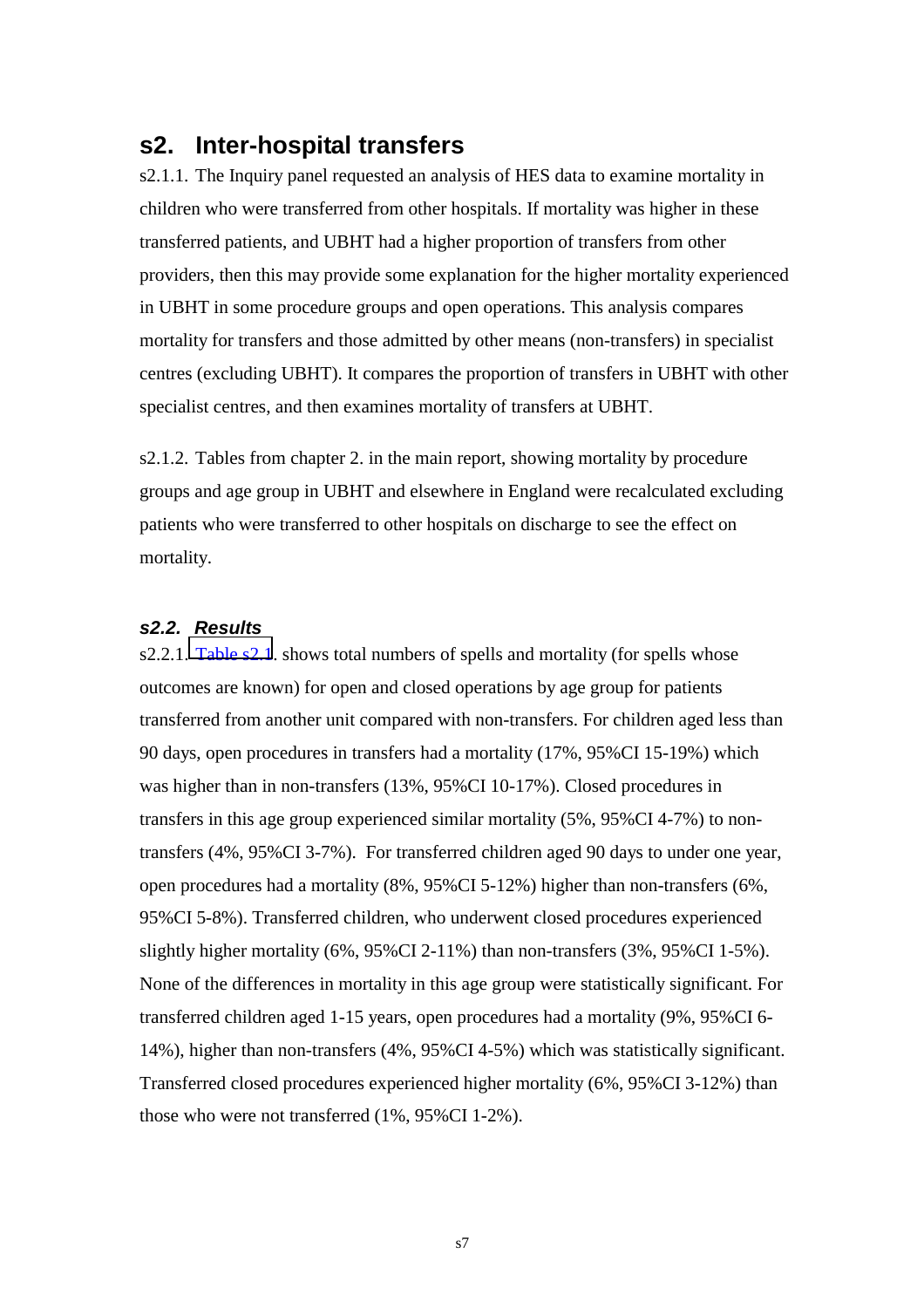s2.2.2. [Table s2.2 g](#page-26-0)ives the proportion of spells admitted as transfers in UBHT and elsewhere. For open and closed procedures and all age grou[ps, UB](#page-29-0)[HT h](#page-27-0)ad consistently lower proportions of transfers than other specialist centres. For open operations in children aged less than 90 days, the proportion of transfers from other units to UBHT (51%, 95%CI 34-68%) was lower than elsewhere (69%, 95%CI 67-71%). There was also a lower proportion of transfers having closed procedures in UBHT (41%, 95%CI 32-52%) than elsewhere (73%, 95%CI 71-75%) in this age group. For children aged 90 days to under one year having open operations, the proportion of transfers in UBHT (7%, 95%CI 4-13%) was lower than elsewhere (17%, 95%CI 15-19%). There was a smaller proportion of transfers in closed procedures in this age group (11%, 95%CI 4- 22%) than elsewhere (25%, 95%CI 21-29%). For children aged 1-15 years for open operations, the proportion of transfers from other units was again less in UBHT (1%, 95%CI 0-3%) than elsewhere (6%, 95%CI 5-7%). There was also a smaller proportion of closed procedures in this age group transferred in UBHT (6%, 95%CI 2-13%) than elsewhere (11%, 95%CI 9-13%).

s2.2.3. For the three age groups there were no statistically significant differences in mortality for open/closed procedures between transfers and those admitted by other means in UBHT. [Table s2.3](#page-26-0) gives mortality (for spells whose outcomes are known) for open and closed operations by age group for transfers compared with non-transfers. For many groups, counts of procedures were small and confidence intervals were correspondingly wide. For children aged less than 90 days, open procedures in transfers from other units had a mortality (69%, 95%CI 41-89%) slightly higher nontransfers (57%, 95%CI 29-82%). Closed procedures in this age group experienced similar mortality (5%, 95%CI 1-17%) as those who were not transferred (5%, 95%CI 1-15%). For transfers aged 90 days to under one year, open procedures had a mortality (38%, 95%CI 9-76%), higher than non-transfers (18%, 95%CI 11-27%). Closed procedures in transfers had no deaths (0%, 95%CI 0-46%) compared with nontransfers (4%, 95%CI 0-13%). For transfers aged 1-15 years, open procedures had a mortality (50%, 95%CI 1-99%), higher than that admitted through other means (6%, 95%CI 4-10%). Transferred closed procedures experienced no mortality.

s2.2.4. Tables s2.4 to s2.6 are similar tables to tables 2[.2-](http://www.bristol-inquiry.org.uk/Documents/Hospital Episode Statistics (Aylin).doc#Table2_2)[2.4 i](http://www.bristol-inquiry.org.uk/Documents/Hospital Episode Statistics (Aylin).doc#Table2_4)n the main report. The difference is that children transferred to other hospitals on discharge have been

s8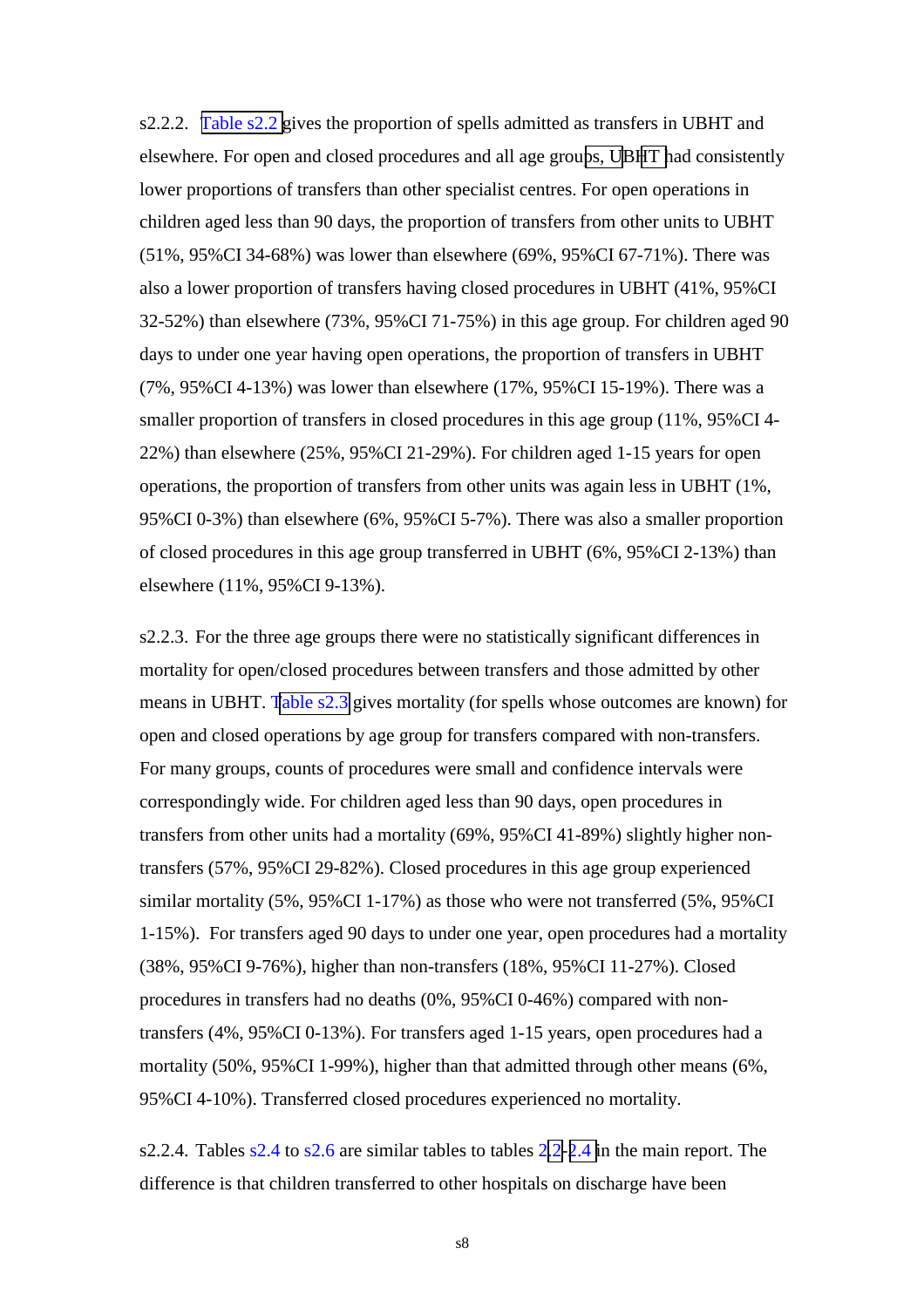<span id="page-9-0"></span>excluded from the calculations. Although absolute mortality increases due to a smaller denominator, the operations with significantly high mortality in the original analysis remain significantly high, and the mortality ratios remain similar.

s2.2.5. For children aged less than 90 days (table s2.4), open procedures in UBHT had a mortality (66%, 95%CI 46-82%) nearly four times higher (3.7) than that elsewhere in England (18%, 95%CI 16-20%). Among the 11 specific open procedures, switch (other operations for Transposition of Great Vessels, TGA) procedures had a mortality (90%, 95%CI 55-100%) which was over eight times higher (8.2) than elsewhere (11%, 95%CI 8-14%). Some of the other procedures (groups 2, 5, 8 and 10) had mortality rates of 100%, but the small numbers (1 or 2 cases in each group) meant it was difficult to draw any conclusions about them. Closed procedures in this age group had slightly lower mortality (6%, 95%CI 2-13%) as elsewhere (7%, 95%CI 6-9%) although CIs overlapped completely.

s2.2.6. For children aged 90 days to under one year (table  $s2.5$ ) there were also variations in mortality outcomes between procedural groups. Open procedures had a mortality (20%, 95%CI 13-29%), three times higher (3.0) than that elsewhere in England (7%, 95%CI 6-8%). Among the 11 specific open procedure groups, mortality at UBHT for AVSD pr[ocedures \(](#page-28-0)45%, 95%CI 23-68%) was four to five times higher (4.5) than elsewhere in England (10%, 95%CI 7-14%). Closure of ASD mortality (63%, 95%CI 24-91%) was seventeen times higher (16.9) than elsewhere (4%, 95%CI 1-10%). No other procedure groups had a significantly high mortality in this age group. Closed procedures had the same mortality (4%, 95%CI 0-13%) as elsewhere (4%, 95%CI 2-6%).

s2.2.7. For children aged 1-15 years, there were no significantly elevated mortality rates for any of the 13 procedure groups or the open/closed categories.

### *s2.3. Discussion*

s2.3.1. Mortality experienced by [children t](#page-27-0)ransferred from other providers in some age groups was higher than non-transfers in specialist centres in England (excluding UBHT). However when comparing the proportion of transfers in UBHT with elsewhere, UBHT has a smaller proportion of transfers than other specialist centres in

s9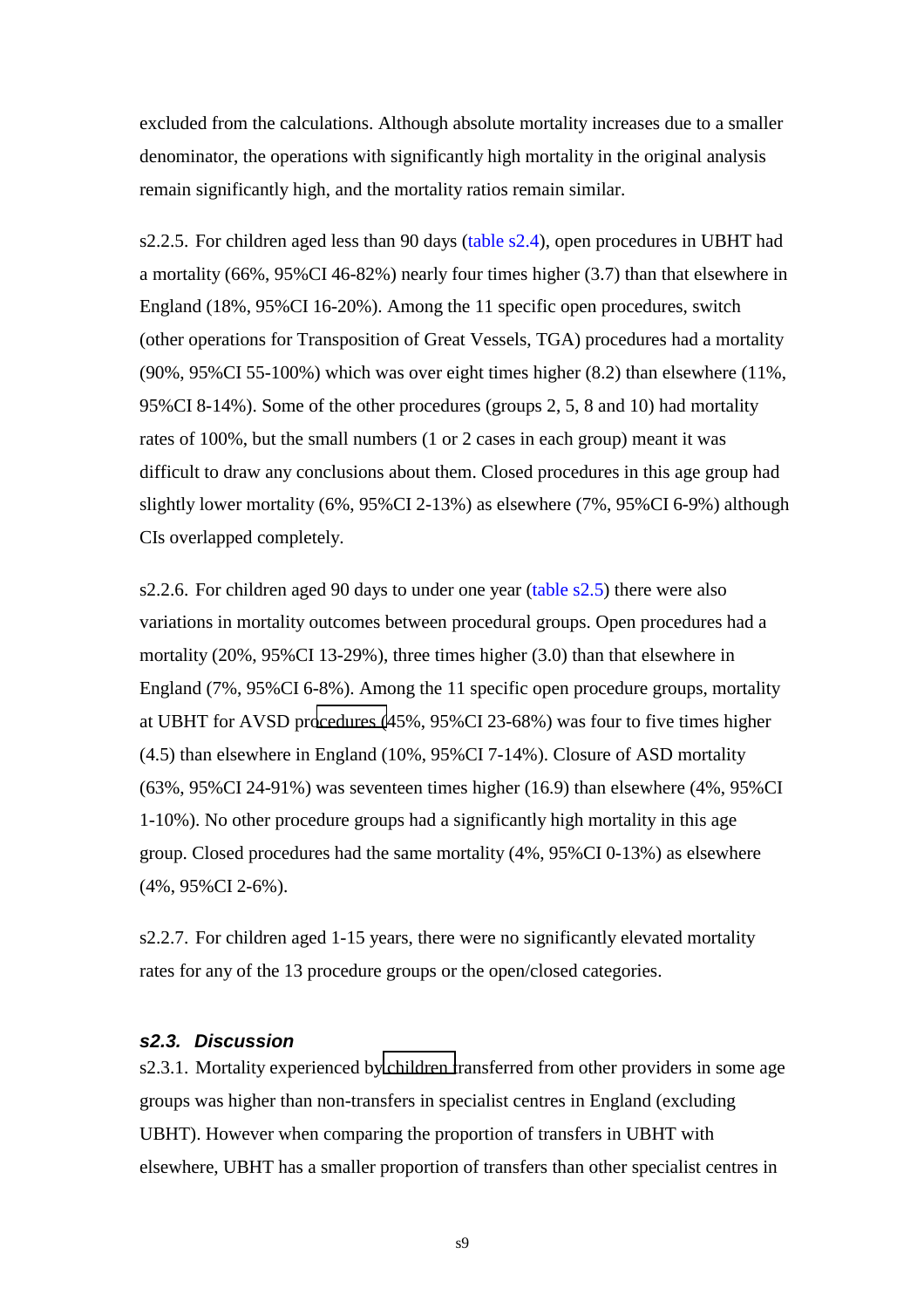both open and closed procedure classes and all age groups. The proportion of transfers can not therefore explain the excess mortality experienced at UBHT.

s2.3.2. Recalculation of mortality tables excluding children transferred to another provider on discharge made little difference to the findings of the main report.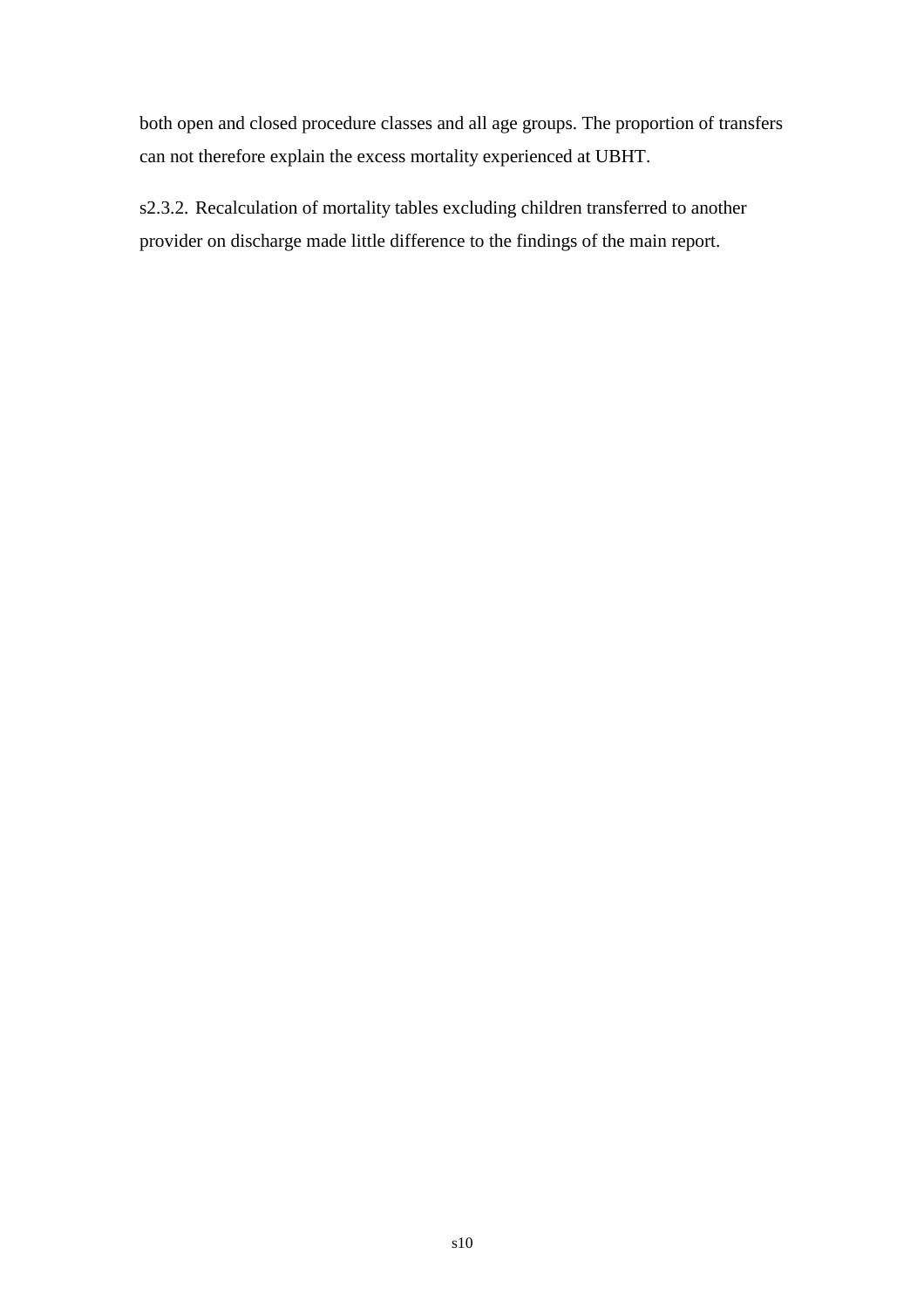### <span id="page-11-0"></span>**s3. Emergency admissions**

s3.1.1. The Inquiry panel requested an analysis of HES data to examine the mortality in emergency admissions at UBHT. If mortality was higher in patients who were admitted as emergencies, and UBHT had higher rates of emergencies than other centres, this may provide some explanation for the higher mortality experienced in UBHT in some procedure groups and open operations. This analysis compares mortality in patients admitted as emergencies in specialist centres (excluding UBHT). It then compares the proportion of emergency admissions in UBHT with other specialist centres, and then examines mortality of emergencies at UBHT.

### *s3.2. Results*

s3.2.1. [Table s3.1](#page-30-0) shows total numbers of spells and mortality (for spells whose outcomes are known) for open and closed operations by age group for patients admitted as emergencies compared with non-emergencies. For children aged less than 90 days, open procedures in emergency admissions had a mortality (17%, 95%CI 14- 22%) which was not significantly different to children admitted as non-emergencies (15%, 95%CI 13-17%). Emergency closed procedures in this age group experienced lower mortality (3%, 95%CI 2-5%) than non-emergencies (6%, 95%CI 4-7%). For emergency admissions aged 90 days to under one year, open procedures had a mortality (5%, 95%CI 2-9%), not significantly less than non-emergencies (7%, 95%CI 6-8%). Emergency admissions undergoing closed procedures experienced higher mortality (7%, 95%CI 3-14%) than non-emergencies (3%, 95%CI 1-5%), but the confidence intervals overlap. For emergency admissions in children aged 1-15 years, open procedures had a mortality (9%, 95%CI 6-14%), higher non-emergencies (4%, 95%CI 4-5%). Emergency closed procedures experienced slightly higher mortality (3%, 95%CI 2-6%) than non-emergencies (1%, 95%CI 1-2%).

s3.2.2. [Table s3.2](#page-30-0) shows the proportion of emergency admissions in UBHT and elsewhere. For children aged less than 90 days, for open operations, the proportion of emergencies was higher in UBHT (46%, 95%CI 29-63%) than elsewhere (20%, 95%CI 19-22%). There was also a higher proportion of closed procedures in this age group who were emergencies in UBHT (46%, 95%CI 36-57%) than elsewhere (28%, 95%CI 26-30%). For children aged 90 days to under one year for open operations, the

s11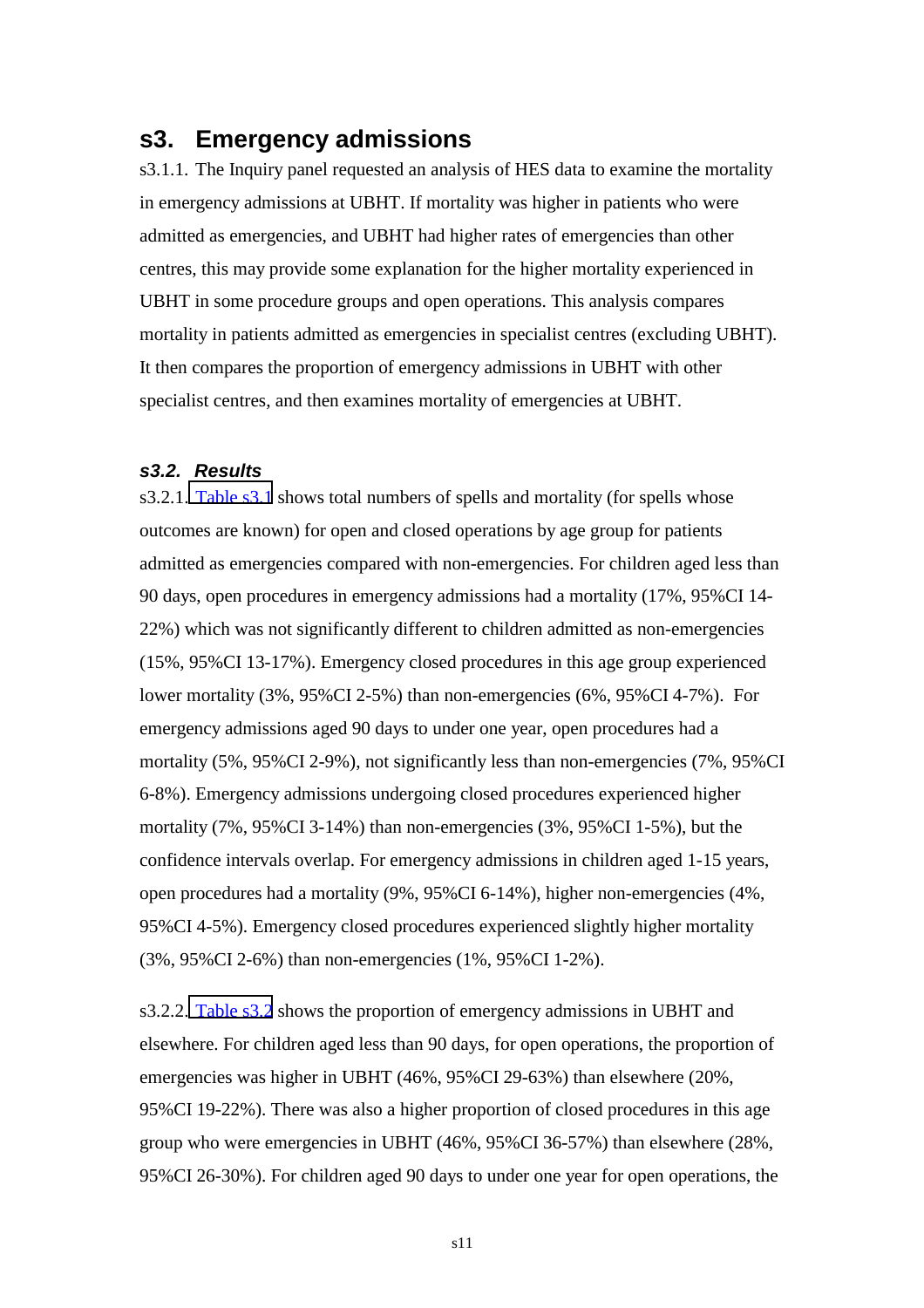<span id="page-12-0"></span>proportion of emergencies was the same in UBHT (11%, 95%CI 6-18%) as elsewhere (11%, 95%CI 10-13%). There was a smaller proportion of emergencies in closed procedures in this age group (14%, 95%CI 6-26%) than elsewhere (21%, 95%CI 17- 24%). For children aged 1-15 years for open operations, the proportion of emergencies was again less in UBHT (1%, 95%CI 0-3%) than elsewhere (6%, 95%CI 5-6%). There was a smaller proportion of emergency closed procedures in UBHT (13%, 95%CI 7- 22%) than elsewhere (22%, 95%CI 20-25%).

s3.2.3. For the three age groups there were no significant differences in mortality for open/closed procedures between emergencies and non emergencies in UBHT[. Table](#page-30-0)  [s3.3](#page-30-0) gives mortality (for spells whose outcomes are known) for open and closed operations by age group for emergencies compared with non-emergencies. For children aged less than 90 days, open procedures in emergency admissions had a mortality (69%, 95%CI 39-91%) slightly higher than children admitted through other means (59%, 95%CI 33-82%). Closed procedures in this age group experienced similar mortality (7%, 95%CI 1-19%) to those who were non-emergencies (4%, 95%CI 0-13%). For emergency admissions aged 90 days to under one year, open procedures had a mortality (25%, 95%CI 5-57%), more than that admitted through other means (19%, 95%CI 12-28%). Closed procedures in emergency admissions experienced zero mortality (0%, 95%CI 0-37%) compared with non-emergencies (4%, 95%CI 0-14%). For emergency admissions in children aged 1-15 years, open procedures had a mortality (33%, 95%CI 1-91%), higher than that admitted through other means (6%, 95%CI 4-10%). Transferred closed procedures experienced no mortality.

### *s3.3. Discussion*

s3.3.1. Mortality experienced by older children admitted as an emergency was higher than mortality in non-emergencies (excluding UBHT). However when comparing the proportion of emergencies in UBHT with elsewhere, higher proportions occur in the under 90 days where mortality for emergencies was expected to be similar to non-emergencies. In the 1 to 15 year age groups, where mortality for emergencies was higher, the proportion of emergencies was less at UBHT. Mortality in UBHT was not significantly higher in emergency cases compared with non-emergency cases. The

s12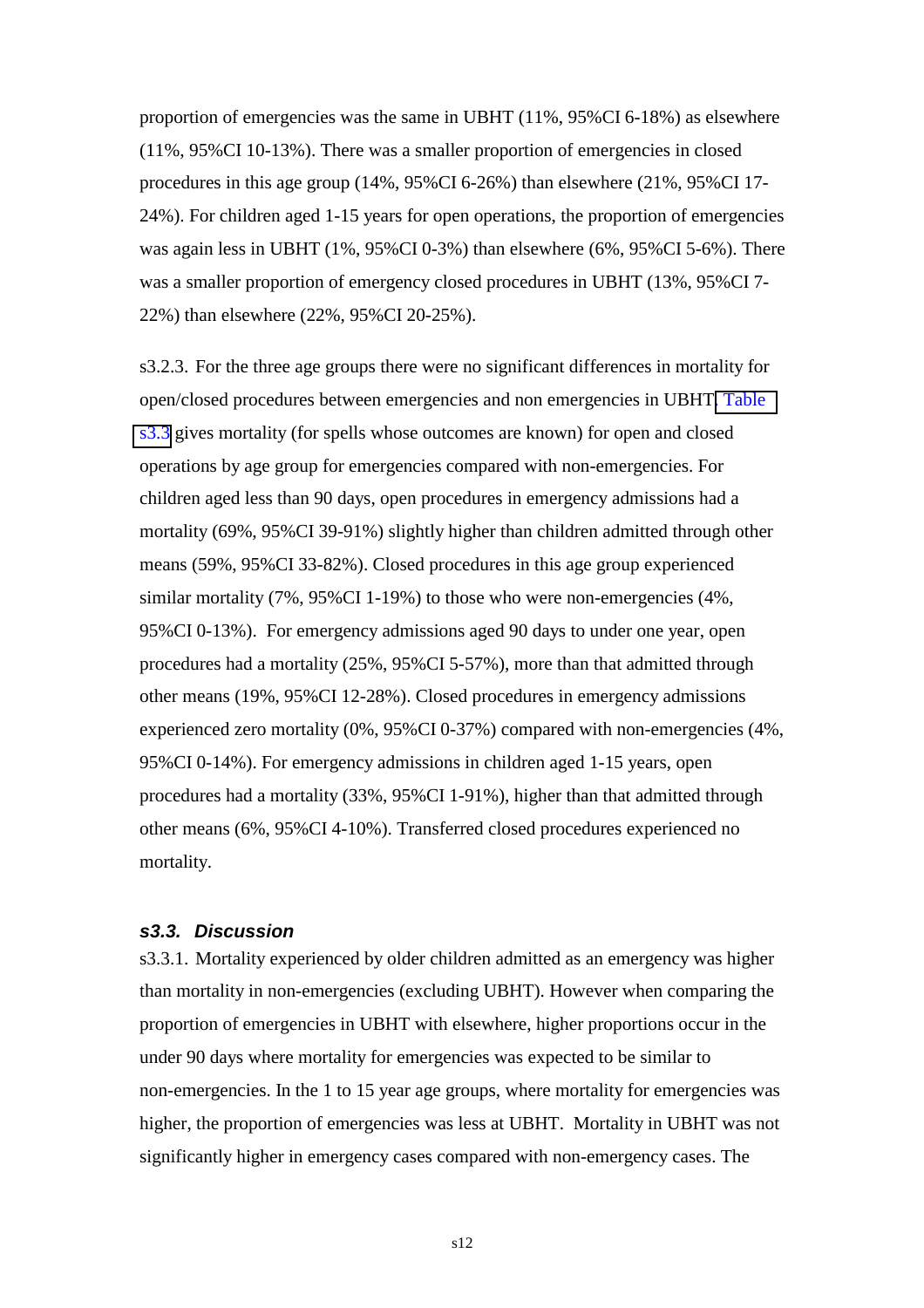proportion of children admitted as emergencies does not explain the excess mortality experienced at UBHT.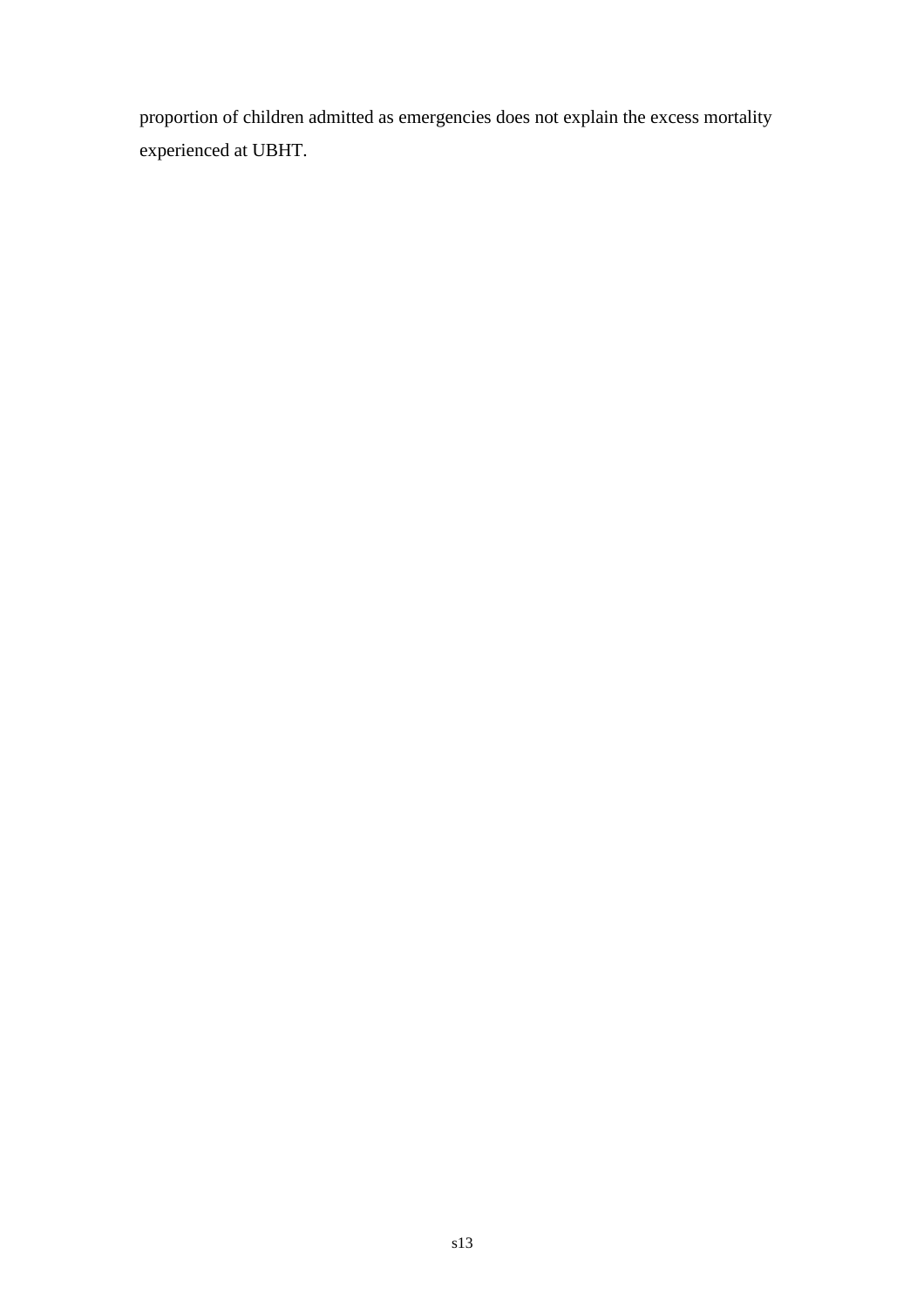### <span id="page-14-0"></span>**s4. Down's Syndrome**

s4.1.1. The Inquiry panel requested an analysis of HES data to examine whether operative mortality in children who had Down's Syndrome could account for differences in mortality at UBHT. If mortality was higher in patients with Down's syndrome, and if UBHT had a higher proportion of children with Down's syndrome than other centres, then this may provide some explanation for the higher mortality experienced in UBHT in some procedure groups and open operations. This analysis gives mortality for spells with and without a mention of Down's syndrome in the diagnoses fields for all specialist centres (excluding UBHT). It compares the proportion of Down's syndrome children in UBHT with other centres, and then determines the mortality of Down's syndrome children at UBHT.

### *s4.2. Results*

s4.2.1. [Table s4.1](#page-31-0) shows that in all specialist centres (excluding UBHT), for open and closed procedures and within the three age groups, mortality for Down's syndrome children was either less than or equal to mortality in children without Down's syndrome, except for open operations in children aged 90 days to 1 year where Down's syndrome children had a mortality (9%, 95%CI 6-13%), slightly higher than those without (6%, 95%CI 5-8%). This difference was not statistically significant.

s4.2.2. [Table s4.2](#page-31-0) gives the proportion of spells with Down's syndrome in UBHT compared with elsewhere. For children aged less than 90 days, for open operations, the proportion of children with Down's was lower in UBHT (0%, 95%CI 0-9%) than elsewhere (6%, 95%CI 5-7%). There was also a smaller proportion of spells with a mention of Down's syndrome in closed procedures (2%, 95%CI 0-7%) than elsewhere (3%, 95%CI 2-3%). For children aged 90 days to under one year for open operations, the proportion of children with Down's was higher in UBHT (22%, 95%CI 16-30%) than elsewhere (15%, 95%CI 14-17%). There was also a higher proportion of Down's syndrome (11%, 95%CI 4-22%) in closed procedures in this age group than elsewhere (6%, 95%CI 4-8%). For children aged 1-15 years for open operations, the proportion of children with Down's was more in UBHT (7%, 95%CI 4-10%) than elsewhere (4%, 95%CI 4-5%). There was an equal proportion of closed procedures in this age group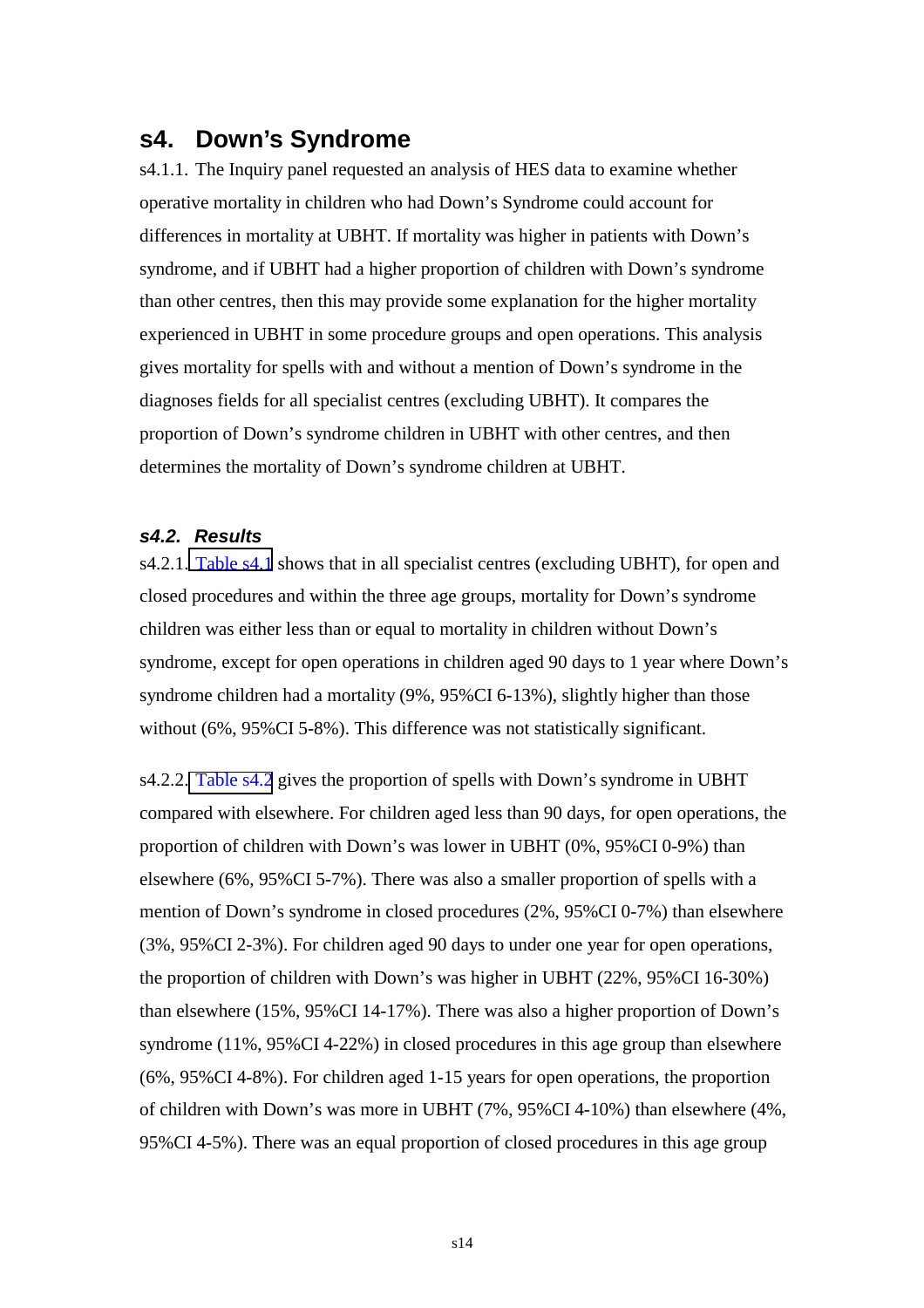<span id="page-15-0"></span>with Down's syndrome (2%, 95%CI 0-8%) was the same as elsewhere (2%, 95%CI 1- 3%).

s4.2.3. [Table s4.3](#page-31-0) shows mortality for open and closed operations by age group for children with Down's syndrome and those without in UBHT. For the three age groups there were no significant differences in mortality for open or closed procedures between children with Down's syndrome and those without in UBHT. For children aged less than 90 days, there were no open procedures in children with Down's syndrome. Closed procedures in children with Down's syndrome in this age group experienced no deaths compared with those without Down's (5%, 95%CI 2-12%). For children with Down's aged 90 days to under one year, open procedures had a mortality (21%, 95%CI 8-40%), slightly more than those without (19%, 95%CI 11-29%), but not statistically significant. Closed procedures in Down's syndrome children experienced no mortality (0%, 95%CI 0-46%) compared to those who did not have Down's (4%, 95%CI 0-13%). For children aged 1-15 years, open procedures in Down's syndrome children had a lower mortality (5%, 95%CI 0-23%), than those without Down's (7%, 95%CI 4-10%). Closed procedures in Down's syndrome children in this age group experienced no mortality.

### *s4.3. Discussion*

s4.3.1. There are no significant differences between mortality experienced by children with Down's syndrome and children without Down's Syndrome in specialist centres in England (excluding UBHT). UBHT operated on less children with Down's syndrome in the under 90 days age group than other centres, but slightly more than other centres in older age groups. Mortality at UBHT in children with Down's Syndrome was less than or equal to children without Down's syndrome in all age groups other than open operations in children aged 90 days to 1 year, where the difference was small (2%) and not statistically significant. There was therefore no evidence to suggest that the proportion of patients operated on with Down's Syndrome at UBHT can explain the excess in mortality seen in UBHT.

s4.3.2. Quality of coding (including completeness) for Down's syndrome may be variable between centres, particularly if it is recorded as a secondary diagnosis.

s15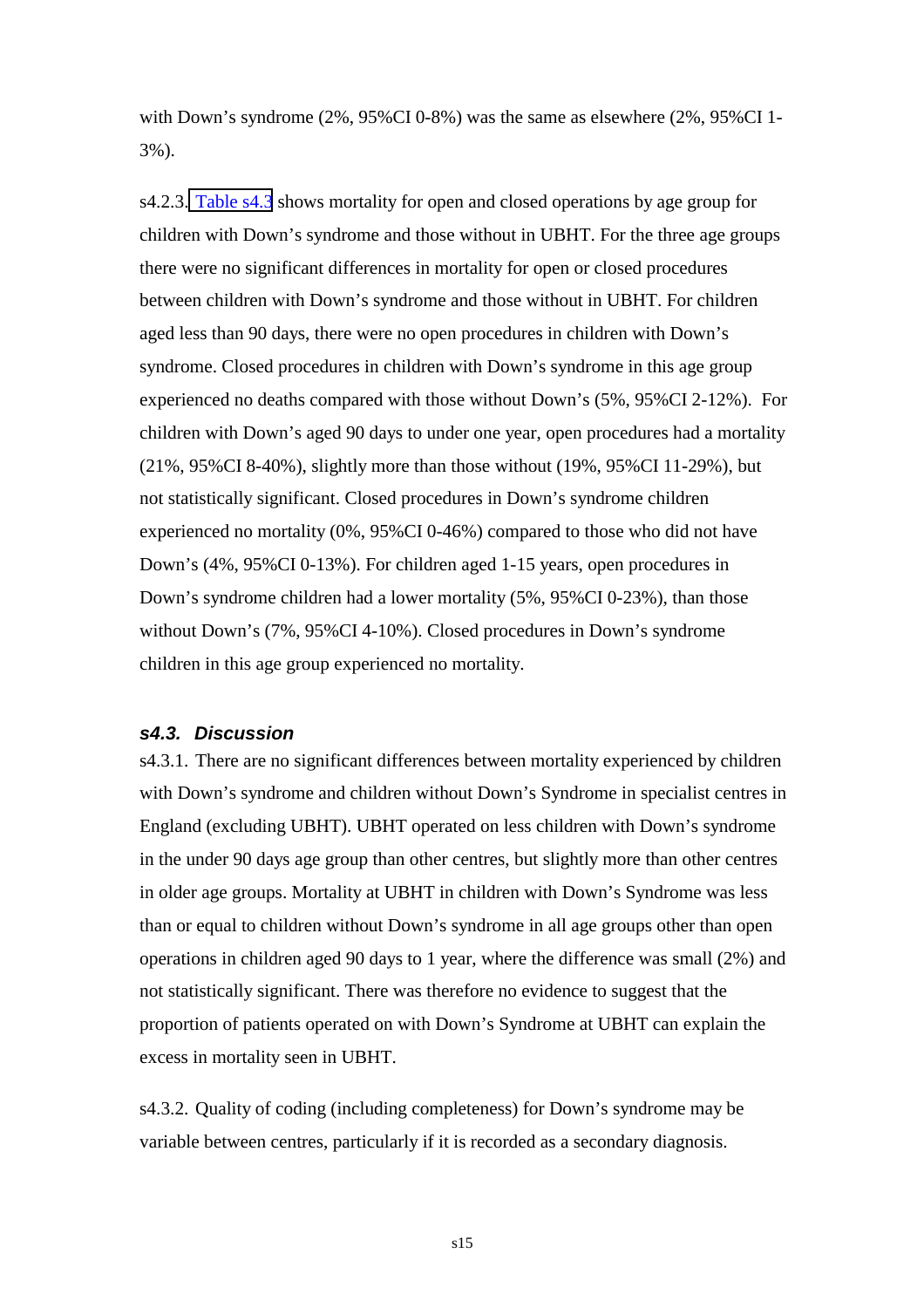### <span id="page-16-0"></span>**s5. Atrial Ventricular Septal Defects**

s5.1.1. The Inquiry panel requested an examination of age of patients at admission, undergoing procedures for atrial ventricular septal defects (AVSDs[\). The main r](#page-42-0)eport had suggested that UBHT had a high mortality in children under 1 year. The panel requested information on whether children were operated on at an older age than elsewhere. The panel also wanted to know whether there was any difference in age at admission between the period when supra-regional funding (up to  $31<sup>st</sup>$  March 1994) was based on the number of children aged under one year having o[pen heart](#page-41-0)  operations, and after this period when the arrangement was withdrawn. This analysis looks at the proportion of AVSDs by three age groups at UBHT compared with elsewhere and then further breaks down age groups into months for the first 18 months of life for AVSD and other procedure groupings.

### *s5.2. Results*

s5.2.1. [Table s5.1](#page-32-0) shows that a higher proportion of AVSD proced[ures in childre](#page-40-0)n aged under one occurred at UBHT (25/36, 70%) than elsewhere (417/797, 52%). Within children aged under one, a greater proportion were operated on in the 90 days to one year age group in UBHT (23/25, 92%) than elsewhere (286/417, 68%).

s5.2.2. Figure s5.1 gives a further age breakdown in months in children aged under 18 months for AVSD procedures from  $1<sup>st</sup>$  April 1991 to  $31<sup>st</sup>$  March 1994 when supraregional funding was based on the number of operations performed on children aged under one year. The first year of life includes months 0 to 11. The pattern for UBHT was different to elsewhere. There was a spike of activity in UBHT (50% of operations carried out in month 11) just prior to their first birthday. This was not seen elsewhere in England, where there was a much gentler peak at month 3 and 4.

s5.2.3. Figure s5.2 shows the pattern of operations between  $1<sup>st</sup>$  April 1994 and 31<sup>st</sup> December 1995 when the funding arrangement based on numbers of open heart surgery had been withdrawn. Numbers are very small, but the peak at month 11 is no longer present. Elsewhere in England, the peak occurs around month 2 and 3.

s5.2.4. Figure s5.3 gives the age breakdown in months of all open procedures from  $1<sup>st</sup>$ April 1991 to  $31<sup>st</sup>$  March 1994 when the supra-regional funding arrangement was in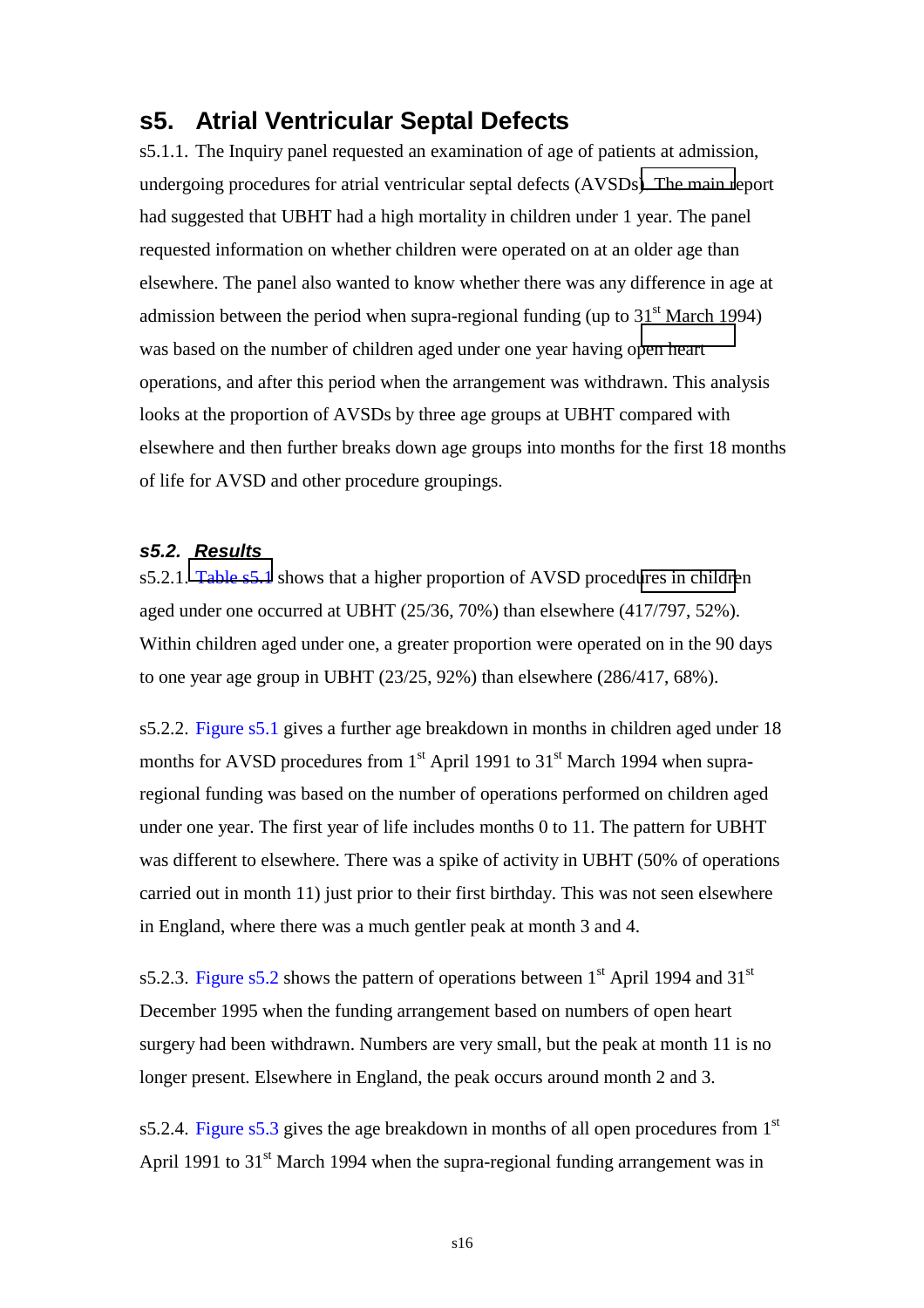<span id="page-17-0"></span>place. The open operation g[roup has mu](#page-49-0)ch larger numbers and allows for more stable comparisons. Again, the pattern for UBHT was different to elsewhere. The spike of activity is still present where 18% of operations were carried out in children in month 11. This was different to elsewhere in England, where there was an initial peak in the first month of life and a gentle tailing off of activity after that.

s5.2.5. Figure s5.4 shows the pattern of operations from the  $1<sup>st</sup>$  April 1994, after withdrawal of supra-regional funding based on numbers of children aged under one year. The activity spike at month 11 has disappeared.

s5.2.6. [Figure s5.5](#page-45-0) gives the age patterns by age (in months) for all 13 procedure groups and open/closed class of procedures. In many groups, small numbers hamper interpretation, but similar activity peaks were observed during the supra-regional funding period in the month prior to the first birthday in interatrial TGAs and closure of VSDs. Both peaks disappear in the period after 31st March 1994. None of the closed operation groups share this activity peak in month 11.

s5.2.7. Figure s5.6 shows cumulative numbers of cases and deaths for open operations in the period prior to  $1<sup>st</sup>$  April 1994 and reflects the peak in operati[on activity in](#page-49-0) the month 11.

### *s5.3. Discussion*

s5.3.1. The age pattern of children operated on at UBHT for AVSDs and all open operations was very different to the age pattern seen elsewhere in England. A similar pattern has been found within the Clinically Coded Records exercise (personal communication). The sudden peak of activity immediately before the first birthday and the subsequent rapid decline in numbers thereafter does not appear to be in keeping with clinical practice elsewhere in the country.

s5.3.2. There are several possible explanations for the activity pea[k prior to patie](#page-43-0)nts' first birthday. The first of these may be that the difference is due to chance. This seems unlikely, given the relatively large numbers in the open class of procedures. There may be variations between centres, which are obscured by comparison with a total figure for units elsewhere in England. However, if the proportions of operations by age are plotted for open operations by centre (shown in figure s5.7), no other centre showed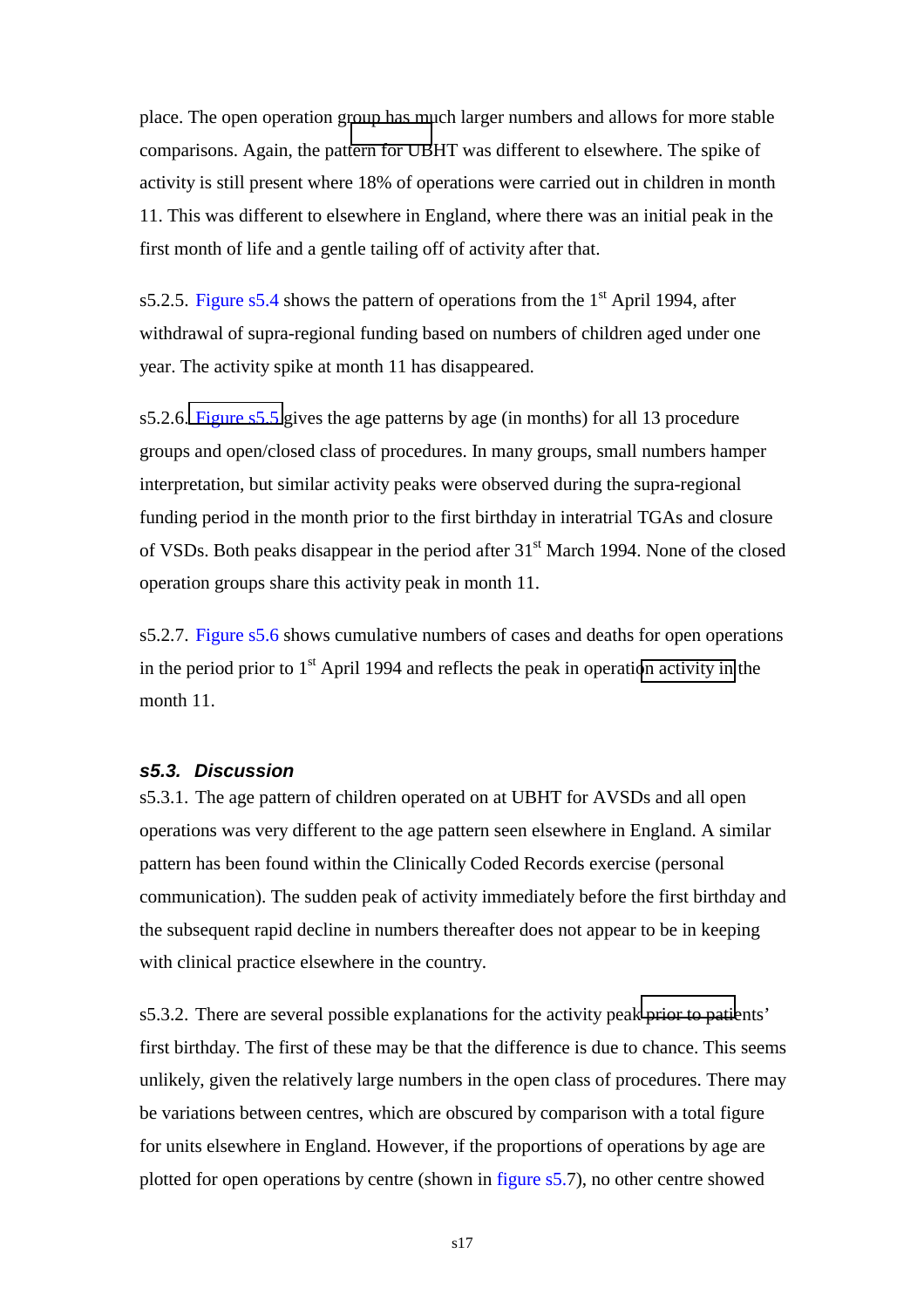this peak at month 11. The second explanation is that patients' operations were being delayed until just before their first birthday or that patients were being referred to the unit later than they should have been (coinciding with their first birthday). Because there is no data on referral dates within the HES records, it is not possible to distinguish between these hypotheses.

s5.3.3. The absence of the activity peak at month 11 after  $31<sup>st</sup>$  March 1994 is of note. The period  $1<sup>st</sup>$  April 1994 to  $31<sup>st</sup>$  December 1995 is relatively short and therefore numbers are small. It is also known that the two surgeons at UBHT had stopped much of their complex cardiac paediatric surgery by the end of March 1995 and the types of operations carried out changed substantially in the remaining time. Neonatal and infant cardiac surgery (NICS -for under ones) was designated a supra-regional service in 1984. Designated units for NICS, including UBHT submitted annual revenue and capital funding bids using information on workload including estimated numbers of open heart operations. It may be of relevance that these funding arrangements ceased on 31<sup>st</sup> March 1994.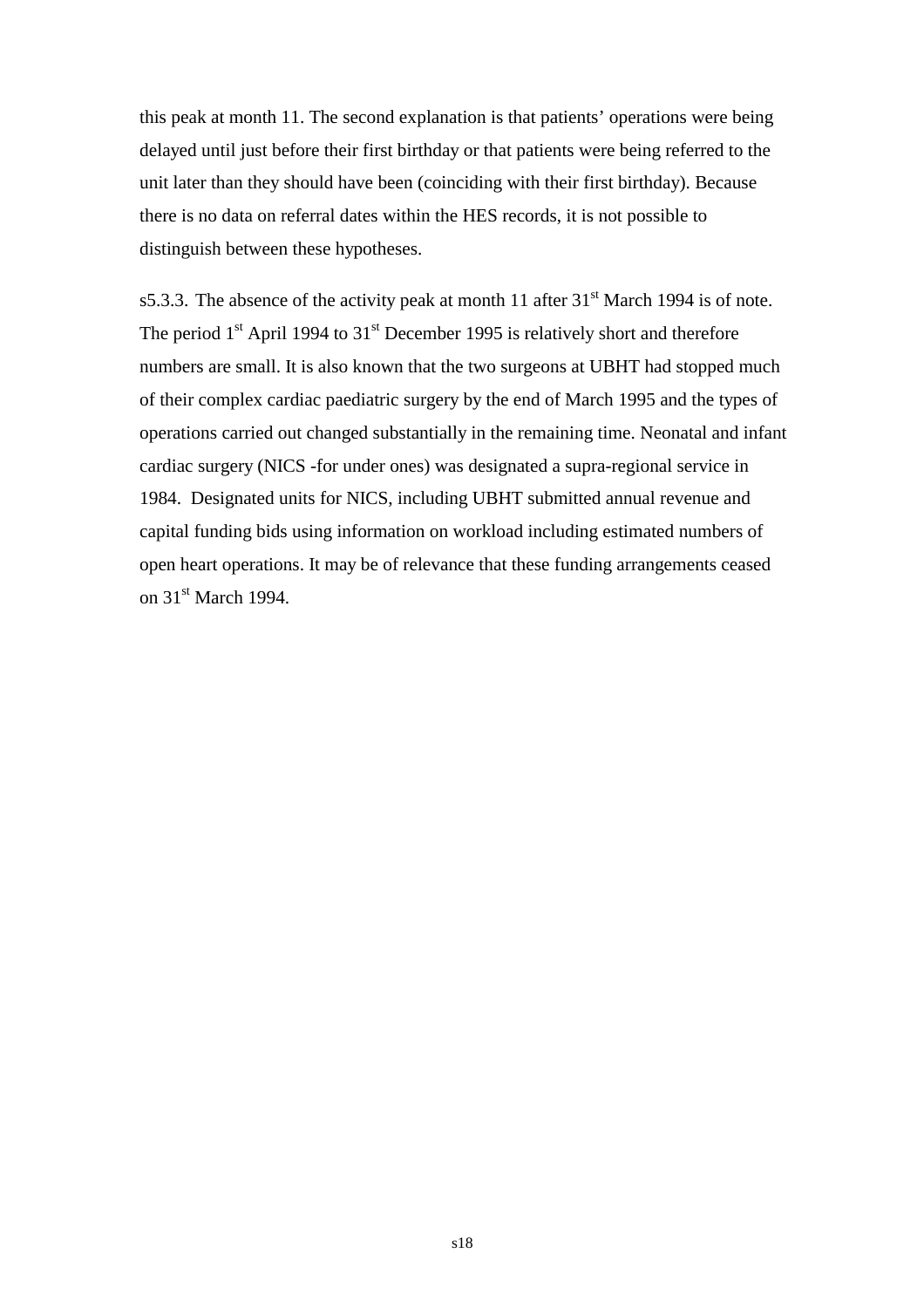### <span id="page-19-0"></span>**s6. HES data quality**

s6.1.1. As well as electronic returns, hospitals are obliged to submit paper counts (called KP70s) of patient episodes, which should be collected independently from the HES counts. DH use KP70 totals as the "gold standard" totals against which HES is compared. The Inquiry panel asked for an analysis of HES coverage, comparing KP70 and HES returns for UBHT and England. Data were provided by the Department of Health, HES section, on KP70 and HES returns for episodes classed [as ordinary](#page-33-0) admissions (those requiring a hospital stay of at least one night) by specialty across four years 1991/92 to 1994/95.

### *s6.2. Results*

s6.2.1. There are a total of 66 specialty codes recorded in HES, which describe the specialty of the consultant caring for the patient. Table s6.1 shows the number and percentage of open and closed procedures by specialty code recorded in HES between 1991 and March 1995 in UBHT and England (including UBHT).

s6.2.2. In UBHT, 98% of open procedures fell under cardiothoracic surgery (specialty code 170). Closed procedures fell under a variety of codes, most of them (54%) under cardiothoracic, 27% under general surgery (specialty code 100) and 7% under cardiology (specialty code 320). These three speciality codes were used to assess coverage.

s6.2.3. In England, 93% of open procedures fell under cardiothoracic. Closed procedures fell under a variety of codes, 36% fell under cardiology, only 10% under cardiothoracic, 26% under general surgery and 20% under general medicine (specialty code 300).

s6.2.4. Table s6.2 shows the number of ordinary admission episodes recorded in HES and in KP70 returns and their ratio. Figures for England (including UBHT) show an annual increase in total activity except in 1993/4 when HES recorded total activity was higher than in 1994/5. Overall, annual agreement between HES and KP70 (a possible marker of data quality) was high with figures differing by not more than 2.5%. Agreement within the three selected specialties was similarly high with figures again differing by not more than 2.6%.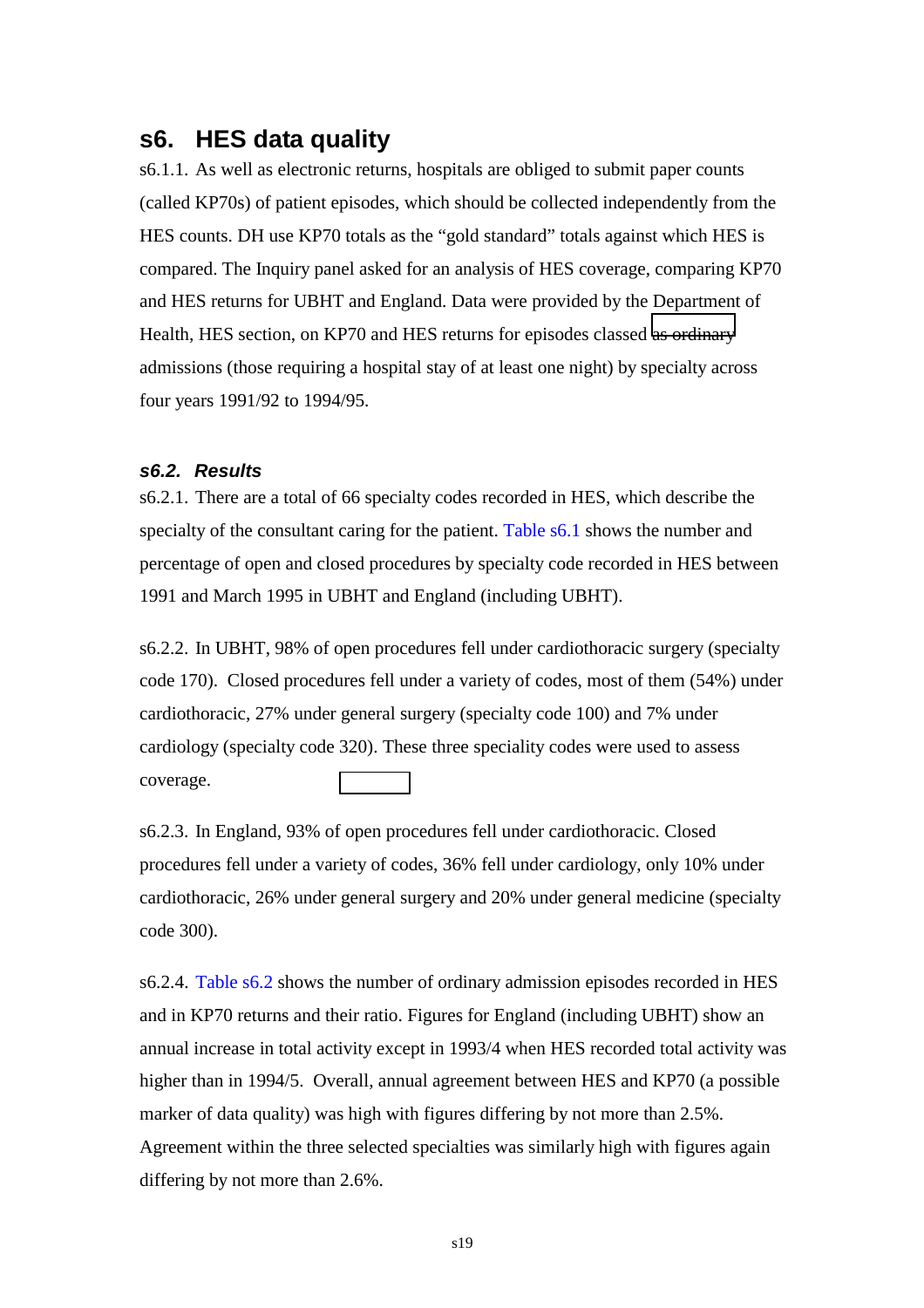<span id="page-20-0"></span>s6.2.5. Within UBHT, HES figures were higher than KP70 across all years. Overall annual agreement was variable with HES returns 6.8% higher than KP70 in 1992/93. Within the three selected speciality groups, agreement was much stronger with figures differing by not more than 1.5%.

s6.2.6. For all years combined, for all specialities in UBHT, HES figures were 2.9% higher than KP70 returns. In England (including UBHT) HES figures were 0.8% lower than KP70 returns. For all years combined, percentage difference between KP70s and HES in UBHT for specific specialties ranged from 0.0% in general surgery to 0.5% in cardiology. In England the range was 0.0% in general surgery and cardiology to 1.0% in cardiothoracic surgery.

### *s6.3. Discussion*

s6.3.1. The specialty groupings are very broad. Within general surgery, only 0.5% (98/20,424) of episodes included an open or closed procedure. Within cardiothoracic surgery the proportion was much higher at 32% (1366/4242). From our data, it is not possible to know to what extent we can generalise data quality measures based on activity for a whole speciality to a smaller subset of procedures.

s6.3.2. All specialty annual agreement between HES and KP70 was more variable in UBHT than in England. Within the selected specialties, agreement was higher in UBHT than in England. The differences however, were small, and in the range of a few percent at most.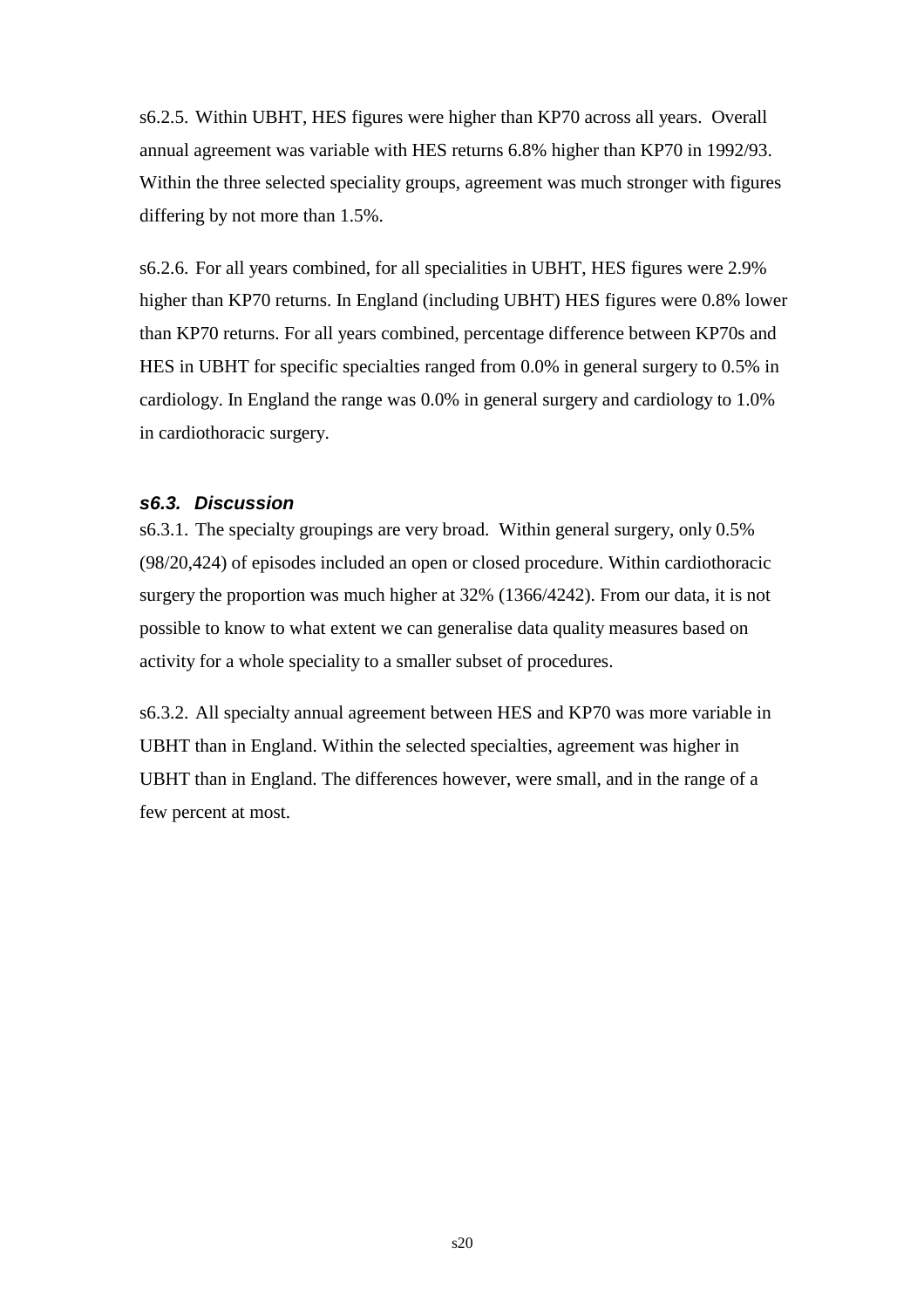## <span id="page-21-0"></span>**s7. Amalgamation of age groups - under 90 days and 90 days to under 1 year**

s7.1.1. The Inquiry Panel requested that we combine the data for under 90 days and 90 days to under 1 year to give results for a single age group of under 1 year, i.e. for infants. This was to allow better comparison with UKCSR data (which use the under 1 age group).

### *s7.2. Results*

s7.2.1. Tables s[7.1](#page-34-0) and [s7.2](#page-35-0) are equivalent to [Tables 3.1](http://www.bristol-inquiry.org.uk/Documents/Hospital Episode Statistics (Aylin).doc#Table3_1) and [3.2](http://www.bristol-inquiry.org.uk/Documents/Hospital Episode Statistics (Aylin).doc#Table3_2) in the original report, but with age groups under 90 days and 90 days to under 1 year combined into a single age group – under 1 year. In total there are 32 total excess deaths out of 67 in UBHT (95% interval 17-45) based on 13 groups and 28.5 total excess deaths out of 69 in UBHT (95% interval 4-46) based on open & closed groups. We can be more than 95% certain that there was a positive excess mortality in UBHT for procedure groups 3, 5, 6 and open procedures in children aged under 1 year. UBHT was also ranked worst for 4 of the 13 procedure groups plus open procedures carried out in children aged under 1 year and 1 out of 12 procedure groups carried out in children aged 1 to 15 years. However, statistical uncertainty due to the small number of admissions upon which these mortality rates and ranks are based means that we can be greater than 95% certain that UBHT ranks worst only for open procedures and for procedure group 3 in children under 1 year.

### *s7.3. Discussion*

s7.3.1. This analysis assumes that, in each centre, there is a common risk of mortality for all children aged under 1 year. In the main report, we allowed for different mortality rates amongst infants under 90 days compared to infants aged 90 days to 1 year. Despite this assumption, the results are similar, with total excess deaths for open operations in all ages being reduced by only small amount from 32.9 to 30.1.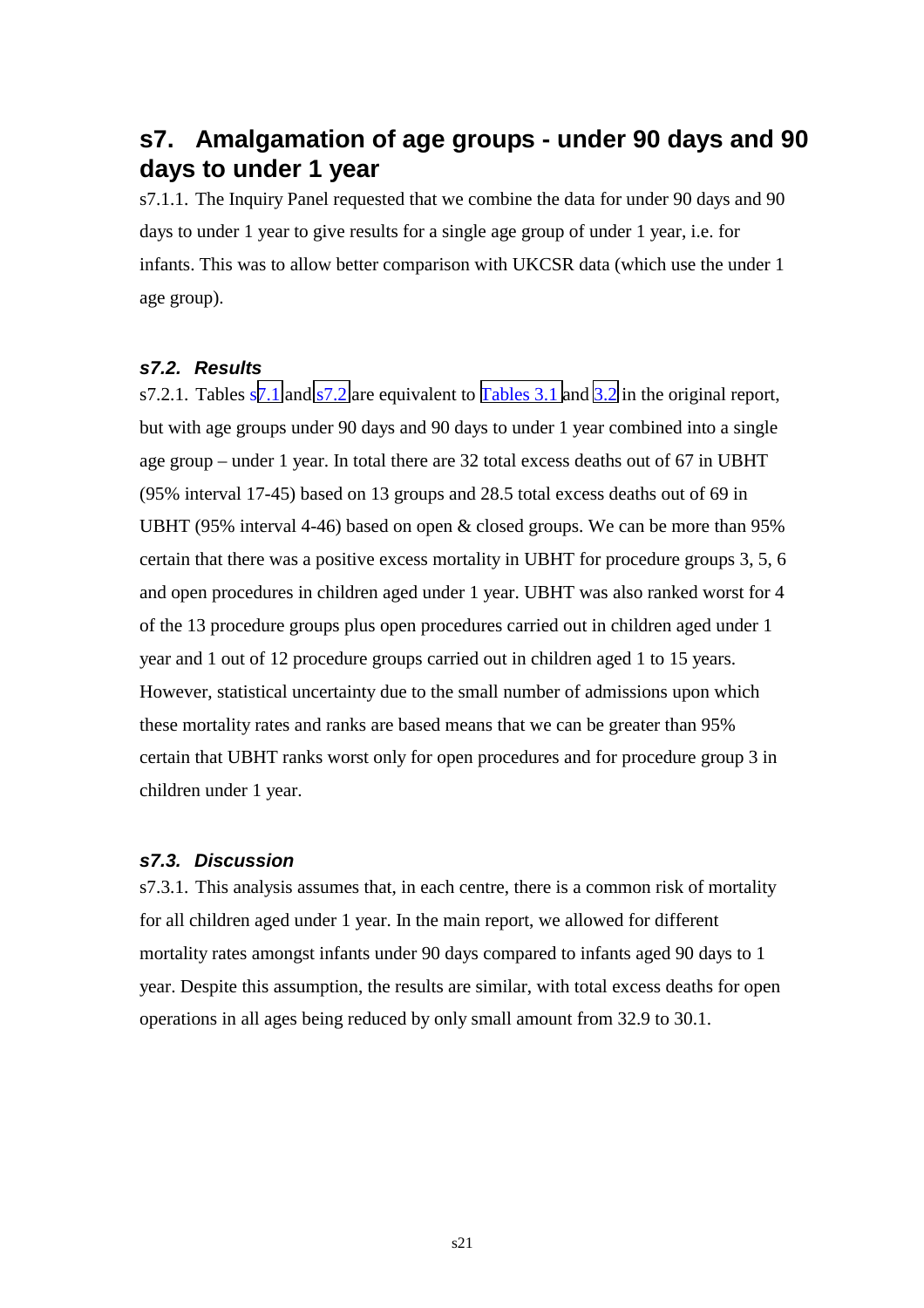# <span id="page-22-0"></span>*s8.* **Observed and expected deaths for open/closed surgery**

s8.1.1. The panel requested that tables should be produced summarising, for each centre, the observed and predicted deaths for the 3 age groups for open and closed procedures. The Inquiry also requested the ratio between the observed and predicted deaths together with 95% intervals.

### *s8.2. Results*

s8.2.1. [Table s8.1](#page-36-0) reports the ratio of observed to predicted deaths for each centre, procedure and age group. The predicted deaths are calculated as already described in the main report.

s8.2.2. [Table s8.2](#page-38-0) reports the observed and predicted number of deaths, plus 95% uncertainty interval for the predicted deaths, for open and closed procedures by centre and age group. Again, the predicted deaths are calculated as described in the main report. The ratio of observed to predicted deaths is also given, together with a 95% uncertainty interval for this ratio. The lower and upper limits of this interval are simply the ratio of the observed deaths divided by the upper and lower limits of the 95% interval for the predicted deaths, respectively.

s8.2.3. Both tables have been produced adopting both the original 3 age groups [\(a\)](#page-36-0) and the two age groups [\(b\)](#page-37-0) which combine the under 90 days and 90 days to under 1 year age groups in to one common age group of under 1 year.

#### *s8.3. Discussion*

s8.3.1. These tables are an alternative way of presenting the data. Instead of excess deaths (the difference between observed and predicted deaths), we give a ratio of observed to predicted deaths. Procedure groups with significantly high excess mortality in the main report had a significantly high mortality ratio in these tabulations because they were based on the same data.

s8.3.2. The ratio of the observed to predicted deaths differs from the usual Standardised Mortality Ratio (SMR) for two reasons: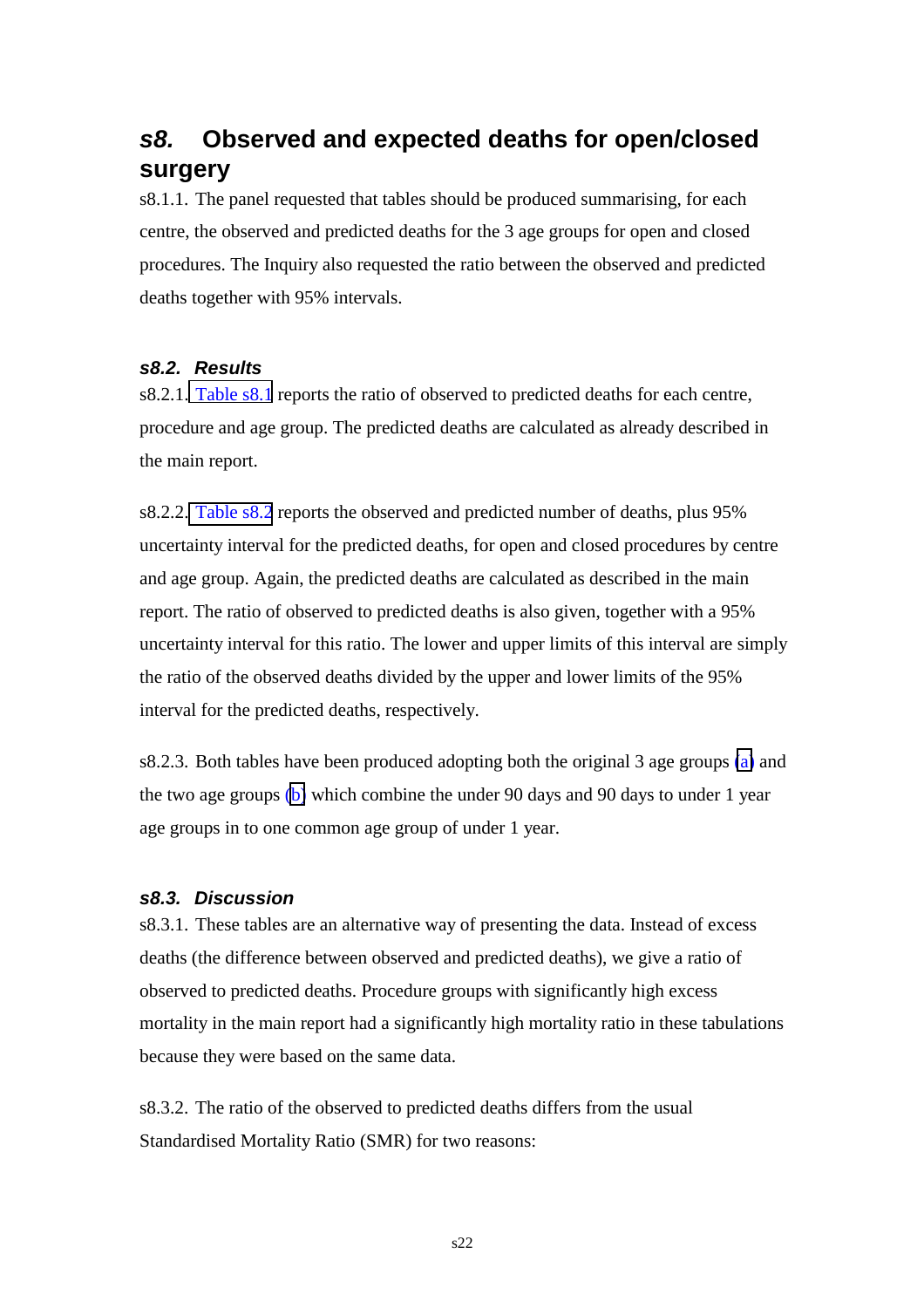- We report the ratios separately for each age group, and so (except for the ratios for all ages combined), there is no need for age standardisation;
- The usual definition of an SMR is the ratio of observed to expected deaths, where the expected deaths are given by the population (in this case, number of operations) times a reference mortality rate which is assumed to be known and is the same for all centres. Ideally, these reference rates should be derived from a different set of data to that used for the present analysis. However, no suitable external data set or published mortality rates exist for the specific age and procedure groups used in this analysis. The alternative would be to calculate reference rates from the HES data used for the main analysis. Two alternative sets of reference rates could then be obtained:
- 1) Total number of deaths in other 11 centres ––––––––––––––––––––––––––––––––––––––

Total number of admissions in other 11 centres

This would represent the mortality rate for a typical child treated in the rest of England (excluding the centre of interest). Age-specific reference rates could be calculated by stratifying the above ratio by age-group. However, there are two problems with using this as the reference rate for calculating SMRs:

i) no allowance is made for uncertainty in the calculated rates. Even after pooling the data across centres, these reference rates will be based on quite small numbers for some age and procedure groups;

ii) a different set of reference rates would be needed to calculate the SMRs for each centre, since the reference rates are be based on the data for the other 11 centres excluding the centre of interest. Hence the SMRs would not be comparable across centres, since a different reference was used for each centre.

2) The main focus of the analysis was to compare Bristol's performance with that of other specialist centres in England. This suggests that an alternative reference rate would be the mortality rate for a child treated in a typical centre (excluding the centre of interest). This is given by the average of the centrespecific mortality rates excluding the centre of interest, i.e. the mean of the mortality rates for each of the other 11 centres (again, age-specific mortality

s23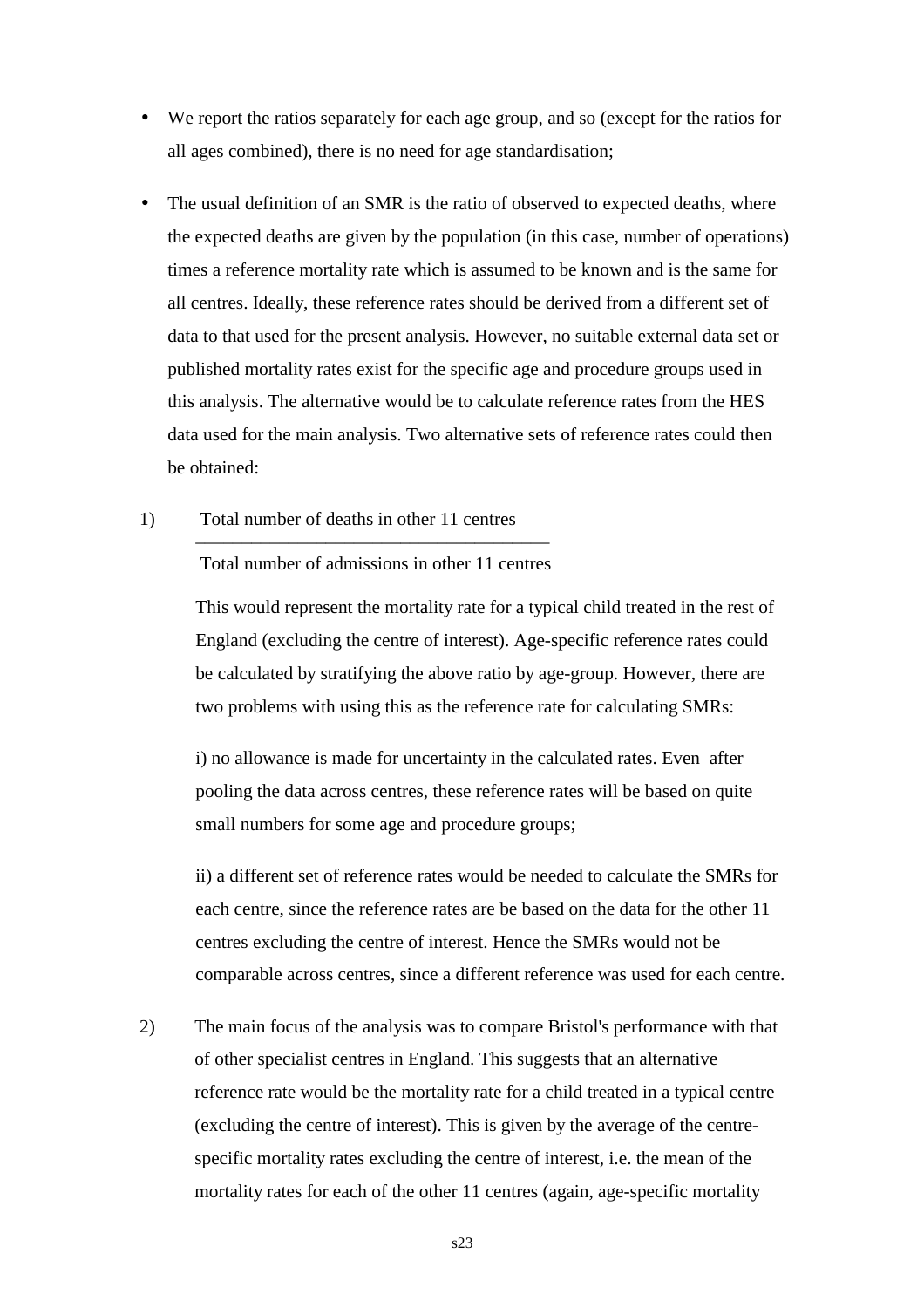rates could be used to get age-specific reference rates). Note that this is not the same as the mortality rate for a typical child treated elsewhere in England (see paragraph 4.3.2 in the original report). For example, consider 3 centres with mortality rates of 110/1000 (11% mortality), 5/100 (5% mortality) and 1/100 (1% mortality) respectively. The mortality for a typical patient is  $(110+5+1)/(1000+100+100) = 116/1200$  or 9.6% chance of dying. However, the mortality rate for a patient attending a typical centre is  $(11\% + 5\% + 1\%)/3 =$ 5.7%. Use of typical centre reference rates suffers from the same problems as the typical patient reference rates in 1) i.e. no allowance is made for uncertainty in the rates, and the SMRs thus derived would not be comparable across centres since different reference rates are obtained for each centre.

s8.3.3. For these reasons, we did not calculate SMRs, but instead report the ratio of observed to predicted deaths. The predictive distribution for the number of deaths expected in a particular centre is based on the posterior distribution for the underlying mortality rates in the other 11 centres (estimated according to the multilevel model described in the statistical appendix to the original report) plus allowance for binomial sampling variation in the observed number of deaths. The predicted number of deaths for each centre is therefore similar to the reference rate described in (2) above but takes into account uncertainty due to variation in mortality rates between centres, plus random fluctuations between the observed and true mortality rate per centre. Note that the predictive distribution for the number of deaths is different for each centre, since it is based on the estimated mortality rates for the other 11 centres excluding the centre of interest, and so changes according to the centre of interest, However, while calculation of SMRs requires a known common reference rate to be used for all centres, there is no formal reason why we should use a common predictive distribution for the number of deaths across centres when reporting ratios of observed to predicted deaths.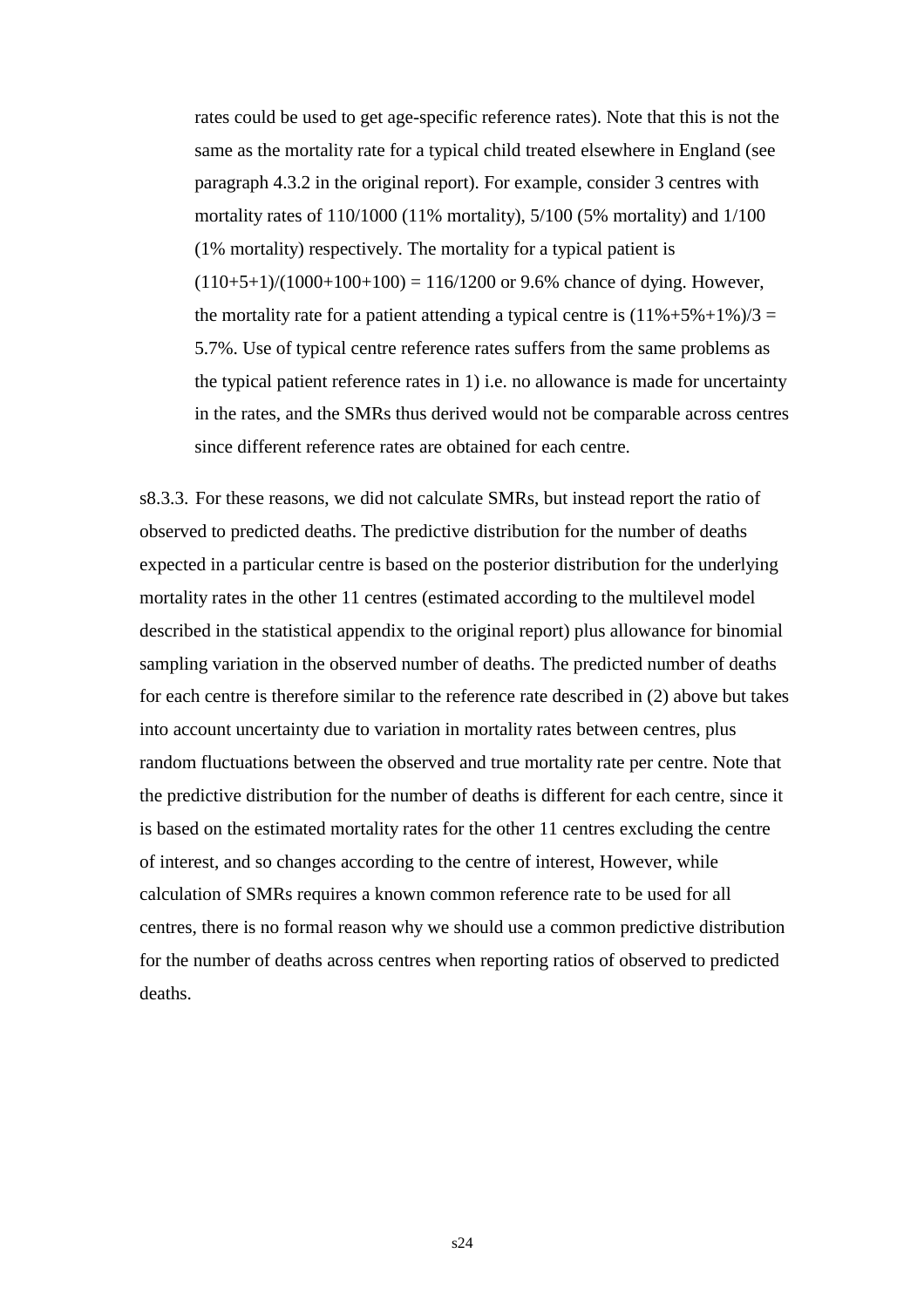<span id="page-25-0"></span>**Figures and tables**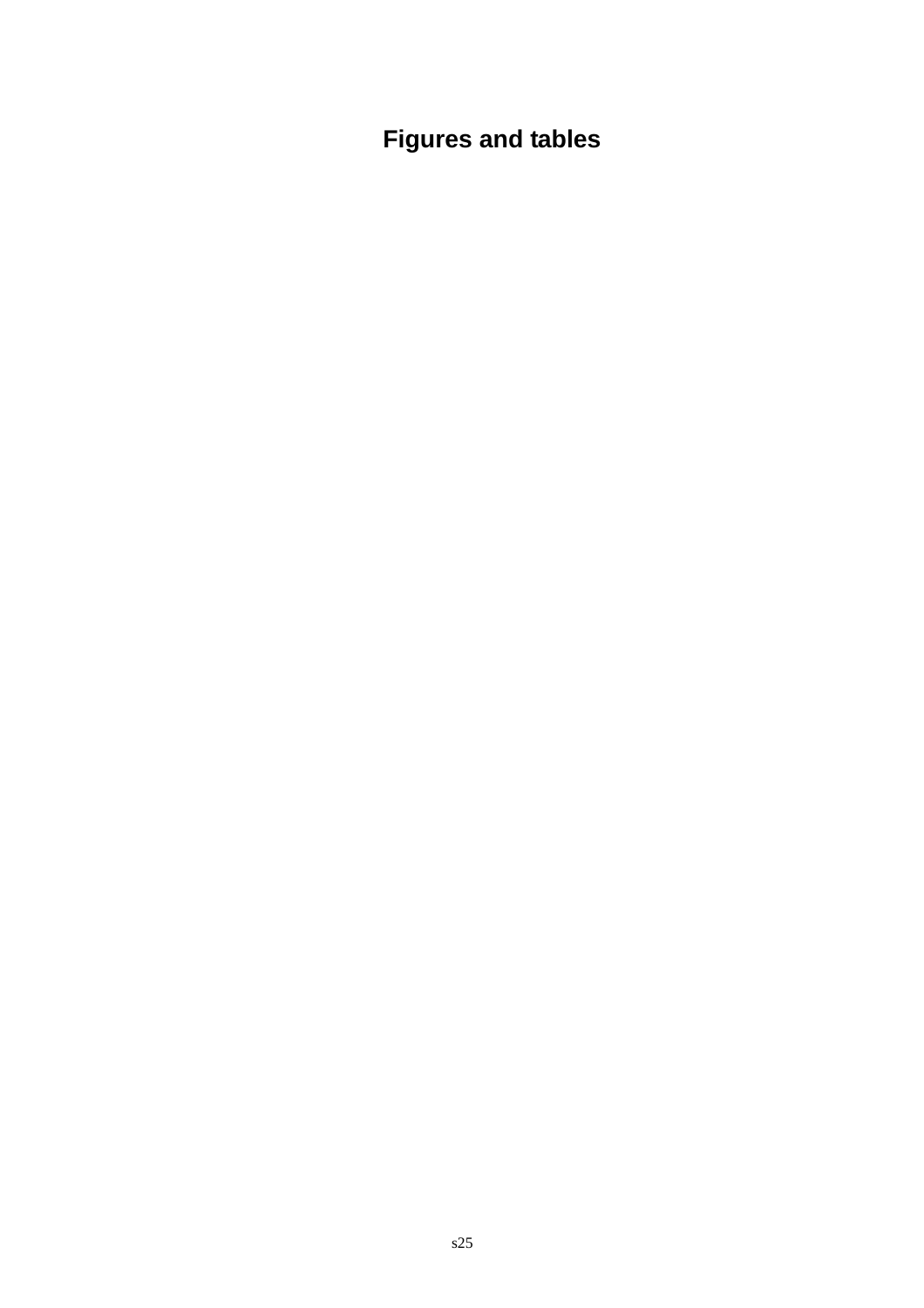<span id="page-26-0"></span>**Table s2.1 Comparison of mortality between spells transferred from other units and non-transfers in open and closed procedures carried out in England (excluding UBHT), Hospital Episode Statistics 1 April 1991 to 31 March 1995** 

| Age group  | <b>Open/Closed</b> | <b>Transfer</b> | N    | valid n* Died %Died |     |     | 95% CI      |
|------------|--------------------|-----------------|------|---------------------|-----|-----|-------------|
| <90 days   | Open               | Yes             | 1174 | 1138                | 190 | 17% | 15 - 19%    |
|            |                    | No              | 522  | 485                 | 64  | 13% | $10 - 17\%$ |
|            | Closed             | Yes             | 1043 | 1033                | 55  | 5%  | $4 - 7%$    |
|            |                    | No.             | 388  | 382                 | 17  | 4%  | $3 - 7%$    |
| 90days-1yr | Open               | Yes             | 275  | 264                 | 22  | 8%  | $5 - 12\%$  |
|            |                    | No              | 1366 | 1298                | 80  | 6%  | 5 - 8%      |
|            | Closed             | Yes             | 128  | 126                 | 7   | 6%  | $2 - 11\%$  |
|            |                    | No.             | 383  | 383                 | 11  | 3%  | 1 - 5%      |
| $1-15$ yrs | Open               | Yes             | 258  | 254                 | 24  | 9%  | $6 - 14%$   |
|            |                    | No.             | 4150 | 4039                | 171 | 4%  | 4 - 5%      |
|            | Closed             | Yes             | 131  | 129                 | 8   | 6%  | $3 - 12\%$  |
|            |                    | No              | 1075 | 1071                | 13  | 1%  | $1 - 2%$    |

\* Excludes spells with unknown outcome (i.e. both length of stay less than 30 days and discharge destination unknown)

**Table s2.2 Comparison of the proportion of spells transferred from other units between UBHT and elsewhere in open and closed procedures carried out in England, Hospital Episode Statistics 1 April 1991 to 31 March 1995** 

| Age group       | <b>Open/Closed</b> | <b>UBHT</b> | n    | <b>Transferred</b> | %     | 95% CI            |
|-----------------|--------------------|-------------|------|--------------------|-------|-------------------|
| <90 days        | Open               | Yes         | 37   |                    |       | 19 51% 34 - 68%   |
|                 |                    | No          | 1696 |                    |       | 1174 69% 67 - 71% |
|                 | Closed             | Yes         | 99   | 41                 |       | $41\%$ 32 - 52%   |
|                 |                    | No          | 1431 |                    |       | 1043 73% 71 - 75% |
| 90 days - 1 yr. | Open               | Yes         | 135  | 10                 |       | $7\%$ 4 - 13%     |
|                 |                    | No          | 1641 |                    |       | 275 17% 15 - 19%  |
|                 | Closed             | Yes         | 57   |                    | 6 11% | $4 - 22%$         |
|                 |                    | No          | 511  |                    |       | 128 25% 21 - 29%  |
| $1 - 15$ yrs    | Open               | Yes         | 333  | 3                  | $1\%$ | $0 - 3\%$         |
|                 |                    | No          | 4408 | 258                | 6%    | 5 - 7%            |
|                 | Closed             | Yes         | 89   | 5                  | 6%    | $2 - 13%$         |
|                 |                    | No          | 1206 | 131                | 11%   | $9 - 13%$         |

**Table s2.3 Comparison of mortality between spells transferred from other units and non-transfers in open and closed procedures carried out in UBHT, Hospital Episode Statistics 1 April 1991 to 31 March 1995** 

| Age group  | Open/Closed | <b>Transfer</b> | n   | valid n <sup>*</sup> Died %Died |                |       | 95% CI       |
|------------|-------------|-----------------|-----|---------------------------------|----------------|-------|--------------|
| <90 days   | Open        | Yes             | 19  | 16                              | 11             | 69%   | - 89%<br>41  |
|            |             | <b>No</b>       | 18  | 14                              | 8              |       | 57% 29 - 82% |
|            | Closed      | Yes             | 41  | 39                              | 2              | 5%    | $1 - 17\%$   |
|            |             | No              | 58  | 57                              | 3              | 5%    | $1 - 15%$    |
| 90days-1yr | Open        | Yes             | 10  | 8                               | 3              | 38%   | $9 - 76%$    |
|            |             | <b>No</b>       | 125 | 105                             | 19             | 18%   | 11 - 27%     |
|            | Closed      | Yes             | 6   | 6                               | 0              | 0%    | 0 - 46%      |
|            |             | No              | 51  | 51                              | $\overline{2}$ | 4%    | 0 - 13%      |
| $1-15$ yrs | Open        | Yes             | 3   | $\overline{2}$                  | 1              | 50%   | $1 - 99%$    |
|            |             | <b>No</b>       | 330 | 312                             | 20             | 6%    | $4 - 10\%$   |
|            | Closed      | Yes             | 5   | 5                               | 0              | $0\%$ | $0 - 52%$    |
|            |             | No              | 84  | 84                              | 0              | 0%    | $-4%$<br>0   |

\* Excludes spells with unknown outcome (i.e. both length of stay less than 30 days and discharge destination unknown)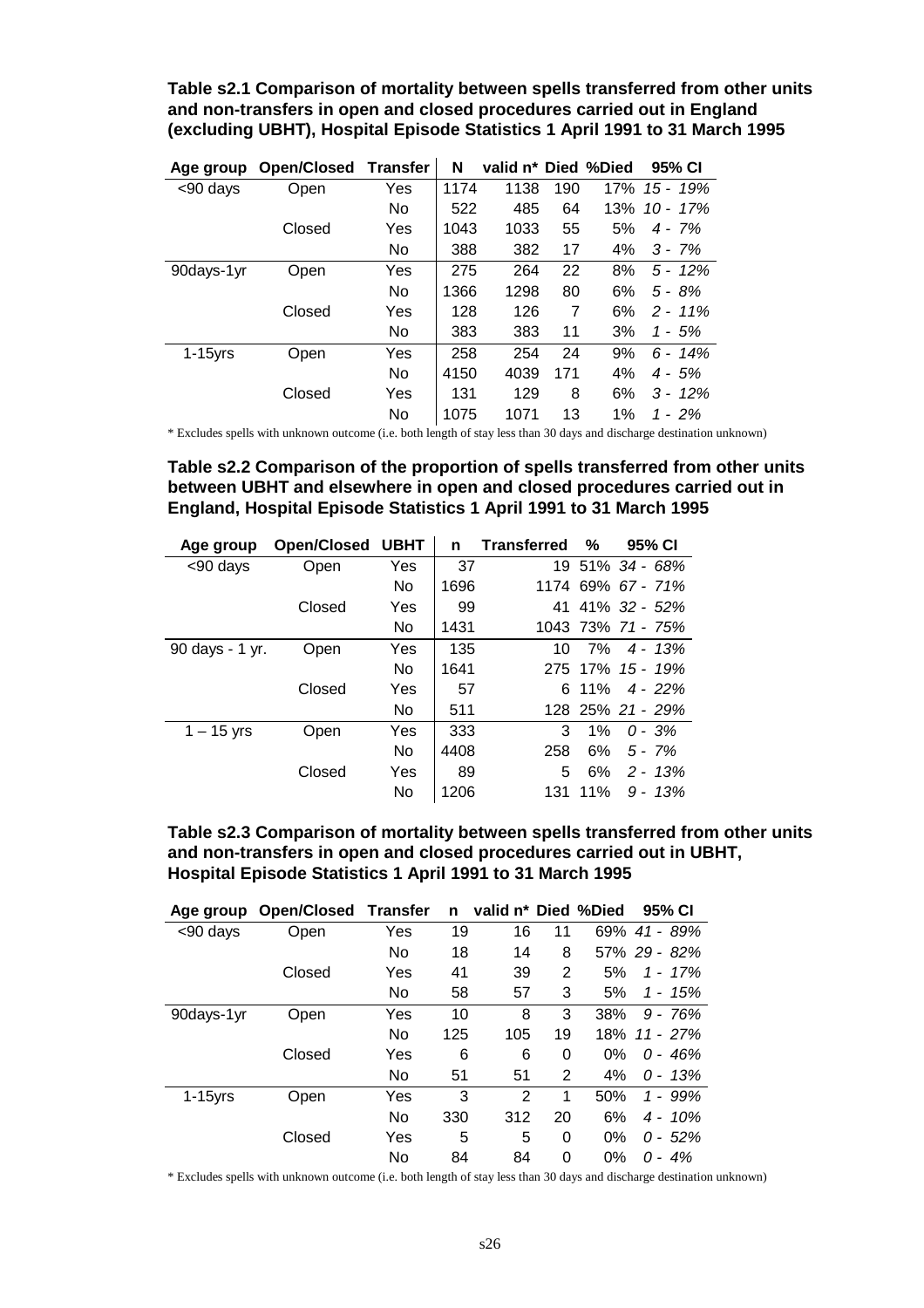<span id="page-27-0"></span>**Table s2.4 Comparison of mortality between UBHT and the rest of England (excluding spells ending in transfers), Hospital Episode Statistics 1 April 1991 to 31 March 1995, age less than 90 days** 

|                                             | <b>Total</b>     |                |         | <b>UBHT</b> |       |            |      |              | <b>Elsewhere</b> |            |            |                  |
|---------------------------------------------|------------------|----------------|---------|-------------|-------|------------|------|--------------|------------------|------------|------------|------------------|
| <b>Procedure group</b>                      | n                | n              | Valid   | <b>Died</b> | %Died | 95% CI     | n    | <b>Valid</b> |                  | Died %Died | 95% CI     | <b>Mortality</b> |
|                                             |                  |                | n* (%)  |             |       |            |      | $n*(\%)$     |                  |            |            | Ratio            |
| 1 Fallot                                    | 40               | 0              | 0       | $\Omega$    |       |            | 40   | 35 (88)      | 6                | 17%        | $7 - 34%$  | 0.0              |
| 2 Interatrial TGA                           | 66               |                | (100)   |             | 100%  | $3 - 100%$ | 65   | 52 (80)      | 9                | 17%        | $8 - 30%$  | 5.8              |
| 3 Other TGA                                 | 591              | 13             | 10(77)  | 9           | 90%   | 55 - 100%  | 578  | 493 (85)     | 54               | 11%        | $8 - 14%$  | 8.2              |
| 4 TAPVD                                     | 156              | 13             | 10(77)  | 5           | 50%   | 19 - 81%   | 143  | 114(80)      | 22               | 19%        | 13 - 28%   | 2.6              |
| 5 AVSD                                      | 133 <sub>l</sub> | $\overline{2}$ | 2(100)  |             | 100%  | 16 - 100%  | 131  | 110 (84)     | 22               | 20%        | 13 - 29%   | 5.0              |
| 6 Closure of ASD <sup>1</sup>               | 70               | $\overline{2}$ | 2(100)  | 0           | 0%    | $0 - 84%$  | 68   | 47 (69)      | 8                | 17%        | $8 - 31%$  | 0.0              |
| 7 Closure of VSD <sup>1</sup>               | 290              |                | (100)   | 0           | 0%    | $0 - 97%$  | 289  | 230 (80)     | 31               | 13%        | $9 - 19%$  | 0.0              |
| 8 Truncus                                   | 79               | 3              | 2(67)   |             | 100%  | 16 - 100%  | 76   | 69 (91)      | 26               | 38%        | 26 - 50%   | 2.7              |
| 9 Fontan type                               | 38               |                |         | 0           |       |            | 38   | 32(84)       | 10               | 31%        | $16 - 50%$ | 0.0              |
| 10 Aortic and pulmonary valves <sup>1</sup> | 157              |                | (100)   |             | 100%  | $3 - 100%$ | 156  | 138 (88)     | 22               | 16%        | 10 - 23%   | 6.3              |
| 11 Mitral valves                            | 13               |                |         | 0           |       |            | 13   | 9(69)        | 6                | 67%        | 30 - 93%   | 0.0              |
| 12 Closed Shunts <sup>1</sup>               | 484              | 25             | 22 (88) | 2           | 9%    | $-29%$     | 459  | 358 (78)     | 45               | 13%        | $9 - 16%$  | 0.7              |
| 13 Simple Coarctation <sup>+</sup>          | 436              | 52             | 47 (90) | 2           | 4%    | $-15%$     | 384  | 321 (84)     | 15               | 5%         | $3 - 8%$   | 0.9              |
| 88 Open                                     | 1733             | 37             | 29 (78) | 19          | 66%   | 46 - 82%   | 1696 | 1428 (84)    | 254              | 18%        | 16 - 20%   | 3.7              |
| 99 Closed                                   | 1530             | 99             | 87 (88) | 5           | 6%    | $2 - 13%$  | 1431 | 1029 (72)    | 72               | 7%         | $6 - 9%$   | 0.8              |

\* Excludes spells with unknown outcome (i.e. length of stay less than 30 days together with discharge destination unknown) and spells ending in transfer to other unit.

† Open procedure, + Closed procedure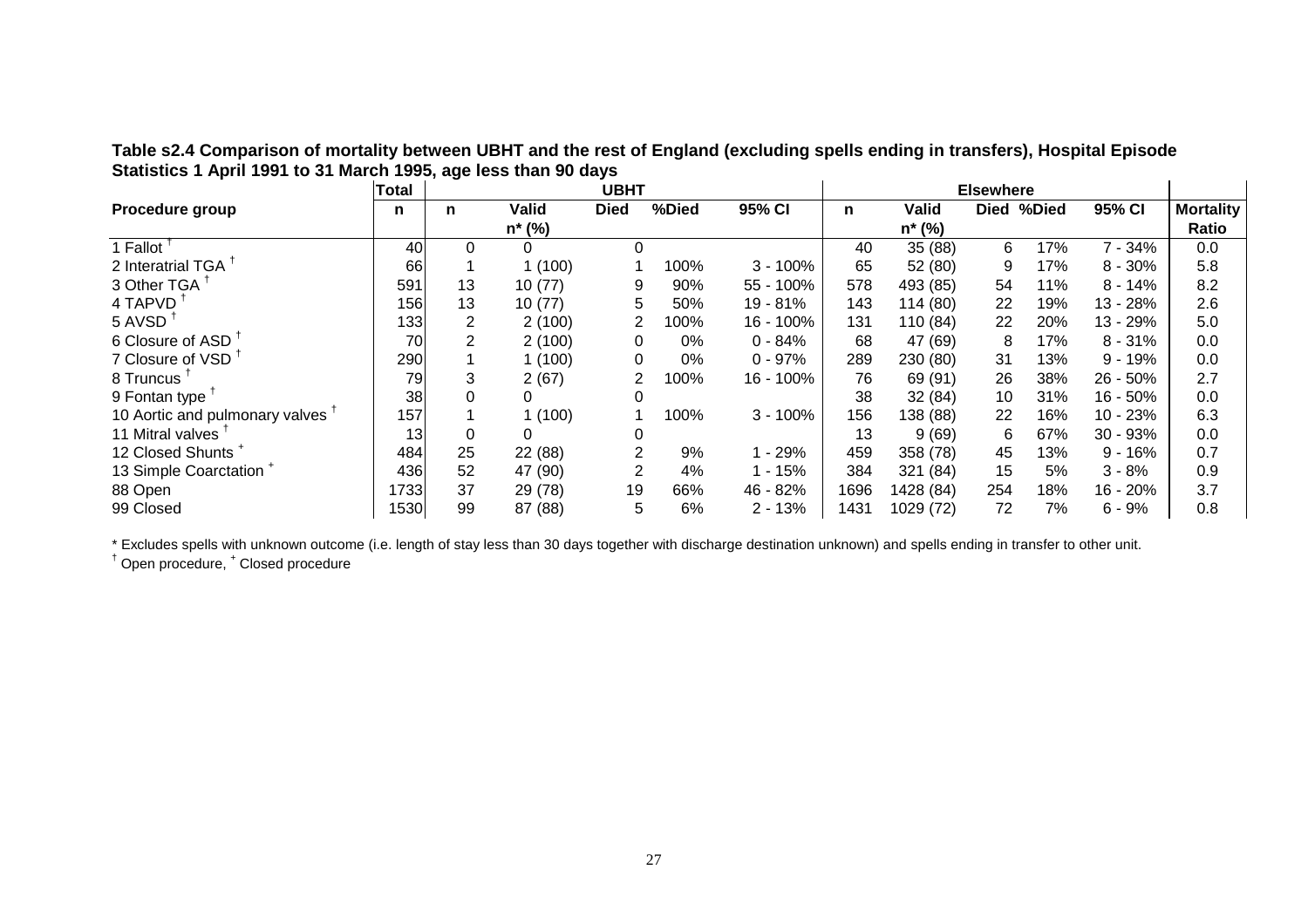|                                    | <b>Total</b> |     |              | <b>UBHT</b>    |       |            |      |              | <b>Elsewhere</b> |            |           |                  |
|------------------------------------|--------------|-----|--------------|----------------|-------|------------|------|--------------|------------------|------------|-----------|------------------|
| Procedure group                    | n            | n   | <b>Valid</b> | <b>Died</b>    | %Died | 95% CI     | n    | <b>Valid</b> |                  | Died %Died | 95% CI    | <b>Mortality</b> |
|                                    |              |     | $n*(\%)$     |                |       |            |      | n* (%)       |                  |            |           | Ratio            |
| 1 Fallot                           | 263          | 3   | 3(100)       | $\Omega$       | 0%    | $0 - 71%$  | 260  | 237 (91)     | 12               | 5%         | $3 - 9%$  | 0.0              |
| 2 Interatrial TGA                  | 52           | 19  | 14 (74)      |                | 7%    | $0 - 34%$  | 33   | 30(91)       | $\overline{2}$   | 7%         | $-22%$    | 1.1              |
| 3 Other TGA                        | 50           | 5   | 3(60)        |                | 33%   | $1 - 91%$  | 45   | 40 (89)      | 6                | 15%        | $6 - 30%$ | 2.2              |
| 4 TAPVD                            | 46           | 4   | 4(100)       | $\Omega$       | 0%    | $0 - 60%$  | 42   | 34(81)       |                  | 3%         | $0 - 15%$ | 0.0              |
| 5 AVSD                             | 309          | 23  | 20 (87)      | 9              | 45%   | 23 - 68%   | 286  | 259 (91)     | 26               | 10%        | ' - 14%   | 4.5              |
| 6 Closure of ASD <sup>1</sup>      | 99           | 9   | 8(89)        | 5              | 63%   | 24 - 91%   | 90   | 81 (90)      | 3                | 4%         | $-10%$    | 16.9             |
| 7 Closure of VSD <sup>1</sup>      | 629          | 56  | 42 (75)      |                | 0%    | $0 - 8%$   | 573  | 518 (90)     | 14               | 3%         | $-4%$     | 0.0              |
| 8 Truncus <sup>1</sup>             | 27           | 4   | 2(50)        |                | 50%   | $1 - 99%$  | 23   | 21(91)       | 5                | 24%        | $8 - 47%$ | 2.1              |
| 9 Fontan type                      | 87           | 4   | 4(100)       |                | 50%   | 7 - 93%    | 83   | 76 (92)      | 10               | 13%        | $6 - 23%$ | 3.8              |
| 10 Aortic and pulmonary valves     | 109          | 3   | 3(100)       |                | 33%   | $1 - 91%$  | 106  | 96 (91)      | 3                | 3%         | $-9%$     | 10.7             |
| 11 Mitral valves <sup>1</sup>      | 46           | 3   | 3(100)       |                | 67%   | $9 - 99\%$ | 43   | 39 (91)      | 6                | 15%        | $6 - 31%$ | 4.3              |
| 12 Closed Shunts <sup>+</sup>      | 192          | 13  | 12 (92)      |                | 8%    | $0 - 38%$  | 179  | 163 (91)     | 13               | 8%         | $4 - 13%$ | 1.0              |
| 13 Simple Coarctation <sup>+</sup> | 67           | 12  | 12 (100)     | 0              | 0%    | $0 - 26%$  | 55   | 50(91)       | 2                | 4%         | $0 - 14%$ | 0.0              |
| 88 Open                            | 1776         | 135 | 108 (80)     | 22             | 20%   | 13 - 29%   | 1641 | 1481 (90)    | 102              | 7%         | $6 - 8%$  | 3.0              |
| 99 Closed                          | 568          | 57  | 55 (96)      | $\overline{2}$ | 4%    | $0 - 13%$  | 511  | 474 (93)     | 18               | 4%         | $2 - 6%$  | 1.0              |

<span id="page-28-0"></span>**Table s2.5 Comparison of mortality between UBHT and the rest of England (excluding spells ending in transfers), admissions between 1st April 1991 to 31st March 1995, aged 90 days to under 1 year** 

\* Excludes spells with unknown outcome (i.e. length of stay less than 30 days together with discharge destination unknown) and spells ending in transfer to other unit.

† Open procedure, + Closed procedure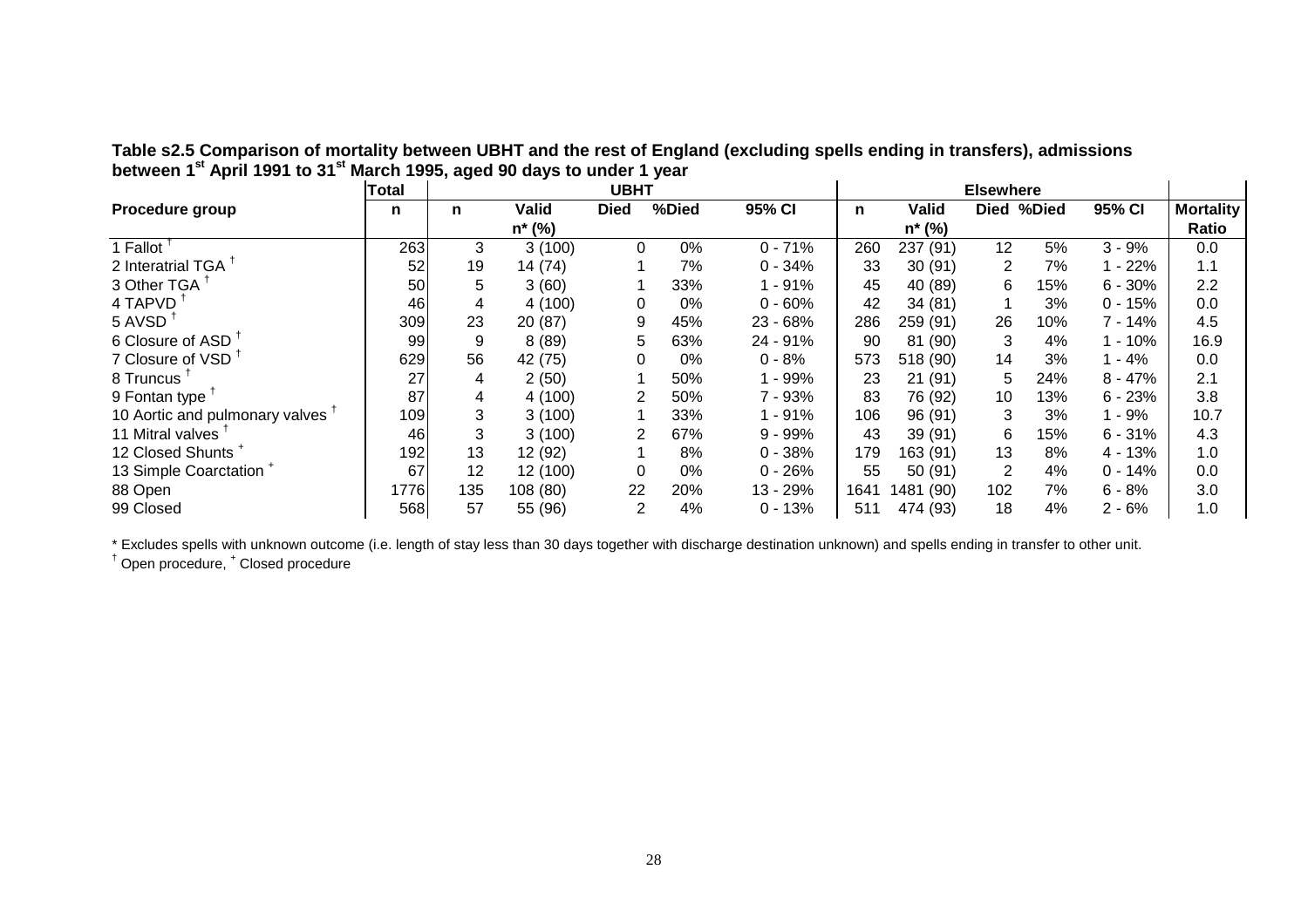<span id="page-29-0"></span>

| Table s2.6 Comparison of mortality between UBHT and the rest of England (excluding spells ending in transfers), admissions |  |
|----------------------------------------------------------------------------------------------------------------------------|--|
| between 1 <sup>st</sup> April 1991 to 31 <sup>st</sup> March 1995, aged 1 to 15 years                                      |  |

|                                    | <b>Total</b> |     |          | <b>UBHT</b> |       |           |      |           | <b>Elsewhere</b> |            |           |                  |
|------------------------------------|--------------|-----|----------|-------------|-------|-----------|------|-----------|------------------|------------|-----------|------------------|
| Procedure group                    | n            | n   | Valid    | <b>Died</b> | %Died | 95% CI    | n    | Valid     |                  | Died %Died | 95% CI    | <b>Mortality</b> |
|                                    |              |     | n* (%)   |             |       |           |      | n* (%)    |                  |            |           | Ratio            |
| 1 Fallot                           | 625          | 48  | 44 (92)  | 5           | 11%   | $4 - 25%$ | 577  | 553 (96)  | 27               | 5%         | $3 - 7%$  | 2.3              |
| 2 Interatrial TGA <sup>1</sup>     | 47           | 4   | 3(75)    |             | 33%   | $1 - 91%$ | 43   | 41 (95)   | 3                | 7%         | $2 - 20%$ | 4.6              |
| 3 Other TGA                        | 61           | 9   | 6(67)    |             | 17%   | $0 - 64%$ | 52   | 47 (90)   | 3                | 6%         | $-18%$    | 2.6              |
| 4 TAPVD                            | 34           |     | 0(0)     | $\Omega$    | 0%    |           | 33   | 31 (94)   |                  | 3%         | $0 - 17%$ | 0.0              |
| 5 AVSD                             | 391          | 11  | 11 (100) |             | 9%    | $0 - 41%$ | 380  | 364 (96)  | 14               | 4%         | $2 - 6%$  | 2.4              |
| 6 Closure of ASD                   | 1177         | 81  | 80 (99)  | 0           | 0%    | $0 - 5%$  | 1096 | 1058 (97) | 3                | 0%         | $0 - 1%$  | 0.0              |
| 7 Closure of VSD <sup>1</sup>      | 525          | 48  | 46 (96)  |             | 2%    | $0 - 12%$ | 477  | 466 (98)  | 20               | 4%         | $3 - 7%$  | 0.5              |
| 8 Truncus <sup>1</sup>             |              |     | 1(100)   | 0           | 0%    | $0 - 97%$ | 6    | 6(100)    |                  | 17%        | $0 - 64%$ | 0.0              |
| 9 Fontan type                      | 572          | 38  | 34 (89)  | 3           | 9%    | $2 - 24%$ | 534  | 518 (97)  | 51               | 10%        | $7 - 13%$ | 0.9              |
| 10 Aortic and pulmonary valves     | 725          | 47  | 46 (98)  | 3           | 7%    | 1 - 18%   | 678  | 661 (97)  | 18               | 3%         | $2 - 4%$  | 2.4              |
| 11 Mitral valves                   | 216          | 20  | 20 (100) |             | 5%    | $0 - 25%$ | 196  | 185 (94)  | 13               | 7%         | $4 - 12%$ | 0.7              |
| 12 Closed Shunts <sup>+</sup>      | 339          | 27  | 27 (100) | 4           | 15%   | $4 - 34%$ | 312  | 300 (96)  | 18               | 6%         | $4 - 9%$  | 2.5              |
| 13 Simple Coarctation <sup>+</sup> | 194          | 28  | 28 (100) | 0           | 0%    | $0 - 12%$ | 166  | 165 (99)  | 0                | 0%         | $0 - 2%$  |                  |
| 88 Open                            | 4741         | 333 | 314 (94) | 21          | 7%    | $4 - 10%$ | 4408 | 4248 (96) | 195              | 5%         | $4 - 5%$  | 1.5              |
| 99 Closed                          | 1295         | 89  | 87 (98)  | 0           | 0%    | $0 - 4%$  | 1206 | 1183 (98) | 21               | 2%         | $-3%$     | 0.0              |

\* Excludes spells with unknown outcome (i.e. length of stay less than 30 days together with discharge destination unknown) and spells ending in transfer to other unit.

<sup>†</sup> Open procedure, <sup>+</sup> Closed procedure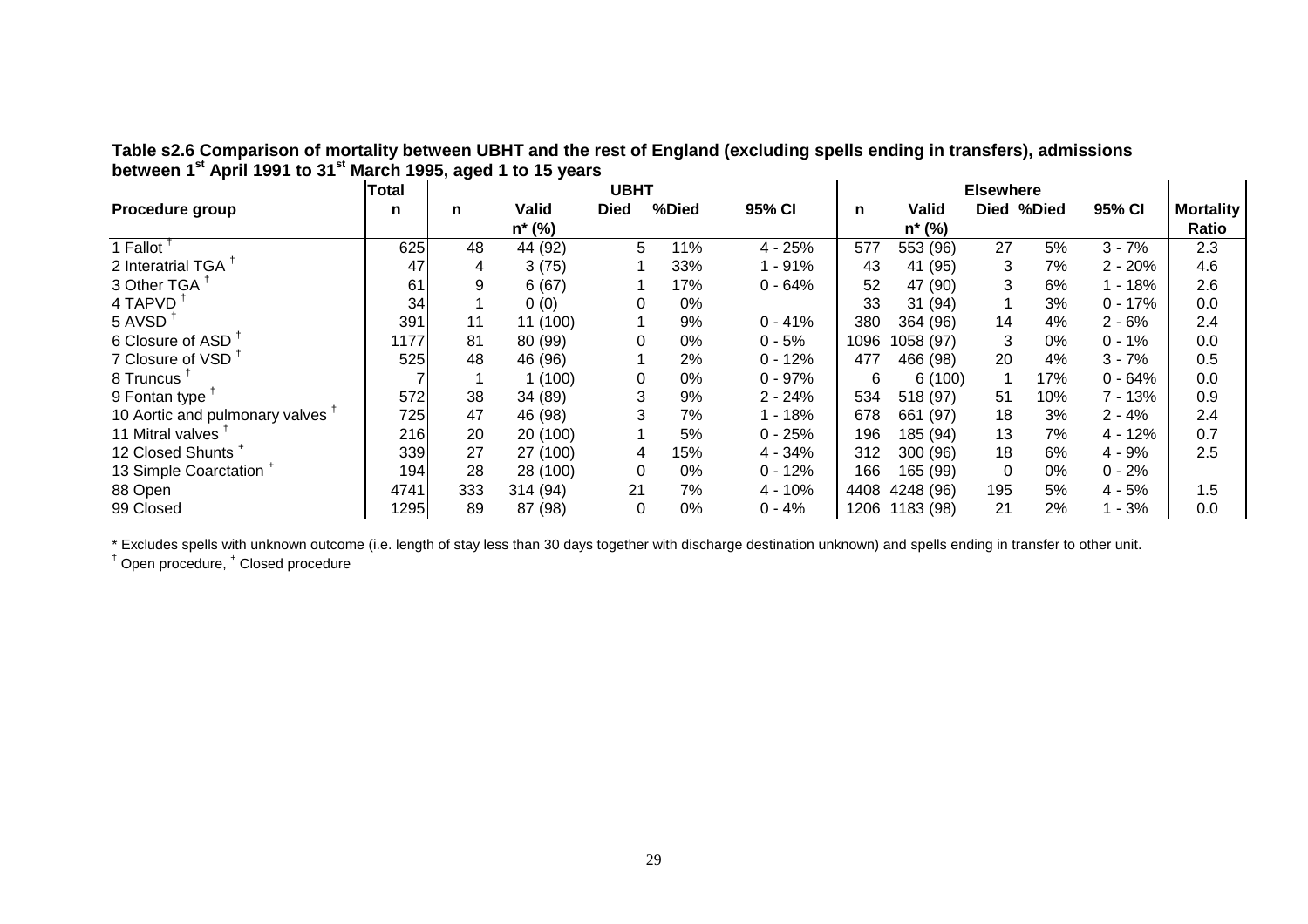<span id="page-30-0"></span>**Table s3.1 Comparison of mortality between emergency spells and nonemergency in open and closed procedures carried out in England (excluding UBHT), Hospital Episode Statistics 1 April 1991 to 31 March 1995** 

| Age group  | <b>Open/Closed</b> | <b>Emergency</b> | n    | valid n* Died %Died |     |     | 95% CI      |
|------------|--------------------|------------------|------|---------------------|-----|-----|-------------|
| <90 days   | Open               | Yes              | 347  | 326                 | 57  | 17% | 14 - 22%    |
|            |                    | No               | 1349 | 1297                | 197 | 15% | $13 - 17\%$ |
|            | Closed             | Yes              | 398  | 390                 | 12  | 3%  | $2 - 5%$    |
|            |                    | No               | 1033 | 1025                | 60  | 6%  | 4 - 7%      |
| 90days-1yr | Open               | Yes              | 184  | 177                 | 8   | 5%  | $2 - 9%$    |
|            |                    | No               | 1457 | 1385                | 94  | 7%  | $6 - 8%$    |
|            | Closed             | Yes              | 105  | 103                 | 7   | 7%  | $3 - 14\%$  |
|            |                    | No               | 406  | 406                 | 11  | 3%  | 1 - 5%      |
| $1-15$ yrs | Open               | Yes              | 252  | 248                 | 23  | 9%  | $6 - 14\%$  |
|            |                    | No               | 4156 | 4045                | 172 | 4%  | $4 - 5%$    |
|            | Closed             | Yes              | 270  | 267                 | 9   | 3%  | $2 - 6%$    |
|            |                    | No               | 936  | 933                 | 12  | 1%  | $1 - 2\%$   |

\* Excludes spells with unknown outcome (i.e. both length of stay less than 30 days and discharge destination unknown)

**Table s3.2 Comparison of the proportion of emergency spells between UBHT and elsewhere in open and closed procedures carried out in England, Hospital Episode Statistics 1 April 1991 to 31 March 1995** 

| Age group  | <b>Open/Closed</b> | <b>UBHT</b> | n    | Emergency | <b>%emergency</b> | 95% CI          |
|------------|--------------------|-------------|------|-----------|-------------------|-----------------|
| <90 days   | Open               | Yes         | 37   | 17        |                   | 46% 29 - 63%    |
|            |                    | No          | 1696 | 347       |                   | $20\%$ 19 - 22% |
|            | Closed             | Yes         | 99   | 46        |                   | 46% 36 - 57%    |
|            |                    | No          | 1431 | 398       |                   | 28% 26 - 30%    |
| 90days-1yr | Open               | Yes         | 135  | 15        | 11%               | $6 - 18%$       |
|            |                    | No          | 1641 | 184       |                   | $11\%$ 10 - 13% |
|            | Closed             | Yes         | 57   | 8         | 14%               | $6 - 26%$       |
|            |                    | No          | 511  | 105       |                   | $21\%$ 17 - 24% |
| $1-15$ yrs | Open               | Yes         | 333  | 4         | $1\%$             | $0 - 3%$        |
|            |                    | No          | 4408 | 252       | 6%                | $5 - 6%$        |
|            | Closed             | Yes         | 89   | 12        | 13%               | $7 - 22%$       |
|            |                    | No          | 1206 | 270       |                   | 22% 20 - 25%    |

**Table s3.3 Comparison of mortality between emergency spells and nonemergencies in open and closed procedures carried out in UBHT, Hospital Episode Statistics 1 April 1991 to 31 March 1995** 

| Age group  | <b>Open/Closed Emergency</b> |     | n   | valid n* Died %Died |                |     | 95% CI       |
|------------|------------------------------|-----|-----|---------------------|----------------|-----|--------------|
| <90 days   | Open                         | Yes | 17  | 13                  | 9              | 69% | $39 - 91%$   |
|            |                              | No  | 20  | 17                  | 10             |     | 59% 33 - 82% |
|            | Closed                       | Yes | 46  | 44                  | 3              | 7%  | $1 - 19%$    |
|            |                              | No  | 53  | 52                  | $\overline{2}$ | 4%  | $0 - 13%$    |
| 90days-1yr | Open                         | Yes | 15  | 12                  | 3              | 25% | $5 - 57%$    |
|            |                              | No  | 120 | 101                 | 19             | 19% | 12 - 28%     |
|            | Closed                       | Yes | 8   | 8                   | 0              | 0%  | $0 - 37%$    |
|            |                              | No  | 49  | 49                  | 2              | 4%  | $0 - 14\%$   |
| $1-15$ yrs | Open                         | Yes | 4   | 3                   | 1              | 33% | $1 - 91\%$   |
|            |                              | No  | 329 | 311                 | 20             | 6%  | $4 - 10\%$   |
|            | Closed                       | Yes | 12  | 12                  | 0              | 0%  | $0 - 26%$    |
|            |                              | No  | 77  | 77                  | 0              | 0%  | $0 - 5%$     |

\* Excludes spells with unknown outcome (i.e. both length of stay less than 30 days and discharge destination unknown)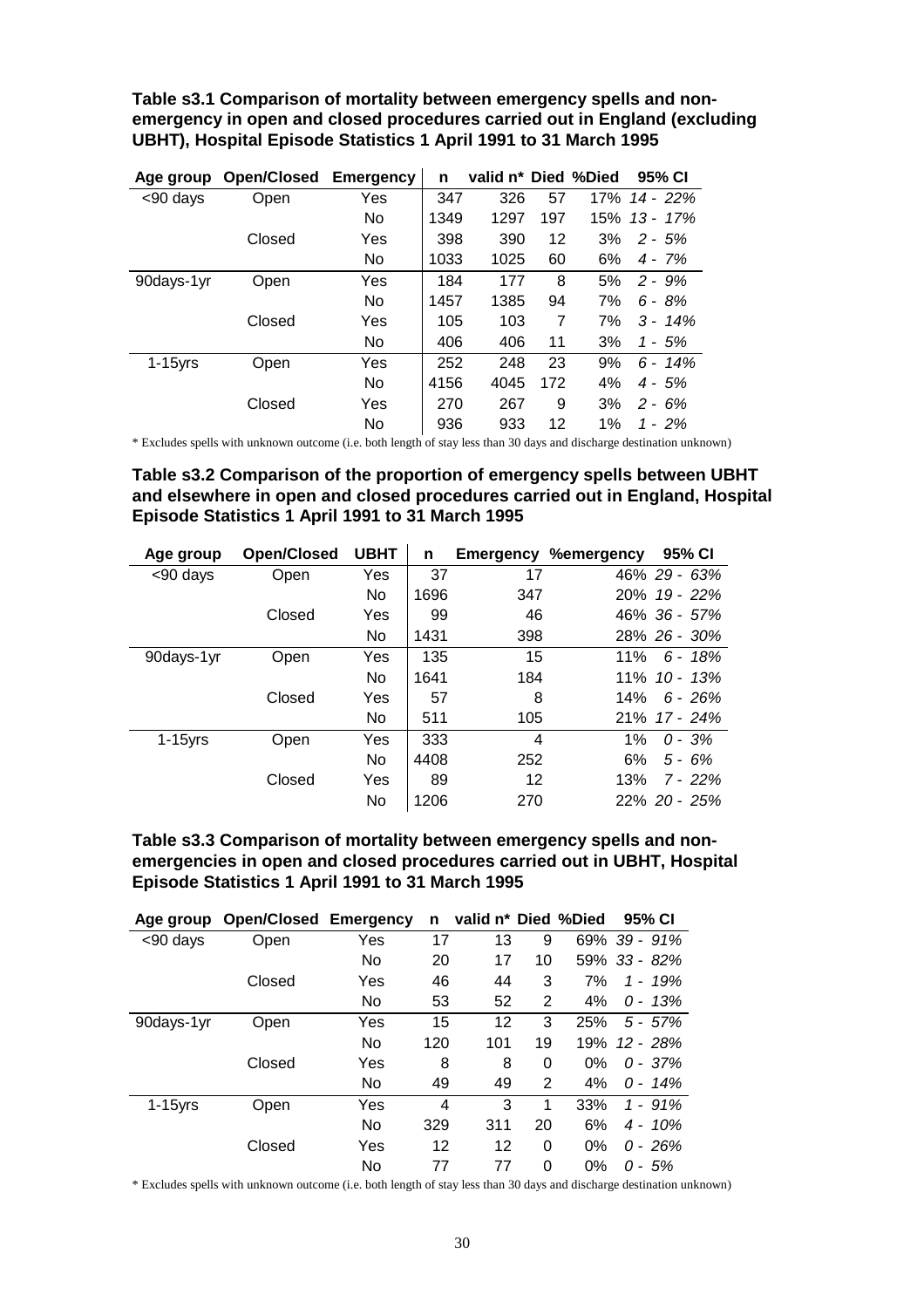<span id="page-31-0"></span>**Table s4.1 Comparison of mortality between spells with Down's Syndrome and non-Down's syndrome in open and closed procedures carried out in England (excluding UBHT), Hospital Episode Statistics 1 April 1991 to 31 March 1995** 

| Age group  | Open/Closed | <b>Downs syndrome</b> | n    | valid n* Died %Died |          |       | 95% CI     |
|------------|-------------|-----------------------|------|---------------------|----------|-------|------------|
| <90 days   | Open        | Yes                   | 95   | 95                  | 11       | 12%   | $6 - 20%$  |
|            |             | No                    | 1601 | 1528                | 243      | 16%   | 14 - 18%   |
|            | Closed      | Yes                   | 36   | 36                  | 1        | 3%    | $0 - 15%$  |
|            |             | No                    | 1395 | 1379                | 71       | 5%    | $4 - 6%$   |
| 90days-1yr | Open        | Yes                   | 252  | 251                 | 22       | 9%    | $6 - 13%$  |
|            |             | No                    | 1389 | 1311                | 80       | 6%    | $5 - 8%$   |
|            | Closed      | Yes                   | 30   | 30                  | $\Omega$ | 0%    | $0 - 12\%$ |
|            |             | No                    | 481  | 479                 | 18       | 4%    | $2 - 6%$   |
| $1-15$ yrs | Open        | Yes                   | 192  | 191                 | 10       | 5%    | $3 - 9%$   |
|            |             | <b>No</b>             | 4216 | 4102                | 185      | 5%    | $4 - 5%$   |
|            | Closed      | Yes                   | 25   | 25                  | 0        | $0\%$ | $0 - 14\%$ |
|            |             | No                    | 1181 | 1175                | 21       | 2%    | 1 - 3%     |

\* Excludes spells with unknown outcome (i.e. both length of stay less than 30 days and discharge destination unknown)

**Table s4.2 Comparison of the proportion of Down's syndrome spells between UBHT and elsewhere in open and closed procedures carried out in England, Hospital Episode Statistics 1 April 1991 to 31 March 1995** 

| Age group  | <b>Open/Closed</b> | <b>UBHT</b> | n    | Down's syndrome | %Down's | 95% CI          |
|------------|--------------------|-------------|------|-----------------|---------|-----------------|
| <90 days   | Open               | Yes         | 37   | 0               | 0%      | $0 - 9%$        |
|            |                    | No          | 1696 | 95              | 6%      | $5 - 7%$        |
|            | Closed             | Yes         | 99   | 2               | 2%      | $0 - 7\%$       |
|            |                    | No          | 1431 | 36              | 3%      | $2 - 3%$        |
| 90days-1yr | Open               | Yes         | 135  | 30              |         | $22\%$ 16 - 30% |
|            |                    | No          | 1641 | 252             |         | 15% 14 - 17%    |
|            | Closed             | Yes         | 57   | 6               | 11%     | $4 - 22%$       |
|            |                    | No          | 511  | 30              | 6%      | $4 - 8%$        |
| $1-15$ yrs | Open               | Yes         | 333  | 22              | 7%      | $4 - 10\%$      |
|            |                    | No          | 4408 | 192             | 4%      | $4 - 5%$        |
|            | Closed             | Yes         | 89   | 2               | 2%      | $0 - 8%$        |
|            |                    | No          | 1206 | 25              | 2%      | 1 - 3%          |

**Table s4.3 Comparison of mortality between Down's syndrome spells and non-Down's in open and closed procedures carried out in UBHT, Hospital Episode Statistics 1 April 1991 to 31 March 1995** 

| Age group  |        | <b>Open/Closed Downs syndrome</b> | n   | valid n* Died %Died |    |       | 95% CI       |
|------------|--------|-----------------------------------|-----|---------------------|----|-------|--------------|
| <90 days   | Open   | Yes                               | 0   | 0                   | 0  |       |              |
|            |        | No                                | 37  | 30                  | 19 |       | 63% 44 - 80% |
|            | Closed | Yes                               | 2   | 2                   | 0  | 0%    | $0 - 84%$    |
|            |        | No                                | 97  | 94                  | 5  | 5%    | $2 - 12\%$   |
| 90days-1yr | Open   | Yes                               | 30  | 29                  | 6  | 21%   | $8 - 40\%$   |
|            |        | No                                | 105 | 84                  | 16 | 19%   | 11 - 29%     |
|            | Closed | Yes                               | 6   | 6                   | 0  | $0\%$ | $0 - 46%$    |
|            |        | No                                | 51  | 51                  | 2  | 4%    | $0 - 13%$    |
| $1-15$ yrs | Open   | Yes                               | 22  | 22                  | 1  | 5%    | $0 - 23%$    |
|            |        | No                                | 311 | 292                 | 20 | 7%    | $4 - 10\%$   |
|            | Closed | Yes                               | 2   | $\overline{2}$      | 0  | 0%    | $0 - 84%$    |
|            |        | No                                | 87  | 87                  | 0  | 0%    | 0 -<br>4%    |

\* Excludes spells with unknown outcome (i.e. both length of stay less than 30 days and discharge destination unknown)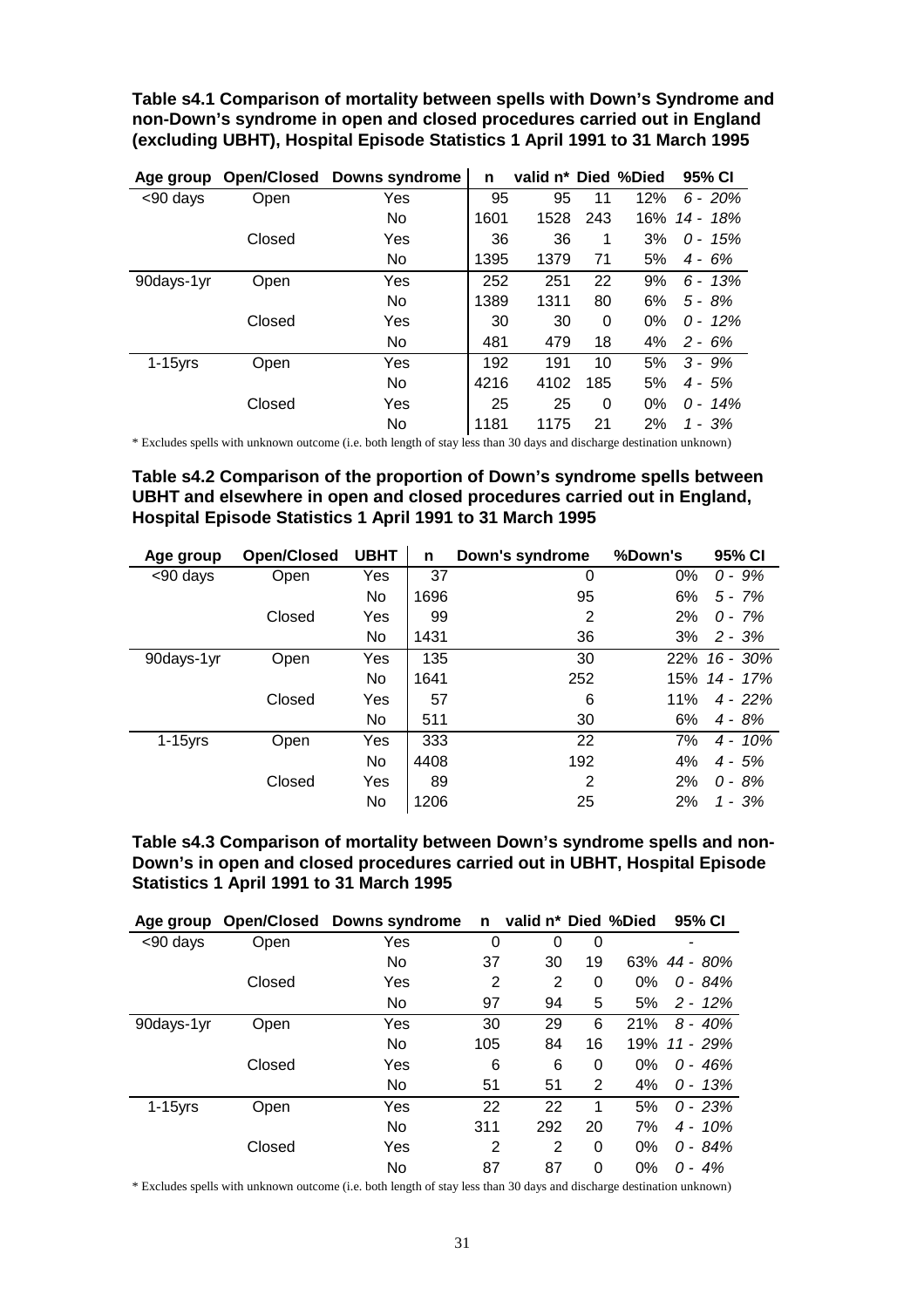<span id="page-32-0"></span>**Table s5.1 Comparison of the proportion of spells in each age group for AVSDs between UBHT and elsewhere in England, Hospital Episode Statistics 1 April 1991 to 31 March 1995** 

| Age                | <b>UBHT</b> |     | <b>Elsewhere</b> |     |  |  |  |
|--------------------|-------------|-----|------------------|-----|--|--|--|
|                    | n           | %   | n                | %   |  |  |  |
| $0-90$ days        | 2           | 6%  | 131              | 16% |  |  |  |
| 90 days-1 year     | 23          | 64% | 286              | 36% |  |  |  |
| $1-15$ years       | 11          | 31% | 380              | 48% |  |  |  |
| Total              | 36          |     | 797              |     |  |  |  |
| Total under 1 year | 25          |     | 417              |     |  |  |  |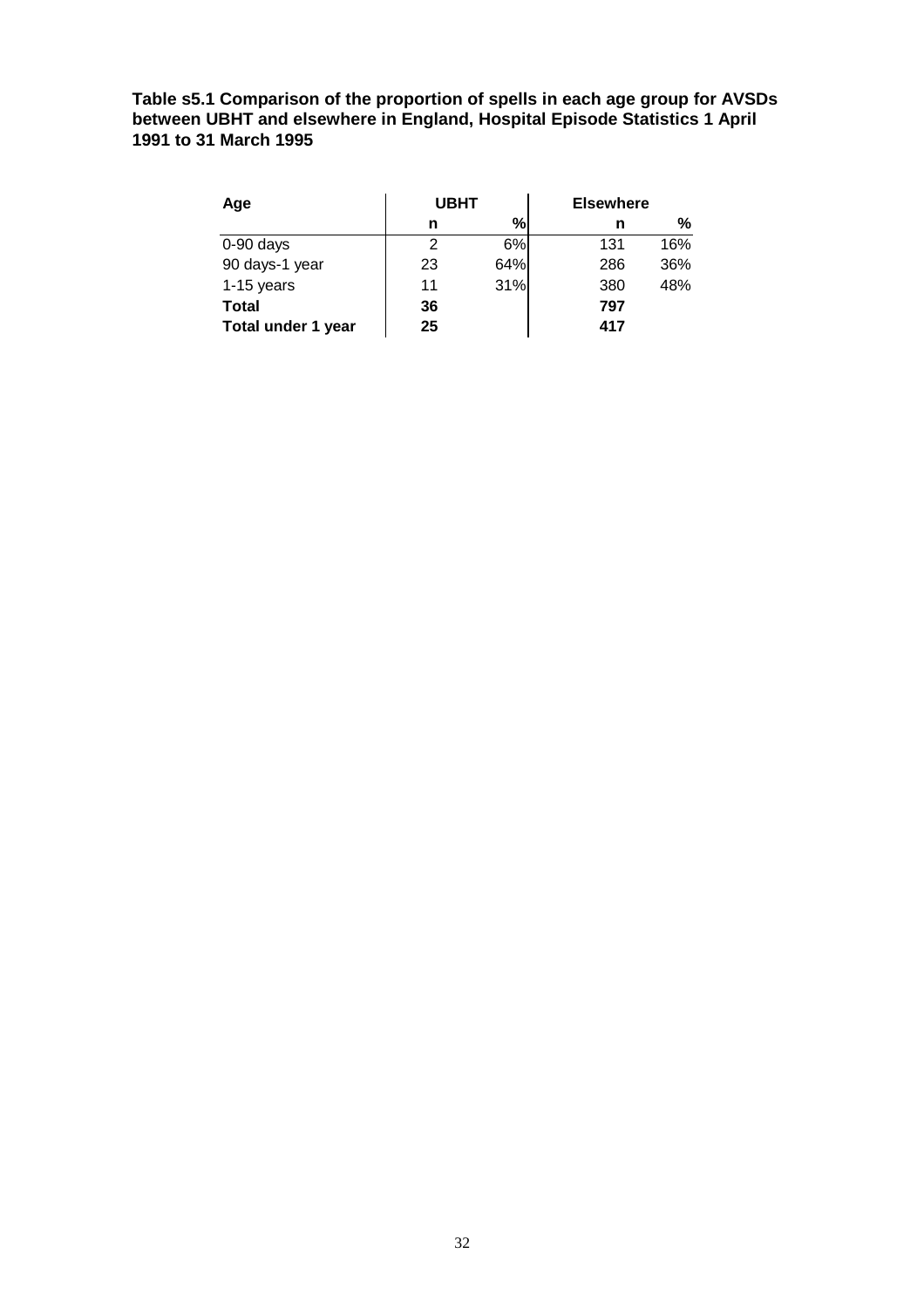<span id="page-33-0"></span>**Table s6.1 Number and percentage of open and closed procedures by specialty code recorded, Hospital Episode Statistics 1 April 1991 to 31 March 1995 in UBHT and England (including UBHT)** 

|                  |       | 100 - General<br>Surgery |        | 170 - Cardiothoracic<br><b>Surgery</b> |       | 300 - General<br><b>Medicine</b> | 320 - Cardiology |     |       | <b>Other specialties</b> | Total  |
|------------------|-------|--------------------------|--------|----------------------------------------|-------|----------------------------------|------------------|-----|-------|--------------------------|--------|
| <b>Procedure</b> | N     | %                        | n      | %                                      | n     | %                                | n                | %   | n     | %                        | n      |
| <b>UBHT</b>      |       |                          |        |                                        |       |                                  |                  |     |       |                          |        |
| Open             |       | 0%                       | 1,187  | 98%                                    |       | 0%                               | 24               | 2%  |       | 0%                       | 1,216  |
| Closed           | 97    | 29%                      | 179    | 54%                                    |       | 1%                               | 22               | 7%  | 28    | 8%                       | 330    |
| Total            | 98    | 6%                       | 1,366  | 88%                                    |       | 0%                               | 46               | 3%  | 30    | 2%                       | 1,546  |
| England          |       |                          |        |                                        |       |                                  |                  |     |       |                          |        |
| Open             | 34    | 0%                       | 26,463 | 93%                                    | 128   | $0\%$                            | 1.295            | 5%  | 425   | 1%                       | 28,345 |
| Closed           | 8,743 | 26%                      | 3,267  | 10%                                    | 6,720 | 20%                              | 11,819           | 36% | 2,563 | 8%                       | 33,112 |
| Total            | 8,777 | 14%                      | 29,730 | 48%                                    | 6,848 | 11%                              | 13,114           | 21% | 2,988 | 5%                       | 61,457 |

**Table s6.2 Comparisons of ordinary admissions by HES and KP70 returns for selected specialities 1 April 1991 to 31 March 1995 in UBHT and England (including UBHT)**

|                      |            | 91/92       | 92/93                |            |             | 93/94         |                                                    | 94/95       |               |                           | Total       |                      |            |             |               |
|----------------------|------------|-------------|----------------------|------------|-------------|---------------|----------------------------------------------------|-------------|---------------|---------------------------|-------------|----------------------|------------|-------------|---------------|
| <b>Specialty</b>     | <b>HES</b> | <b>KP70</b> | <b>Ratio</b><br>x100 | <b>HES</b> | <b>KP70</b> | Ratio<br>x100 | <b>HES</b>                                         | <b>KP70</b> | Ratio<br>x100 | <b>HES</b>                | <b>KP70</b> | <b>Ratio</b><br>x100 | <b>HES</b> | <b>KP70</b> | Ratio<br>x100 |
| <b>UBHT</b>          |            |             |                      |            |             |               |                                                    |             |               |                           |             |                      |            |             |               |
| 100 - General        | 5,240      | 5,239       | 100.0                | 5,010      | 4,996       | 100.3         | 4,938                                              | 4,936       | 100.0         | 5,236                     | 5,259       | 99.6                 | 20,424     | 20,430      | 100.0         |
| Surgery              |            |             |                      |            |             |               |                                                    |             |               |                           |             |                      |            |             |               |
| 170 - Cardiothoracic | 930        | 930         | 100.0                | 1,0141     | 1,012       | 100.2         | 1,127                                              | 1,117       | 100.9         | 1,171                     | 1.168       | 100.3                | 4,242      | 4,227       | 100.4         |
| Surgery              |            |             |                      |            |             |               |                                                    |             |               |                           |             |                      |            |             |               |
| 320 - Cardiology     | 2,398      | 2,397       | 100.0                | 2,171      | 2,139       | 101.5         | 1,908                                              | 1,905       | 100.2         | 2,223                     | 2,213       | 100.5                | 8,700      | 8,654       | 100.5         |
| All specialties      | 54,204     | 52,245      | 103.7                | 55,882     | 52,319      | 106.8         | 56,991                                             | 56,710      | 100.5         | 59,066                    | 58,474      | 101.0                | 226,143    | 219,748     | 102.9         |
| <b>England</b>       |            |             |                      |            |             |               |                                                    |             |               |                           |             |                      |            |             |               |
| 100 - General        | 975,446    | 982,858     | 99.2                 | 984,240    | 975,833     | 100.9         | 969,268                                            | 958,597     | 101.1         | 941,673                   | 953,348     | 98.8                 | 3,870,627  | 3,870,636   | 100.0         |
| Surgery              |            |             |                      |            |             |               |                                                    |             |               |                           |             |                      |            |             |               |
| 170 - Cardiothoracic | 54,840     | 55,130      | 99.5                 | 58,321     | 57,447      | 101.5         | 59,816                                             | 61,216      | 97.7          | 61,577                    | 63,224      | 97.4                 | 234,554    | 237,017     | 99.0          |
| Surgery              |            |             |                      |            |             |               |                                                    |             |               |                           |             |                      |            |             |               |
| 320 - Cardiology     | 96,067     | 95,185      | 100.9                | 103,352    | 101,947     | 101.4         | 113,816                                            | 113,065     | 100.7         | 120,226                   | 121,212     | 99.2                 | 433,461    | 431,409     | 100.0         |
| All specialties      | 7.637.320  | 7,755,438   |                      |            |             |               | 98.5 7,855,123 7,827,601 100.4 8,018,442 7,989,062 |             |               | 100.4 7,862,331 8,066,064 |             | 97.5                 | 31,373,216 | 31,638,165  | 99.2          |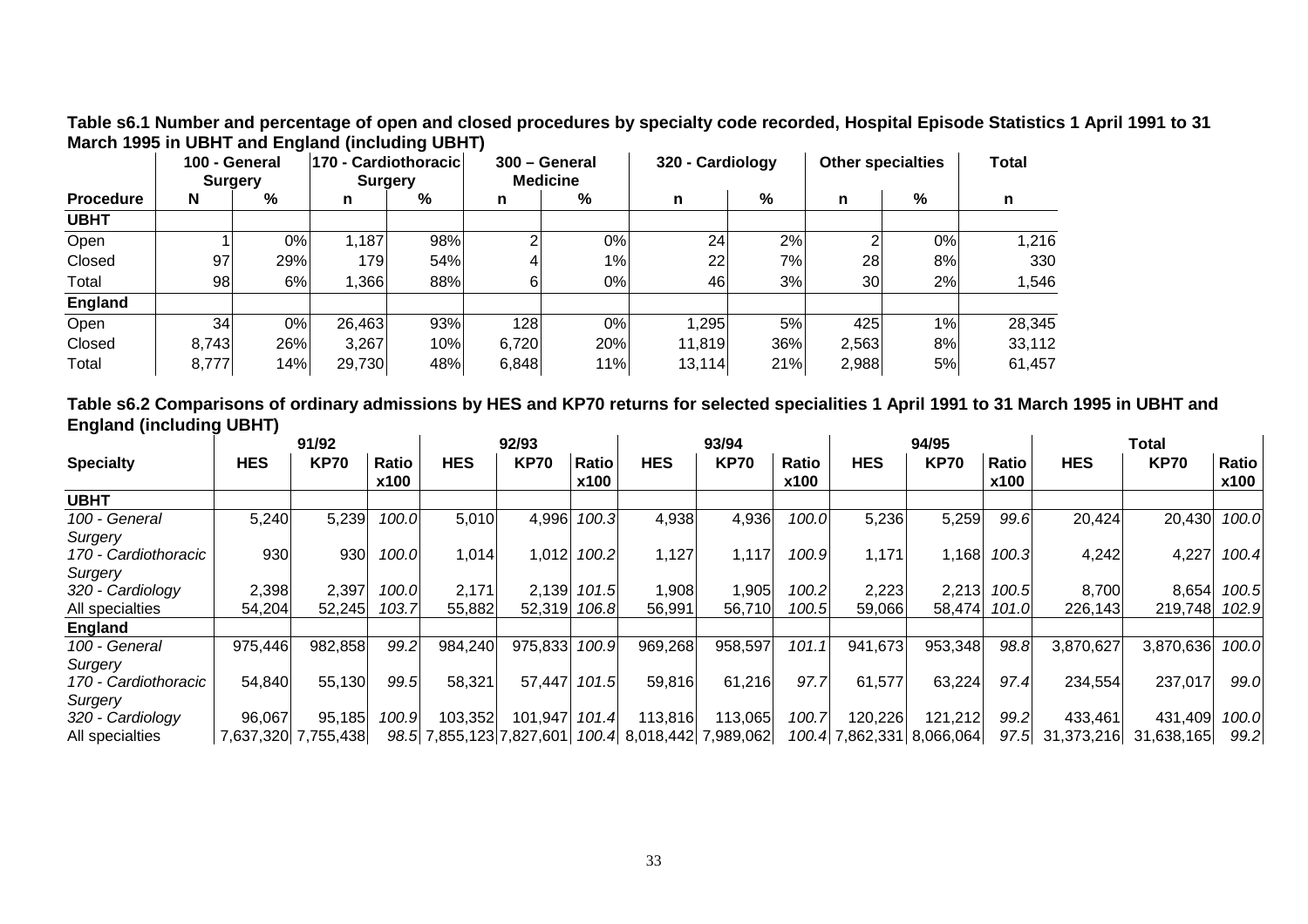### <span id="page-34-0"></span>**Table s7.1 Excess mortality and ranking for UBHT relative to the other 11 centres in England by procedure group, Hospital Episode Statistics 1 April 1991 to 31 March 1995**

| <b>Procedure Group</b>     | Other 11 centres |                   |        |             | <b>UBHT</b>    |           |                  |           |                          |                  |           |                |                                                  |           |
|----------------------------|------------------|-------------------|--------|-------------|----------------|-----------|------------------|-----------|--------------------------|------------------|-----------|----------------|--------------------------------------------------|-----------|
|                            | Valid            | Died              | $\%$   |             | Valid Died     | %         | <b>Predicted</b> |           | <b>Excess</b>            | Prob             | # of      |                | Rank                                             | Prob      |
|                            | n                |                   |        | n           |                |           | <b>Deaths</b>    |           | deaths                   | excess           |           |                | centres (95% interval)                           | Worst     |
|                            |                  |                   |        |             |                |           |                  |           | (95%interval)            | >0               |           |                |                                                  |           |
| Age group under 1 year     |                  |                   |        |             |                |           |                  |           |                          |                  |           |                |                                                  |           |
| 1: Fallot                  | 281              | 18                | 6%     | 3           | 0              | 0%        | 0.2              | $-0.2$    | $(-1 - 0)$               | 0                | 12        | 9              | (1 -<br>12)                                      | 0.21      |
| 2: Interatrial TGA         | 98               | 11                | 11%    | 15          | 2              | 13%       | 1.6              | 0.4       | $(-3 - 2)$               | 0.53             | 12        | 6              | $(1 - 11)$                                       | 0.02      |
| 3: Other TGA               | 573              | 60                | 10%    | 13          | 10             | 77%       | 1.5              | 8.5       | $6 - 10$                 | 1                | 12        | 12             | $(11 - 12)$                                      | 0.96      |
| 4: TAPVD                   | 166              | 23                | 14%    | 14          | 5              | 36%       | 2.0              | 3.0       | (0-5)                    | 0.94             | 11        | 10             | 6 -<br>11)                                       | 0.39      |
| 5: AVSD                    | 402              | 48                | 12%    | 23          | 11             | 48%       | 3.0              | 8.0       | $3 - 11$                 | 1                | 12        | 12             | $(10 - 12)$                                      | 0.85      |
| 6: Closure of ASD          | 149              | 11                | 7%     | 10          | 5              | 50%       | 0.7              | 4.3       | $2 - 5$ )                | 1                | 11        | 11             | 9 -<br>11)                                       | 0.81      |
| 7: Closure of VSD          | 811              | 45                | 6%     | 47          | $\Omega$       | 0%        | 2.7              | $-2.7$    | (-7 - 0<br>$\rightarrow$ | 0                | 12        | 1              | $1 -$<br>8)                                      | 0         |
| 8: Truncus                 | 97               | 31                | 32%    | 4           | 3              | 75%       | 1.3              | 1.7       | (0-3 )                   | 0.87             | 12        | 11             | 4 -<br>12)                                       | 0.21      |
| 9: Fontan type             | 118              | 20                | 17%    | 4           | $\overline{2}$ | 50%       | 0.7              | 1.3       | $0 - 2$ )                | 0.85             | 11        | 10             | $4 -$<br>11)                                     | 0.42      |
| 10: Aortic/pul val         | 250              | 25                | 10%    | 4           | $\overline{c}$ | 50%       | 0.4              | 1.6       | $0 - 2)$                 | 0.93             | 12        | 12             | 7 -<br>12)                                       | 0.75      |
| 11: Mitral valve           | 51               | $12 \overline{ }$ | 24%    | 3           | $\overline{2}$ | 67%       | 0.7              | 1.3       | $0 - 2$                  | 0.84             | 12        | 10             | $5 - 12$                                         | 0.20      |
| 12: Closed shunts          | 598              | 58                | 10%    | 38          | 3              | 8%        | 3.8              | $-0.8$    | (-7 - 3)                 | 0.35             | 12        | 6              | $1 -$<br>11)                                     | 0.01      |
| 13: Simple coarct          | 426              | 17                | 4%     | 64          | 2              | 3%        | 2.6              | $-0.6$    | $(-5 - 2)$               | 0.32             | 12        | 4              | $1 - 10$                                         | 0         |
| Groups 1-13 Total          | 4020             | 379               | 12%    | 242         | 47             | 19%       | 21.2             | 25.8      | $(14 - 35)$              | 1                |           |                |                                                  |           |
| Age group 1 to 15 years    |                  |                   |        |             |                |           |                  |           |                          |                  |           |                |                                                  |           |
| 1: Fallot                  | 557              | 27                | 5%     | 44          | 5              | 11%       | 2.2              | 2.8       | $(-2 - 5)$               | 0.89             | 12        | 11             | $6 - 12$                                         | 0.13      |
| 2: Interatrial TGA         | 43               | 3                 | 7%     | 3           | $\mathbf{1}$   | 33%       | 0.2              | 0.8       | $(0 - 1)$                | 0.81             | 10        | 10             | $3 - 10$                                         | 0.37      |
| 3: Other TGA               | 47               | 3                 | 6%     | 6           | 1              | 17%       | 0.4              | 0.6       | $(-1 - 1)$               | 0.68             | 8         | 6              | $2 - 8$ )                                        | 0.09      |
| 4: TAPVD                   | 32               | $\mathbf 1$       | 3%     | $\mathbf 0$ | 0              | <b>NA</b> | <b>NA</b>        | <b>NA</b> |                          | <b>NA</b>        | <b>NA</b> | <b>NA</b>      |                                                  | <b>NA</b> |
| 5: AVSD                    | 367              | 14                | 4%     | 11          | 1              | 9%        | 0.5              | 0.5       | $(-1 - 1)$               | 0.64             | 12        | 9              | $3 - 12$                                         | 0.13      |
| 6: Closure of ASD          | 1015             | 3                 | 0%     | 80          | 0              | 0%        | 0.2              | $-0.2$    | $(-2 - 0)$               | 0                | 12        | 5              | $1 - 11$                                         | 0.01      |
| 7: Closure of VSD          | 465              | 20                | 4%     | 46          | 1              | 2%        | 2                | $-1$      | (-5 - 1<br>$\lambda$     | 0.17             | 12        | 3              | $1 - 11$                                         | 0.01      |
| 8: Truncus                 | 6                | 1                 | 17%    | 1           | 0              | 0%        | 0.2              | $-0.2$    | (-1 - 0<br>$\lambda$     | 0                | 6         | 3              | $1 -$<br>6)                                      | 0.13      |
| 9: Fontan type             | 525              | 51                | 10%    | 34          | 3              | 9%        | 3.5              | $-0.5$    | $(-7 - 3)$<br>$\lambda$  | 0.41             | 12        | $\overline{7}$ | $2 - 11$                                         | 0         |
| 10: Aortic/pul val         | 645              | 18                | 3%     | 46          | 3              | 7%        | 1.4              | 1.6       | (-2 - 3)                 | 0.83             | 12        | 11             | $4 - 12$                                         | 0.18      |
| 11: Mitral valve           | 180              | 13                | 7%     | 20          | 1              | 5%        | 1.4              | $-0.4$    | (-4 - 1 )                | 0.31             | 12        | 8              | $1 - 11$                                         | 0.01      |
| 12: Closed shunts          | 292              | 18                | 6%     | 27          | 4              | 15%       | 1.8              | 2.2       | (-2 - 4                  | 0.86             | 12        | 11             | $4 - 12$                                         | 0.11      |
| 13: Simple coarct          | 159              | 0                 | 0%     | 28          | $\Omega$       | 0%        | 0                | 0         | $0 - 0$                  | 0                | 12        | 6.5            | $1 - 10$                                         | 0         |
| Groups 1-13 Total          | 4333             | 172               | 4%     | 346         | 20             | 6%        | 13.8             | 6.2       | $(-4 - 15)$              | $\overline{0.9}$ |           |                |                                                  |           |
| All ages ( $0 - 15$ years) |                  |                   |        |             |                |           |                  |           |                          |                  |           |                |                                                  |           |
| 1: Fallot                  | 838              | 45                | 5%     | 47          | 5              | 11%       | 2.4              | 2.6       | (-2 - 5                  | 0.88             |           |                |                                                  |           |
| 2: Interatrial TGA         | 141              |                   | 14 10% | 18          | 3              | 17%       | 1.8              | 1.2       | $(-2 - 3)$               | 0.70             |           |                | NA indicates that no operations                  |           |
| 3: Other TGA               | 620              | 63                | 10%    | 19          | 11             | 58%       | 1.9              | 9.1       | $6 - 11$                 | 1                |           |                | were carried out for that centre,                |           |
| 4: TAPVD                   | 198              | 24                | 12%    | 14          | 5              | 36%       | 2.0              | 3.0       | $0 - 5$ )                | 0.94             |           |                | procedure and age group                          |           |
| 5: AVSD                    | 769              | 62                | 8%     | 34          | 12             | 35%       | 3.5              | 8.5       | $4 - 12$                 | 1                |           |                |                                                  |           |
| 6: Closure of ASD          | 1164             | 14                | 1%     | 90          | 5              | 6%        | 0.9              | 4.1       | $2 - 5$                  | 1                |           |                |                                                  |           |
| 7: Closure of VSD          | 1276             | 65                | 5%     | 93          | $\mathbf{1}$   | 1%        | 4.7              | $-3.7$    | $(-10 - 0)$<br>$\lambda$ | 0.02             |           |                | <sup>†</sup> Totals for 'Valid n' and 'Died' for |           |
| 8: Truncus                 | 103              | 32                | 31%    | 5           | 3              | 60%       | 1.5              | 1.5       | (-1 -<br>3<br>$\lambda$  | 0.82             |           |                | the 11 specialist centres do not                 |           |
| 9: Fontan type             | 643              | 71                | 11%    | 38          | 5              | 13%       | 4.2              | 0.8       | $(-5 - 5)$<br>$\lambda$  | 0.61             |           |                | correspond exactly to the totals for             |           |
| 10: Aortic/pul val         | 895              | 43                | 5%     | 50          | 5              | 10%       | 1.8              | 3.2       | (0-5<br>$\lambda$        | 0.95             |           |                | 'elsewhere' in Section 2 which                   |           |
| 11: Mitral valve           | 231              | 25                | 11%    | 23          | 3              | 13%       | 2.1              | 0.9       | $(-3 - 3)$               | 0.65             |           |                | include a small number of                        |           |
| 12: Closed shunts          | 890              | 76                | 9%     | 65          | $\overline{7}$ | 11%       | 5.6              | 1.4       | $(-5 - 6)$               | 0.68             |           |                | admissions to other centres                      |           |
| 13: Simple coarct          | 585              | 17                | 3%     | 92          | $\overline{c}$ | 2%        | 2.6              | $-0.6$    | $(-6 - 2)$               | 0.32             |           |                |                                                  |           |
| Groups 1-13 Total          | 8353             | 551               | 7%     | 588         | 67             | 11%       | 35.0             | 32.0      | $(17 - 45)$              | $\mathbf 1$      |           |                |                                                  |           |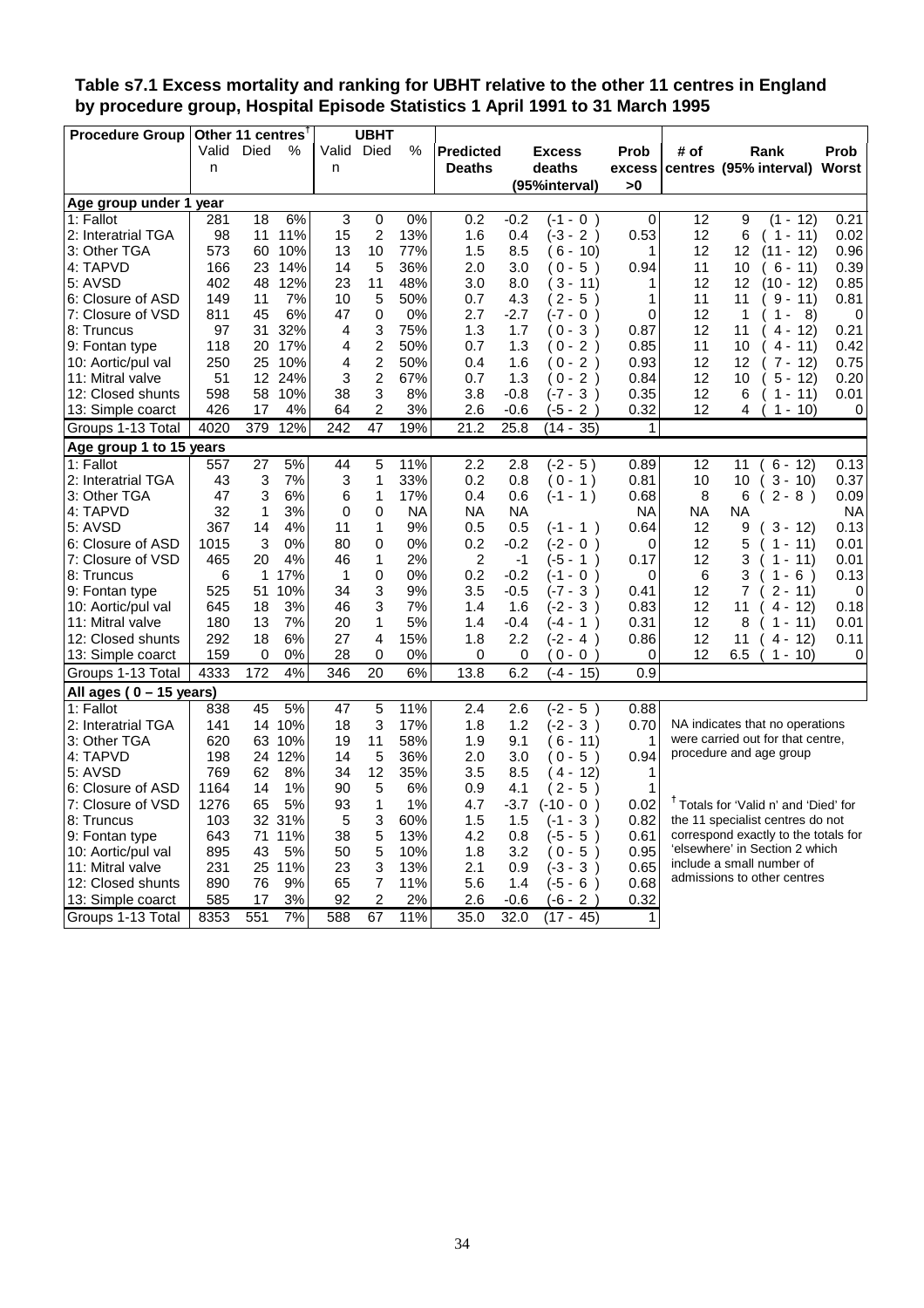### <span id="page-35-0"></span>**Table s7.2 Excess mortality and ranking for UBHT relative to the other 11 centres in England for open and closed procedures, Hospital Episode Statistics 1 April 1991 to 31 March 1995**

| Procedure Group Other 11 centres <sup>T</sup> |       |      |     |       | <b>UBHT</b> |      |                   |                     |             |                   |                                       |             |
|-----------------------------------------------|-------|------|-----|-------|-------------|------|-------------------|---------------------|-------------|-------------------|---------------------------------------|-------------|
|                                               | Valid | Died | %   | Valid | Died        | $\%$ | <b>IPredicted</b> | <b>Excess</b>       | <b>Prob</b> | # of              | Rank                                  | <b>Prob</b> |
|                                               | n     |      |     | n     |             |      | <b>Deaths</b>     | deaths              |             |                   | excess centres (95% interval)         | Worst       |
|                                               |       |      |     |       |             |      |                   | (95%interval)       | >0          |                   |                                       |             |
| Age group under 1                             | vear  |      |     |       |             |      |                   |                     |             |                   |                                       |             |
| 88: Open                                      | 3176  | 356  | 11% | 143   | 41          | 29%  | 16.9              | $12 - 34$<br>24.1   | 1.00        | 12                | 12<br>$(11 - 12)$                     | 0.97        |
| 199: Closed                                   | 1784  | 78   | 4%  | 153   |             | 5%   | 6.9               | $-8 - 5$<br>0.1     | 0.51        | $12 \overline{ }$ | $2 - 11$                              | 0.02        |
| Open+Closed                                   | 4960  | 434  | 9%  | 296   | 48          | 16%  | 23.8              | 36)<br>24.2<br>9 -  | 1.00        |                   |                                       |             |
| Age group 1 to 15 years                       |       |      |     |       |             |      |                   |                     |             |                   |                                       |             |
| 188: Open                                     | 4211  | 194  | 5%  | 314   | 21          | 7%   | 15                | 6<br>(-14 - 17)     | 0.80        | 12                | $6 -$<br>11)<br>11                    | 0.01        |
| 99: Closed                                    | 893   | 15   | 2%  | 89    | 0           | 0%   | 1.7               | $-7 - 0$<br>$-1.7$  | 0.00        | 12 <sup>2</sup>   | 3.5<br>9)<br>$\overline{\phantom{a}}$ | 0.00        |
| Open+Closed                                   | 5104  | 209  | 4%  | 403   | 21          | 5%   | 16.7              | 4.3<br>$(-16 - 16)$ | 0.73        |                   |                                       |             |
| All ages ( $0 - 15$ years)                    |       |      |     |       |             |      |                   |                     |             |                   |                                       |             |
| 88: Open                                      | 7387  | 550  | 7%  | 457   | 62          | 14%  | 31.9              | 30.1<br>$-46$       | 0.99        |                   |                                       |             |
| 99: Closed                                    | 2677  | 93   | 3%  | 242   |             | 3%   | 8.6               | $-1.6$<br>(-11 - 5  | 0.34        |                   |                                       |             |
| Open+Closed                                   | 10064 | 643  | 6%  | 669   | 69          | 10%  | 40.5              | 28.5<br>$4 - 46$    | 0.98        |                   |                                       |             |

**†** Totals for 'Valid n' and 'Died' for the 11 specialist centres do not correspond exactly to the totals for 'elsewhere' in Section 2 which include a small number of admissions to other centres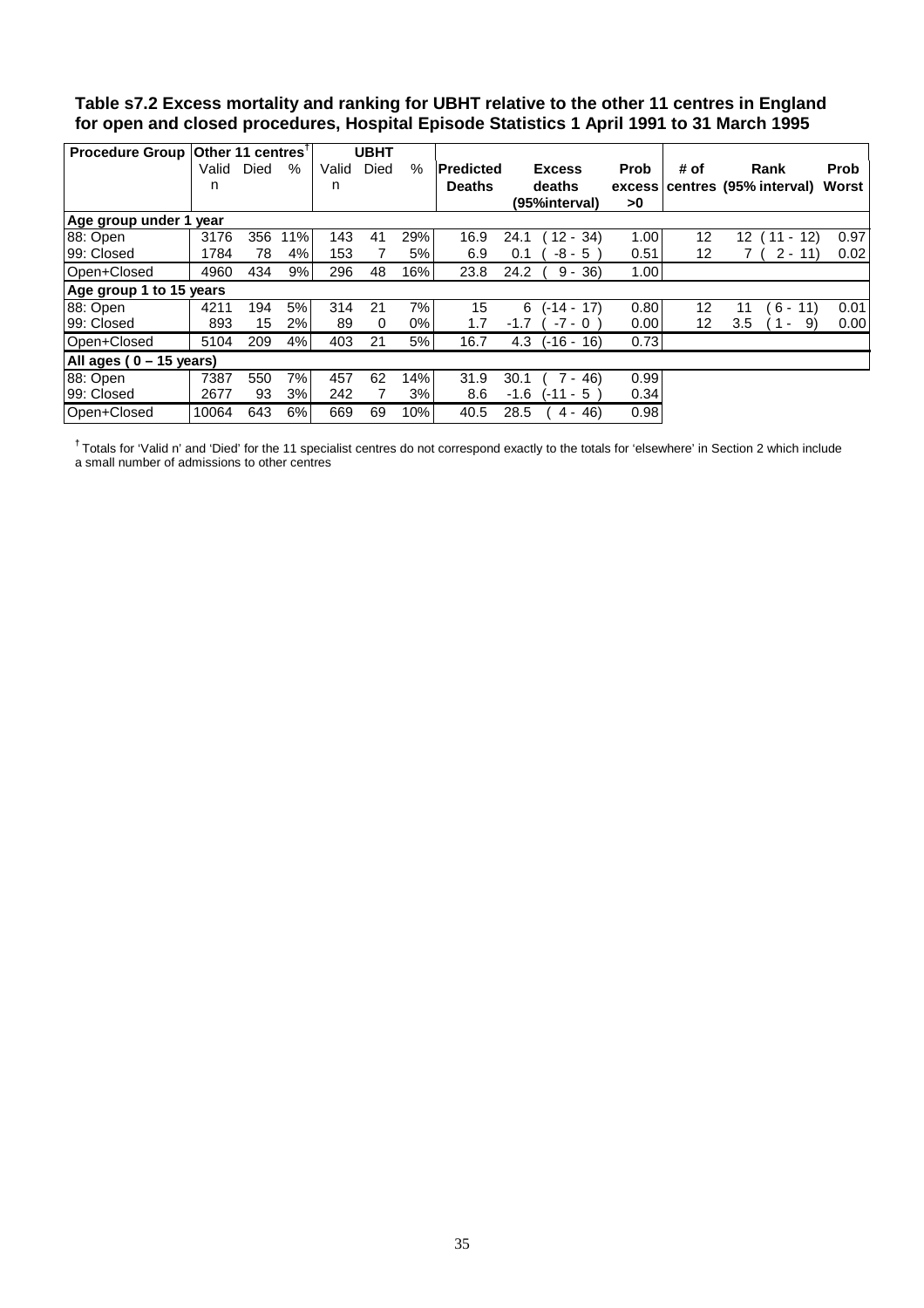### <span id="page-36-0"></span>**Table s8.1a Ratio of observed / predicted deaths for each centre relative to the remaining centres by procedure and age group (<90 days; 90 days – 1 year; >1 year), Hospital Episode Statistics 1 April 1991 to 31 March 1995**

| <b>Procedure</b>          | 1          | 2                | 3                          | 4                | 5          | 6                | 7          | 8              | 9                | 10               | 11         | 12         | 13               | $1 - 13$   |            |                  | Open   Closed   Open &  |
|---------------------------|------------|------------------|----------------------------|------------------|------------|------------------|------------|----------------|------------------|------------------|------------|------------|------------------|------------|------------|------------------|-------------------------|
| Group                     |            |                  |                            |                  |            |                  |            |                |                  |                  |            |            |                  |            |            |                  | <b>Closed</b>           |
| Centre                    |            |                  | Age Group < 90 days        |                  |            |                  |            |                |                  |                  |            |            |                  |            |            |                  |                         |
| <b>UBHT</b>               | <b>NA</b>  | 7.5              | 7.8                        | 3.0              | 4.9        | 0.0              | 0.0        | 2.8            | <b>NA</b>        | 6.4              | <b>NA</b>  | 0.8        | 0.9              | 2.6        | 3.7        | 1.1              | 2.5                     |
| 2                         | 0.0        | 0.0              | 0.8                        | 0.6              | 1.4        | 2.7              | 0.4        | 1.3            | 0.0              | 1.6              | <b>NA</b>  | 0.0        | 2.6              | 0.9        | 0.8        | 1.3              | 0.9                     |
| $\overline{3}$            | 0.0        | 0.0              | 0.5                        | 0.4              | 0.2        | 0.0              | 0.4        | 0.2            | 0.0              | 0.6              | <b>NA</b>  | 0.5        | 1.4              | 0.4        | 0.4        | 0.8              | 0.5                     |
| 4                         | 2.0        | 0.0              | 1.0                        | 1.0              | 4.5        | 2.1              | 2.2        | 2.8            | <b>NA</b>        | 2.2              | 2.3        | 0.4        | 1.0              | 1.4        | 1.4        | 0.7              | 1.2                     |
| 5                         | <b>NA</b>  | <b>NA</b>        | 0.3                        | 1.8              | 1.8        | <b>NA</b>        | 1.1        | 0.4            | 4.2              | 0.8              | 0.0        | 1.6        | 0.0              | 0.9        | 1.1        | 1.4              | 1.1                     |
| 6                         | 6.7        | 1.5              | 1.2                        | 0.6              | 0.8        | 0.0              | 0.8        | 0.3            | 4.2              | 0.0              | 0.0        | 2.0        | 1.4              | 1.1        | 0.8        | 1.9              | 1.0                     |
| 7                         | 0.4        | 0.0              | 0.9                        | 0.0              | 1.4        | <b>NA</b>        | 0.5        | 1.8            | 0.9              | 0.6              | <b>NA</b>  | 1.2        | 0.0              | 0.8        | 0.7        | 0.6              | 0.7                     |
| 8                         | 0.0        | 0.0              | 0.5                        | 1.3              | 0.0        | 0.0              | 1.6        | 1.2            | 0.0              | 1.4              | 1.4        | 0.3        | 0.7              | 0.7        | 0.7        | 1.0              | 0.7                     |
| 9                         | <b>NA</b>  | <b>NA</b>        | 0.4                        | 1.3              | 1.7        | 0.0              | 0.5        | 1.8            | <b>NA</b>        | 1.2              | <b>NA</b>  | 1.3        | 0.0              | 1.0        | 1.0        | 0.9              | 1.0                     |
| 10                        | 3.2        | 1.2              | 2.9                        | <b>NA</b>        | 1.7        | 1.1              | 2.2        | 0.0            | 0.0              | 0.0              | <b>NA</b>  | 2.4        | 1.9              | 1.5        | 1.0        | 1.6              | 1.1                     |
| 11                        | 0.6<br>6.7 | <b>NA</b><br>1.7 | 0.1                        | 0.9              | 0.0        | 1.7              | 0.7        | 1.0            | 1.1              | $0.\overline{7}$ | 0.9        | 1.2        | 1.1              | 0.6        | 0.6        | 0.8              | 0.6<br>0.7              |
| 12                        |            |                  | 0.7                        | 0.0              | 0.7        | 0.0              | 1.9        | 1.3            | 0.0              | 2.1              | <b>NA</b>  | 0.4        | 0.0              | 0.8        | 0.8        | 0.1              |                         |
| Centre                    |            |                  | Age Group 90 days - 1 year |                  |            |                  |            |                |                  |                  |            |            |                  |            |            |                  |                         |
| <b>UBHT</b>               | 0.0        | 1.2              | 2.3                        | 0.0              | 4.5        | 16.8             | 0.0        | 2.1            | 3.8              | 11.1             | 4.4        | 1.0        | 0.0              | 2.8        | 2.9        | 1.0              | 2.5                     |
| $\overline{c}$            | 0.0        | 5.0              | <b>NA</b>                  | 0.0              | 2.1        | 0.0              | 2.0        | 4.3            | 0.0              | 4.3              | 0.0        | 0.5        | 0.0              | 1.3        | 1.2        | 0.6              | $1.1$                   |
| $\overline{3}$            | 0.0        | 0.0              | $\overline{2.1}$           | 0.0              | 0.9        | 0.0              | 0.0        | 0.0            | <b>NA</b>        | 0.0              | 0.0        | 0.8        | 0.0              | 0.7        | 0.7        | 1.0              | 0.7                     |
| 4                         | 0.0<br>2.9 | <b>NA</b><br>0.0 | <b>NA</b><br>0.0           | 0.0<br><b>NA</b> | 0.0<br>0.4 | 0.0<br><b>NA</b> | 4.3<br>2.9 | 5.2<br>4.4     | <b>NA</b><br>0.0 | 0.0              | <b>NA</b>  | 0.0        | 7.5<br><b>NA</b> | 1.9        | 1.1        | 0.0<br>1.7       | 0.9                     |
| 5<br>6                    | 2.9        | 0.0              | 0.0                        | 0.0              | 0.5        | 0.6              | 0.4        | 0.0            | 1.9              | 0.0<br>0.0       | 0.0<br>1.0 | 0.0<br>0.4 | 0.0              | 0.8<br>0.7 | 0.8<br>0.7 | 1.0              | $\overline{0.9}$<br>0.7 |
| $\overline{7}$            | 0.8        | 0.0              | 0.0                        | 0.0              | 0.3        | 0.0              | 1.0        | 0.0            | 1.7              | 0.0              | 0.0        | 6.7        | 0.0              | 0.5        | 0.6        | 0.0              | 0.6                     |
| $\bf 8$                   | 1.0        | 3.4              | 0.5                        | Inf              | 0.6        | 2.1              | 0.4        | 0.0            | 0.9              | 0.0              | 3.4        | 1.5        | 6.7              | 1.1        | 1.0        | 1.2              | 1.0                     |
| 9                         | 0.7        | 0.0              | $\overline{2.2}$           | 0.0              | 1.2        | 0.0              | 0.0        | 0.0            | 0.0              | 0.0              | 2.8        | 0.0        | 0.0              | 0.7        | 0.9        | 0.0              | 0.8                     |
| 10                        | 2.6        | 0.0              | 0.0                        | <b>NA</b>        | 1.3        | 0.0              | 1.9        | 0.0            | $\overline{2.3}$ | 0.0              | 0.0        | 3.4        | 0.0              | 1.3        | 1.3        | 2.5              | 1.4                     |
| 11                        | 0.5        | 0.0              | 1.7                        | 0.0              | 0.3        | 0.0              | 0.0        | 0.6            | 0.3              | 1.3              | 0.9        | 2.1        | 0.0              | 0.5        | 0.7        | 1.3              | 0.7                     |
| 12                        | 0.5        | 0.0              | 0.0                        | 0.0              | 1.0        | 0.0              | 1.7        | 0.0            | 0.0              | 2.9              | 0.0        | 0.3        | 0.0              | 0.5        | 0.5        | 1.3              | 0.7                     |
| Centre                    |            |                  | Age Group 1-15 years       |                  |            |                  |            |                |                  |                  |            |            |                  |            |            |                  |                         |
| <b>UBHT</b>               | 2.3        | 4.7              | 2.4                        | <b>NA</b>        | 2.2        | 0.0              | 0.5        | 0.0            | 0.9              | 2.2              | 0.7        | 2.3        | 0.0              | 1.5        | 1.4        | 0.0              | 1.2                     |
| 2                         | 0.9        | 0.0              | <b>NA</b>                  | 0.0              | 1.2        | 0.0              | 0.0        | <b>NA</b>      | 0.4              | 0.9              | 0.0        | 0.6        | <b>NA</b>        | 0.6        | 0.4        | 0.0              | 0.4                     |
| $\ensuremath{\mathsf{3}}$ | 0.7        | 0.0              | 8.4                        | 0.0              | 3.4        | 0.0              | 1.0        | <b>NA</b>      | 0.0              | 1.5              | 1.0        | 1.6        | 0.0              | 1.1        | 1.0        | 0.0              | 0.9                     |
| 4                         | 0.6        | <b>NA</b>        | <b>NA</b>                  | 0.0              | 3.4        | 9.2              | 0.0        | <b>NA</b>      | 1.5              | 0.0              | 0.0        | 1.0        | 0.0              | 0.9        | 0.7        | 1.7              | 0.8                     |
| 5                         | 0.0        | <b>NA</b>        | 0.0                        | 0.0              | 0.5        | 0.0              | 1.1        | <b>NA</b>      | 0.2              | 1.0              | 3.2        | 1.5        | 0.0              | 0.6        | 0.7        | 0.8              | 0.7                     |
| 6                         | 0.8        | 0.0              | 0.0                        | 0.0              | 0.8        | 1.9              | 1.1        | 0.0            | 0.8              | 0.3              | 0.0        | 0.0        | 0.0              | 0.7        | 0.7        | 0.0              | 0.7                     |
| 7                         | 0.0        | 0.0              | 2.9                        | 0.0              | 1.3        | 0.0              | 0.9        | 0.0            | 0.0              | 1.2              | 0.6        | 0.0        | 0.0              | 0.6        | 0.5        | 0.8              | 0.5                     |
| 8                         | 0.7        | 3.5              | 0.8                        | 0.0              | 0.3        | 0.0              | 0.6        | 0.0            | 1.1              | 0.7              | 4.5        | 1.1        | 0.0              | 1.0        | 1.0        | 0.0              | 0.9                     |
| 9                         | 1.1        | 0.0              | <b>NA</b>                  | Inf              | 0.4        | 0.0              | 1.7        | 0.0            | 2.1              | 0.0              | 0.0        | 1.3        | 0.0              | 1.1        | 1.2        | 2.5              | 1.3                     |
| 10                        | 4.3        | 0.0              | <b>NA</b>                  | <b>NA</b>        | 0.0        | 0.0              | 2.5        | 96.2           | 3.1              | 3.4              | 0.0        | 3.7        | 0.0              | 2.9        | 2.7        | 10.0             | 3.0                     |
| 11                        | 0.8        | 0.0              | 0.0                        | 0.0              | 0.0        | 3.6              | 1.3        | <b>NA</b>      | 0.5              | 0.3              | 1.5        | 0.5        | 0.0              | 0.6        | 0.5        | 1.9              | 0.6                     |
| 12                        |            | $0.2$ 4.5        |                            | $0.0$ 0.0        | 4.1        | 0.0              | 1.2        | N <sub>A</sub> | 1.4              | 1.1              | 0.4        | 0.0        | 0.0              | 0.9        | 1.1        | 0.0              | 1.0                     |
| <b>Centre</b>             |            |                  | All Ages (0 -15 years)     |                  |            |                  |            |                |                  |                  |            |            |                  |            |            |                  |                         |
| <b>UBHT</b>               | 2.1        | 2.5              | 5.5                        | 2.8              | 4.2        | 6.3              | 0.3        | 2.2            | 1.3              | 3.2              | 1.6        | 1.3        | 0.8              | 2.1        | 2.2        | 0.8              | 1.9                     |
| $\overline{c}$            | 0.5        | 0.7              | 0.8                        | 0.6              | 1.7        | 1.6              | 0.6        | 1.7            | 0.3              | 1.5              | 0.0        | 0.3        | 2.2              | 0.9        | 0.8        | 0.9              | 0.8                     |
| $\ensuremath{\mathsf{3}}$ | 0.6        | 0.0              | 0.7                        | 0.4              | 0.7        | 0.0              | 0.5        | 0.2            | 0.0              | 1.1              | 0.6        | 0.8        | 1.2              | 0.6        | 0.6        | 0.7              | 0.6                     |
| $\overline{4}$            | 0.9        | 0.0              | 1.0                        | 0.9              | 1.4        | 2.4              | 1.6        | 4.0            | 1.5              | 1.5              | 1.7        | 0.5        | 1.7              | 1.3        | 1.1        | 0.7              | 1.0                     |
| $\overline{5}$            | 0.3        | 0.0              | 0.3                        | 1.8              | 0.9        | 0.0              | 1.3        | 0.8            | 0.3              | 0.8              | 1.4        | 1.5        | 0.0              | 0.8        | 0.9        | $\overline{1.3}$ | 0.9                     |
| $\,6\,$                   | 1.2        | 1.3              | $1.1$                      | 0.5              | 0.6        | 0.7              | 0.8        | 0.2            | 1.0              | 0.1              | 0.3        | 1.3        | 1.3              | 0.8        | 0.7        | 1.5              | 0.8                     |
| $\overline{7}$            | 0.4        | 0.0              | 0.9                        | 0.0              | 0.8        | 0.0              | 0.7        | 1.3            | 0.5              | 0.8              | 0.4        | 1.2        | 0.0              | 0.7        | 0.6        | 0.6              | 0.6                     |
| $\,8\,$                   | 0.7        | 1.4              | 0.5                        | 1.5              | 0.4        | 0.9              | 0.9        | 1.1            | 1.0              | 1.0              | 3.0        | 0.8        | 1.0              | 0.9        | 0.8        | 0.8              | 0.8                     |
| $\boldsymbol{9}$          | 0.9        | 0.0              | 0.6                        | 1.7              | 1.0        | 0.0              | 0.7        | 0.8            | 1.8              | 0.7              | 0.9        | $1.1$      | 0.0              | 1.0        | 1.1        | 1.0              | 1.1                     |
| 10                        | 3.8        | 1.0              | 1.5                        | <b>NA</b>        | 1.3        | 0.5              | 2.2        | 1.5            | 2.7              | 1.6              | 0.0        | 2.9        | 1.6              | 2.0        | 1.7        | 3.1              | 1.8                     |
| 11                        | 0.6        | 0.0              | 0.2                        | 0.8              | 0.1        | 1.1              | 0.7        | 0.9            | 0.6              | 0.6              | 1.1        | 1.1        | 1.0              | 0.6        | 0.6        | 0.9              | 0.6                     |
| $\overline{12}$           | 0.5        | 2.2              | 0.7                        | 0.0              | 1.1        | 0.0              | 1.7        | 1.0            | 1.2              | 1.5              | 0.2        | 0.3        | 0.0              | 0.8        | 0.8        | 0.4              | 0.8                     |

Indicates that we are at least 95% certain that the ratio of observed/predicted deaths > 1

NA Indicates that no operations were carried out for that centre, procedure and age group

Inf Indicates that the ratio of observed/predicted deaths equals infinity, since the predicted deaths =  $0$ **Centre codes** 

2 Glenfield Hospital Leicester, 3 Killingbeck Hospital, Leeds, 4 The John Radcliffe, 5 Guys Hospital, 6 Royal Liverpool Children's Hospital, 7 Southampton General Hospital, 8 Great Ormond Street Hospital, 9 Freeman Hospital, Newcastle, 10 Harefield Hospital, 11 Birmingham Children's Hospital, 12 Brompton Hospital.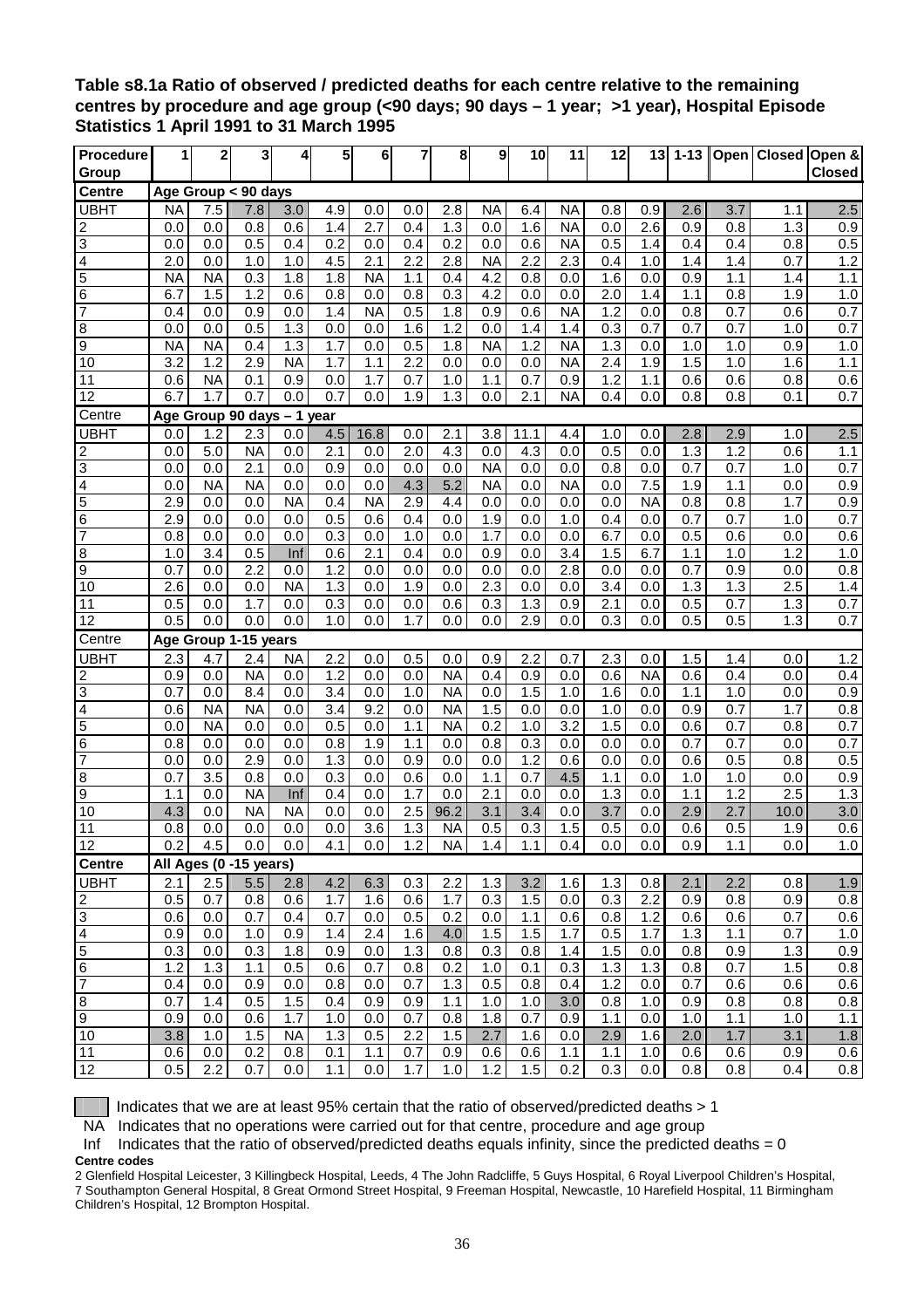### <span id="page-37-0"></span>**Table s8.1b Ratio of observed / predicted deaths for each centre relative to the remaining centres by procedure and age group (0 – 1 year; >1 year; all ages), Hospital Episode Statistics 1 April 1991 to 31 March 1995**

| Procedure               | 1                | 2                | 3                    | 4                | 5                | 6                | 7                | 8                | 9                | 10               | 11               | 12               | 13               | $1 - 13$ | Open             |                  | Closed Open &    |
|-------------------------|------------------|------------------|----------------------|------------------|------------------|------------------|------------------|------------------|------------------|------------------|------------------|------------------|------------------|----------|------------------|------------------|------------------|
| Group                   |                  |                  |                      |                  |                  |                  |                  |                  |                  |                  |                  |                  |                  |          |                  |                  | <b>Closed</b>    |
| Centre                  |                  |                  | Age Group 0 - 1 year |                  |                  |                  |                  |                  |                  |                  |                  |                  |                  |          |                  |                  |                  |
| <b>UBHT</b>             | 0.0              | 1.2              | 6.7                  | 2.6              | 3.7              | 6.6              | 0.0              | 2.3              | 2.9              | 4.6              | 2.8              | 0.8              | 0.8              | 2.2      | 2.4              | 1.0              | 2.0              |
| $\overline{c}$          | 0.0              | 0.9              | 0.9                  | 0.6              | 1.8              | 1.7              | 0.9              | 1.8              | 0.0              | 1.8              | 0.0              | 0.2              | 2.2              | 1.0      | 1.0              | 1.1              | 1.0              |
| 3                       | 0.0              | 0.0              | 0.7                  | 0.4              | 0.5              | 0.0              | 0.2              | $\overline{0.2}$ | 0.0              | 0.7              | 0.0              | 0.5              | $\overline{1.2}$ | 0.5      | 0.5              | 0.9              | 0.6              |
| 4                       | 2.2              | 0.0              | 1.1                  | 0.9              | 0.8              | 1.8              | 2.1              | 3.1              | <b>NA</b>        | 2.3              | 4.5              | 0.4              | 1.7              | 1.5      | 1.4              | 0.5              | 1.2              |
| 5                       | 2.1              | 0.0              | 0.3                  | 2.3              | 1.3              | <b>NA</b>        | 1.9              | 0.8              | 0.9              | 0.7              | 0.0              | 1.5              | 0.0              | 1.0      | 1.1              | 1.5              | 1.2              |
| 6                       | 3.1              | 1.9              | 1.3                  | 0.5              | 0.5              | 0.4              | 0.5              | 0.3              | 1.7              | 0.0              | 0.6              | 1.5              | 1.3              | 0.9      | 0.8              | 1.7              | 0.9              |
| $\overline{7}$          | 0.8              | 0.0              | 0.8                  | 0.0              | 0.8              | 0.0              | 0.8              | 1.4              | 1.4              | 0.4              | 0.0              | 1.7              | 0.0              | 0.7      | $\overline{0.7}$ | 0.5              | 0.7              |
| 8                       | 0.6              | 0.8              | 0.5                  | $\overline{1.7}$ | $\overline{0.3}$ | 1.0              | 1.0              | 1.2              | 0.6              | 1.2              | 2.6              | 0.7              | 1.0              | 0.8      | 0.8              | 1.1              | 0.8              |
| 9                       | 0.5              | 0.0              | 0.6                  | 1.2              | 1.2              | 0.0              | 0.3              | 0.8              | 0.0              | 1.1              | 2.0              | 1.0              | 0.0              | 0.8      | 1.0              | 0.7              | 0.9              |
| 10                      | $\overline{2.6}$ | 1.5              | 1.5                  | <b>NA</b>        | 1.4              | 0.5              | 1.5              | 0.0              | 1.4              | 0.0              | 0.0              | 2.6              | 1.6              | 1.4      | 1.1              | 1.9              | 1.1              |
| 11                      | 0.6              | 0.0              | $\overline{0.2}$     | 0.9              | 0.1              | 0.8              | 0.8              | 0.9              | 0.7              | 0.8              | $\overline{1.2}$ | 1.3              | 1.0              | 0.7      | 0.7              | 0.9              | 0.7              |
| 12                      | 0.8              | 1.0              | 0.8                  | 0.0              | 0.9              | 0.0              | 2.4              | 0.9              | 0.0              | 1.7              | 0.0              | 0.4              | 0.0              | 0.7      | 0.8              | 0.4              | 0.7              |
| Centre                  |                  |                  | Age Group 1-15 years |                  |                  |                  |                  |                  |                  |                  |                  |                  |                  |          |                  |                  |                  |
| <b>UBHT</b>             | $\overline{2.3}$ | 4.7              | 2.4                  | <b>NA</b>        | $\overline{2.2}$ | 0.0              | 0.5              | 0.0              | 0.9              | 2.2              | 0.7              | 2.3              | 0.0              | 1.5      | 1.4              | 0.0              | 1.2              |
| $\overline{\mathbf{c}}$ | 0.9              | 0.0              | <b>NA</b>            | 0.0              | $\overline{1.2}$ | 0.0              | 0.0              | <b>NA</b>        | 0.4              | 0.9              | 0.0              | 0.6              | <b>NA</b>        | 0.6      | 0.4              | 0.0              | 0.4              |
| 3                       | 0.7              | 0.0              | 8.4                  | 0.0              | 3.4              | 0.0              | 1.0              | <b>NA</b>        | 0.0              | 1.5              | 1.0              | 1.6              | 0.0              | 1.1      | 1.0              | 0.0              | $\overline{0.9}$ |
| 4                       | 0.6              | <b>NA</b>        | <b>NA</b>            | 0.0              | $\overline{3.4}$ | 9.2              | 0.0              | <b>NA</b>        | 1.5              | 0.0              | 0.0              | 1.0              | 0.0              | 0.9      | 0.7              | 1.7              | 0.8              |
| $\overline{5}$          | 0.0              | <b>NA</b>        | 0.0                  | 0.0              | 0.5              | 0.0              | 1.1              | <b>NA</b>        | $\overline{0.2}$ | 1.0              | 3.2              | 1.5              | 0.0              | 0.6      | 0.7              | 0.8              | 0.7              |
| 6                       | 0.8              | 0.0              | 0.0                  | 0.0              | 0.8              | 1.9              | 1.1              | 0.0              | 0.8              | $\overline{0.3}$ | 0.0              | 0.0              | 0.0              | 0.7      | 0.7              | 0.0              | 0.7              |
| 7                       | 0.0              | 0.0              | 2.9                  | 0.0              | 1.3              | 0.0              | 0.9              | 0.0              | 0.0              | 1.2              | 0.6              | 0.0              | 0.0              | 0.6      | 0.5              | 0.8              | 0.5              |
| $\bf 8$                 | 0.7              | $\overline{3.5}$ | 0.8                  | 0.0              | 0.3              | 0.0              | 0.6              | 0.0              | 1.1              | 0.7              | 4.5              | 1.1              | 0.0              | 1.0      | 1.0              | 0.0              | 0.9              |
| 9                       | 1.1              | 0.0              | <b>NA</b>            | Inf              | 0.4              | 0.0              | 1.7              | 0.0              | 2.1              | 0.0              | 0.0              | $\overline{1.3}$ | 0.0              | 1.1      | 1.2              | $\overline{2.5}$ | 1.3              |
| 10                      | 4.3              | 0.0              | <b>NA</b>            | <b>NA</b>        | 0.0              | 0.0              | 2.5              | 96.2             | 3.1              | 3.4              | 0.0              | 3.7              | 0.0              | 2.9      | 2.7              | 10.0             | $\overline{3.0}$ |
| 11                      | 0.8              | 0.0              | 0.0                  | $\overline{0.0}$ | 0.0              | 3.6              | 1.3              | <b>NA</b>        | 0.5              | 0.3              | 1.5              | 0.5              | 0.0              | 0.6      | 0.5              | 1.9              | 0.6              |
| 12                      | 0.2              | 4.5              | 0.0                  | 0.0              | 4.1              | 0.0              | 1.2              | <b>NA</b>        | 1.4              | 1.1              | 0.4              | 0.0              | 0.0              | 0.9      | 1.1              | 0.0              | 1.0              |
| Centre                  |                  | All Ages (0 -    | 15 years)            |                  |                  |                  |                  |                  |                  |                  |                  |                  |                  |          |                  |                  |                  |
| <b>UBHT</b>             | 2.1              | 1.6              | 5.8                  | 2.6              | 3.5              | 5.0              | 0.2              | 2.1              | 1.2              | 2.8              | 1.4              | 1.3              | 0.8              | 1.9      | 1.9              | 0.8              | 1.7              |
| $\overline{c}$          | 0.5              | $0.\overline{7}$ | 0.9                  | 0.6              | 1.7              | 1.5              | 0.7              | 1.8              | 0.4              | 1.4              | 0.0              | 0.3              | $\overline{2.2}$ | 0.9      | 0.8              | 0.9              | 0.8              |
| $\overline{3}$          | 0.6              | 0.0              | $\overline{0.7}$     | 0.4              | 0.8              | 0.0              | 0.5              | $\overline{0.2}$ | $\overline{0.0}$ | $\overline{1.2}$ | 0.5              | 0.8              | $\overline{1.2}$ | 0.6      | 0.7              | 0.7              | 0.7              |
| 4                       | 1.0              | 0.0              | 1.1                  | 0.9              | 1.2              | 2.5              | 1.3              | 3.1              | 1.5              | 1.7              | 2.7              | 0.5              | 1.6              | 1.3      | 1.2              | 0.7              | 1.1              |
| 5                       | 0.3              | 0.0              | 0.3                  | 2.2              | 1.0              | 0.0              | 1.6              | 0.8              | 0.3              | 0.8              | 1.7              | 1.5              | 0.0              | 0.8      | 1.0              | 1.3              | 1.0              |
| 6                       | 1.2              | 1.6              | 1.2                  | 0.5              | $0.\overline{6}$ | 0.6              | 0.6              | 0.3              | 1.0              | 0.1              | 0.3              | 1.3              | 1.3              | 0.8      | 0.7              | 1.5              | 0.8              |
| $\overline{7}$          | 0.6              | 0.0              | 0.9                  | 0.0              | 0.8              | 0.0              | 0.8              | $\overline{1.3}$ | 0.5              | 0.7              | 0.4              | $\overline{1.2}$ | 0.0              | 0.7      | 0.7              | 0.6              | 0.6              |
| 8                       | 0.6              | $\overline{1.3}$ | 0.5                  | 1.6              | $\overline{0.3}$ | $\overline{0.8}$ | $\overline{0.9}$ | $\overline{1.2}$ | 1.0              | 1.0              | 3.4              | $\overline{0.8}$ | 1.0              | 0.9      | 0.9              | 0.8              | 0.9              |
| 9                       | 0.8              | 0.0              | 0.6                  | 1.6              | $\overline{0.9}$ | 0.0              | $\overline{0.7}$ | 0.7              | 1.8              | 0.8              | 0.8              | 1.1              | 0.0              | 0.9      | 1.1              | 1.1              | 1.1              |
| 10                      | 3.7              | 1.2              | 1.5                  | <b>NA</b>        | 1.3              | 0.5              | 1.8              | 1.4              | 2.7              | 1.5              | 0.0              | 2.9              | 1.6              | 1.9      | 1.6              | 3.2              | 1.8              |
| 11                      | 0.7              | 0.0              | 0.2                  | 0.9              | 0.1              | 1.1              | 0.9              | 0.9              | 0.6              | 0.6              | 1.3              | 1.1              | 1.0              | 0.6      | 0.7              | 1.0              | $\overline{0.7}$ |
| $\overline{12}$         | 0.4              | 2.1              | 0.7                  | 0.0              | 1.1              | 0.0              | 2.0              | 0.9              | 1.2              | $\overline{1.3}$ | 0.2              | 0.3              | 0.0              | 0.8      | 0.9              | 0.3              | $\overline{0.8}$ |

Indicates that we are at least 95% certain that the ratio of observed/predicted deaths  $> 1$ 

NA Indicates that no operations were carried out for that centre, procedure and age group

Inf Indicates that the ratio of observed/predicted deaths equals infinity, since the predicted deaths =  $0$ 

#### **Centre codes**

2 Glenfield Hospital Leicester, 3 Killingbeck Hospital, Leeds, 4 The John Radcliffe, 5 Guys Hospital, 6 Royal Liverpool Children's Hospital, 7 Southampton General Hospital, 8 Great Ormond Street Hospital, 9 Freeman Hospital, Newcastle, 10 Harefield Hospital, 11 Birmingham

Children's Hospital, 12 Brompton Hospital.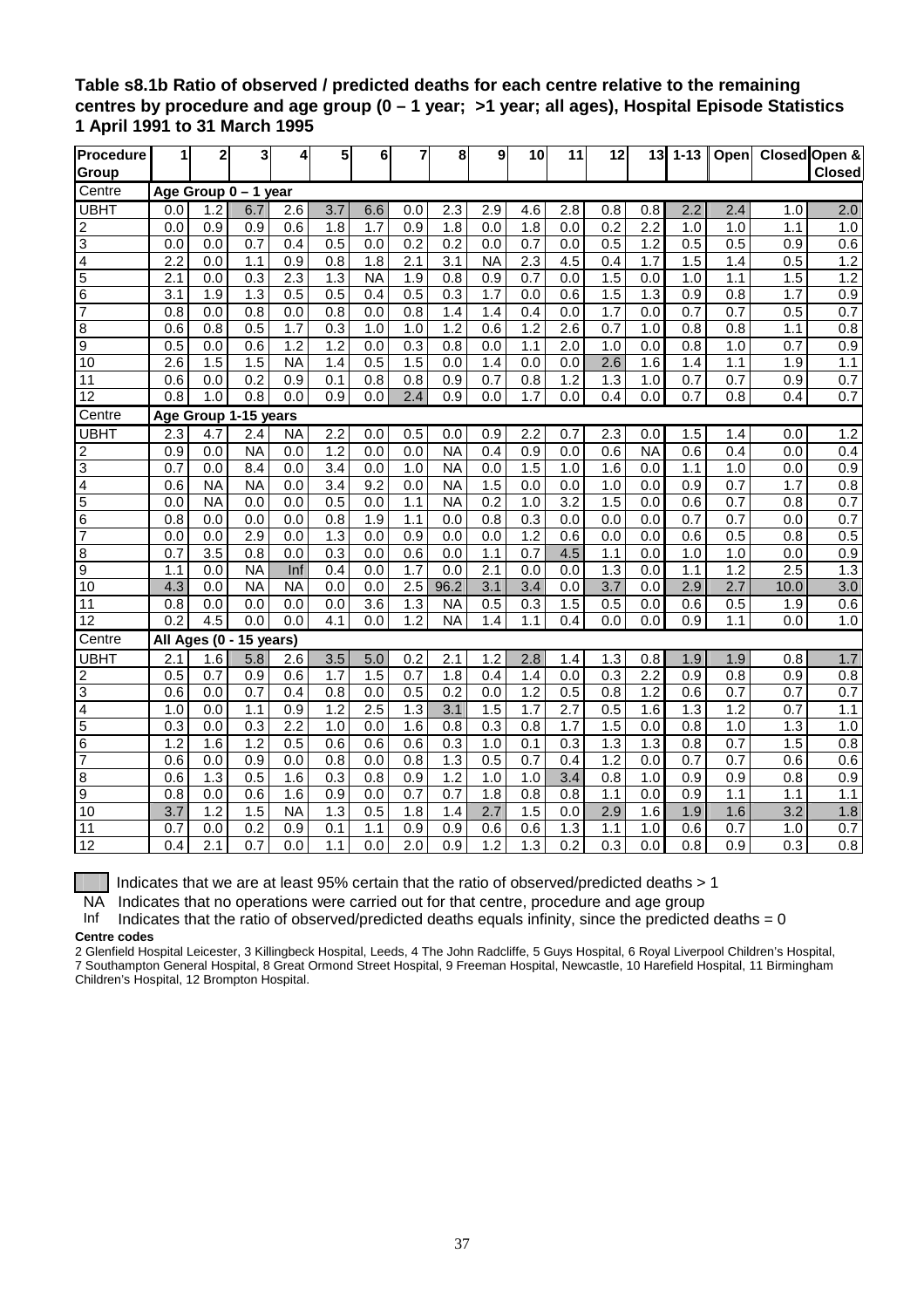<span id="page-38-0"></span>**Table 8.2a Observed and predicted deaths and ratio (observed / predicted) for each centre relative to the remaining centres, by open/closed group and age group (0-90 days; 90 days – 1 year; 0-15 years; all ages), Hospital Episode Statistics 1 April 1991 to 31 March 1995** 

|                             |            | <b>Open procedures</b>                     |                                            |                | <b>Closed procedures</b>           |                                                    | Open and closed procedures |                                            |                                            |  |
|-----------------------------|------------|--------------------------------------------|--------------------------------------------|----------------|------------------------------------|----------------------------------------------------|----------------------------|--------------------------------------------|--------------------------------------------|--|
|                             | <b>Obs</b> | <b>Predicted</b>                           | <b>Obs/Predicted</b>                       | Obs            | <b>Predicted</b>                   | <b>Obs/Predicted</b>                               | Obs                        | <b>Predicted</b>                           | <b>Obs/Predicted</b>                       |  |
|                             |            | (95% interval)                             | (95% interval)                             |                | (95% interval)                     | (95% interval)                                     |                            | (95% interval)                             | (95% interval)                             |  |
|                             |            | Centre Age Group < 90 days                 |                                            |                |                                    |                                                    |                            |                                            |                                            |  |
| <b>UBHT</b>                 | 19         | 5.1<br>$1 - 11$                            | $(1.7 - 19.0)$<br>3.7                      | 5              | 4.6<br>$0 - 11$                    | $(0.5 - lnf)$<br>1.1                               | 24                         | $3 - 18$<br>9.7                            | $(1.3 - 8.0)$<br>2.5                       |  |
|                             | 16         | 20.2<br>$4 - 47$                           | 0.8<br>$(0.3 - 4.0)$                       | 6              | 4.6<br>$0 - 12$                    | 1.3<br>$(0.5 - lnf)$                               | 22                         | 24.8<br>$8 - 52$                           | 0.9<br>$(0.4 - 2.8)$                       |  |
| $\frac{2}{3}$               | 17         | $(12 - 89)$<br>41.9                        | $(0.2 - 1.4)$<br>0.4                       | $\overline{7}$ | 8.5<br>$1 - 21$                    | $(0.3 - 7.0)$<br>0.8                               | 24                         | 50.4<br>$(19 - 99)$                        | $(0.2 - 1.3)$<br>0.5                       |  |
| 4                           | 18         | 13.3<br>$2 - 31$                           | $(0.6 - 9.0)$<br>1.4                       | 3              | 4.2<br>$0 - 11$                    | $(0.3 - lnf)$<br>0.7                               | 21                         | 17.5<br>$5 - 37$                           | 1.2<br>$(0.6 - 4.2)$                       |  |
|                             | 20         | 18.9<br>$4 - 45$                           | $(0.4 - 5.0)$<br>1.1                       | 3              | $0 - 6$<br>2.1                     | $(0.5 - lnf)$<br>1.4                               | 23                         | 21.0<br>$6 - 47$                           | $(0.5 - 3.8)$<br>1.1                       |  |
| $\frac{5}{6}$ $\frac{6}{7}$ | 29         | 34.5<br>$8 - 79$                           | $(0.4 - 3.6)$<br>0.8                       | 15             | 7.9<br>$1 - 19$                    | 1.9<br>$(0.8 - 15.0)$                              | 44                         | 42.4<br>(14-88)                            | $(0.5 - 3.1)$<br>1.0                       |  |
|                             | 18         | 25.2<br>$6 - 58$                           | $(0.3 - 3.0)$<br>0.7                       | 2              | 3.2<br>$0 - 9$                     | $(0.2 - lnf)$<br>0.6                               | 20                         | 28.4<br>$8 - 62$                           | $(0.3 - 2.5)$<br>0.7                       |  |
| 8                           | 34         | 51.2<br>$(13 - 119)$                       | $(0.3 - 2.6)$<br>0.7                       | 8              | 7.7<br>$1 - 20$                    | 1.0<br>$(0.4 - 8.0)$                               | 42                         | 58.9<br>$(19 - 128)$                       | $(0.3 - 2.2)$<br>0.7                       |  |
| 9                           | 18         | $3 - 42$<br>17.4                           | $(0.4 - 6.0)$<br>1.0                       | 4              | 4.6<br>$0 - 12$                    | $(0.3 - lnf)$<br>0.9                               | 22                         | 22.0<br>$7 - 47$                           | $(0.5 - 3.1)$<br>1.0                       |  |
| 10                          | 14         | $3 - 32$<br>14.0                           | $(0.4 - 4.7)$<br>1.0                       | 3              | $0 - 6$<br>1.9                     | 1.6<br>$(0.5 - lnf)$                               | 17                         | 15.9<br>$4 - 35$                           | $(0.5 - 4.2)$<br>1.1                       |  |
| 11                          | 46         | 78.0<br>$(21 - 176)$                       | 0.6<br>$(0.3 - 2.2)$                       | 9              | 11.7<br>$2 - 29$                   | 0.8<br>$(0.3 - 4.5)$                               | 55                         | 89.7<br>$(30 - 188)$                       | 0.6<br>$(0.3 - 1.8)$                       |  |
| $\overline{12}$             | 24         | 28.8<br>$7 - 66$                           | 0.8<br>$(0.4 - 3.4)$                       | 1              | 8.8<br>$2 - 19$                    | $(0.1 - 0.5)$<br>0.1                               | 25                         | $(14 - 76)$<br>37.6                        | $(0.3 - 1.8)$<br>0.7                       |  |
|                             |            | Centre Age Group 90 days - 1 year          |                                            |                |                                    |                                                    |                            |                                            |                                            |  |
| <b>UBHT</b>                 | 22         | 7.6<br>$2 - 15$                            | $(1.5 - 11.0)$<br>2.9                      | 2              | 2.1<br>$0 - 6$                     | $(0.3 - lnf)$<br>1.0                               | 24                         | 9.7<br>$3 - 18$                            | $(1.3 - 8.0)$<br>2.5                       |  |
| $\overline{c}$              | 9          | 7.2<br>$1 - 18$                            | $(0.5 - 9.0)$<br>1.2                       | $\mathbf{1}$   | $0 - 5$<br>1.6                     | $(0.2 - lnf)$<br>0.6                               | 10                         | 8.8<br>$2 - 20$                            | $(0.5 - 5.0)$<br>1.1                       |  |
| 3                           | 7          | 10.6<br>$2 - 25$                           | $(0.3 - 3.5)$<br>0.7                       | 2              | 2.0<br>$0 - 6$                     | $(0.3 - lnf)$<br>1.0                               | 9                          | 12.6<br>$4 - 27$                           | $(0.3 - 2.2)$<br>0.7                       |  |
| $\frac{4}{5}$               | 5          | 4.4<br>$0 - 11$                            | $(0.5 - lnf)$<br>1.1                       | 0              | 1.4<br>$0 - 5$                     | 0                                                  | 5                          | 5.8<br>$1 - 13$                            | 0.9<br>$(0.4 - 5.0)$                       |  |
|                             | 5          | 5.9<br>$1 - 15$                            | $(0.3 - 5.0)$<br>0.8                       | $\mathbf{1}$   | 0.6<br>$0 - 2)$                    | 1.7<br>$(0.5 - lnf)$                               | 6                          | 6.5<br>$1 - 16$                            | $(0.4 - 6.0)$<br>0.9                       |  |
| $\frac{6}{7}$               | 13         | 19.8<br>$5 - 44$                           | $(0.3 - 2.6)$<br>0.7                       | $\overline{2}$ | 2.1<br>$0 - 7$ )                   | 1.0<br>$(0.3 - lnf)$                               | 15                         | 21.9<br>$7 - 47$                           | 0.7<br>$(0.3 - 2.1)$                       |  |
|                             | 6          | $2 - 23$<br>9.9                            | $(0.3 - 3.0)$<br>0.6                       | 0              | 0.7<br>$0 - 3$                     | $\Omega$                                           | 6                          | 10.6<br>$2 - 24$                           | $(0.2 - 3.0)$<br>0.6                       |  |
| 8                           | 19         | 19.7<br>$5 - 47$                           | $(0.4 - 3.8)$<br>1.0                       | 3              | 2.5<br>$0 - 8$                     | 1.2<br>$(0.4 - lnf)$                               | 22                         | 22.2<br>$7 - 50$                           | 1.0<br>$(0.4 - 3.1)$                       |  |
| 9                           | 8          | 8.9<br>$1 - 21$                            | 0.9<br>$(0.4 - 8.0)$                       | 0              | 1.0<br>$0 - 4$                     | 0                                                  | 8                          | 9.9<br>$2 - 22$                            | 0.8<br>$(0.4 - 4.0)$                       |  |
| 10                          | 11         | 8.5<br>$2 - 20$                            | $(0.6 - 5.5)$<br>1.3                       | $\overline{2}$ | $0 - 3$<br>0.8                     | 2.5<br>$(0.7 - lnf)$                               | 13                         | 9.3<br>$2 - 21$                            | $(0.6 - 6.5)$<br>1.4                       |  |
| 11                          | 12         | 18.4<br>$5 - 42$                           | $(0.3 - 2.4)$<br>0.7                       | $\overline{2}$ | 1.6<br>$0 - 5$                     | 1.3<br>$(0.4 - lnf)$                               | 14                         | 20.0<br>$6 - 44$                           | $(0.3 - 2.3)$<br>0.7                       |  |
| 12                          | 7          | 13.7<br>$3 - 31$                           | 0.5<br>$(0.2 - 2.3)$                       | 4              | 3.1<br>$0 - 9$                     | 1.3<br>$(0.4 - lnf)$                               | 11                         | 16.8<br>$6 - 34$                           | 0.7<br>$(0.3 - 1.8)$                       |  |
|                             |            | Centre Age Group 1-15 years                |                                            |                |                                    |                                                    |                            |                                            |                                            |  |
| <b>UBHT</b>                 | 21         | 15.0<br>$4 - 35$                           | $(0.6 - 5.2)$<br>1.4                       | 0              | 1.8<br>$0 - 7$                     | 0                                                  | 21                         | 16.8<br>$5 - 38$                           | 1.2<br>$(0.6 - 4.2)$                       |  |
| $\overline{2}$              | 5          | $2 - 27$<br>11.2                           | $(0.2 - 2.5)$<br>0.4                       | 0              | 1.3<br>$0 - 7$ )                   | 0                                                  | 5                          | 12.5<br>$3 - 30$                           | $(0.2 - 1.7)$<br>0.4                       |  |
| 3                           | 20         | $5 - 50$<br>20.5                           | $(0.4 - 4.0)$<br>1.0                       | 0              | 2.5<br>$0 - 11$                    | $\mathbf 0$                                        | 20                         | 23.0<br>$6 - 54$                           | $(0.4 - 3.3)$<br>0.9                       |  |
| $\overline{\mathbf{4}}$     | 6          | 8.6<br>$1 - 22$                            | $(0.3 - 6.0)$<br>0.7                       | $\overline{2}$ | 1.2<br>$0 - 7$                     | 1.7<br>$(0.3 - lnf)$                               | 8                          | 9.8<br>$2 - 25$                            | $(0.3 - 4.0)$<br>0.8                       |  |
| 5                           | 10         | 14.1<br>$3 - 35$                           | $(0.3 - 3.3)$<br>0.7                       | $\mathbf{1}$   | 1.2<br>$0 - 7$                     | 0.8<br>$(0.1 - lnf)$                               | 11                         | 15.3<br>$4 - 38$                           | $(0.3 - 2.8)$<br>0.7                       |  |
| $\frac{6}{7}$               | 27         | 38.3<br>$(10 - 92)$                        | $(0.3 - 2.7)$<br>0.7                       | 0              | 1.7<br>$0 - 9$                     | 0                                                  | 27                         | 40.0<br>$(12 - 94)$                        | 0.7<br>$(0.3 - 2.2)$                       |  |
|                             | 6          | $3 - 32$<br>13.0                           | 0.5<br>$(0.2 - 2.0)$                       | 1              | 1.3<br>$0 - 7$                     | 0.8<br>$(0.1 - lnf)$                               | 7                          | 14.3<br>4-<br>35)                          | 0.5<br>$(0.2 - 1.8)$                       |  |
| 8                           | 32         | $8 - 79$<br>32.3                           | 1.0<br>$(0.4 - 4.0)$                       | 0              | 3.0<br>$0 - 14$                    | $\Omega$                                           | 32                         | 35.3<br>$(10 - 84)$                        | 0.9<br>$(0.4 - 3.2)$                       |  |
| 9                           | 14         | $2 - 29$<br>11.4                           | $(0.5 - 7.0)$<br>1.2                       | 3              | 1.2<br>$0 - 7$ )                   | 2.5<br>$(0.4 - lnf)$                               | 17                         | 12.6<br>$3 - 31$                           | $(0.5 - 5.7)$<br>1.3                       |  |
| 10                          | 35         | 12.8<br>$4 - 27$                           | 2.7<br>$(1.3 - 8.8)$                       | 5              | 0.5<br>$0 - 3$                     | 10.0<br>$(1.7 - lnf)$                              | 40                         | 13.3<br>$4 - 27$                           | 3.0<br>$(1.5 - 10.0)$                      |  |
| 11<br>12                    | 14         | 27.9<br>$(7 - 66)$                         | 0.5<br>$(0.2 - 2.0)$                       | 3              | 1.6<br>$0 - 9$                     | 1.9<br>$(0.3 - lnf)$                               | 17                         | 29.5<br>$9 - 69$                           | $(0.2 - 1.9)$<br>0.6                       |  |
|                             | 25         | 23.7<br>$(6-57)$                           | $1.1$ $(0.4 - 4.2)$                        | $\overline{0}$ | $2.3$ ( 0-11)                      | 0                                                  | $\overline{25}$            | $26.0$ ( $7-61$ )                          | $1.0$ $(0.4 - 3.6)$                        |  |
|                             |            | Centre All Ages (0-15 years)               |                                            |                |                                    |                                                    |                            |                                            |                                            |  |
| <b>UBHT</b>                 | 62         | 27.7<br>$(13 - 49)$                        | $2.2$ $(1.3 - 4.8)$                        | 7              | $(2 - 18)$<br>8.5                  | $0.8$ $(0.4 - 3.5)$                                | 69                         | 36.2 (20-59)                               | $1.9$ $(1.2 - 3.4)$                        |  |
| $\overline{2}$              | 30         | 38.6<br>$(17 - 70)$                        | $(0.4 - 1.8)$<br>0.8                       | 7              | 7.5<br>$\overline{2}$ - 18)        | $0.9$ $(0.4 - 3.5)$                                | 37                         | 46.1<br>$(23 - 78)$                        | $\overline{0.8}$ (0.5-1.6)                 |  |
| $\overline{3}$              | 44         | 73.0<br>$(35 - 129)$                       | $0.6$ $(0.3 - 1.3)$                        | 9              | 13.0<br>4-29)                      | $\overline{0.7}$ (0.3-2.2)                         | 53                         | 86.0<br>$(46 - 144)$                       | $0.6$ $(0.4 - 1.2)$                        |  |
| $\frac{4}{5}$ $\frac{6}{7}$ | 29<br>35   | 26.3<br>$(11 - 49)$<br>38.9<br>$(17 - 72)$ | $1.1$ $(0.6 - 2.6)$<br>$0.9$ $(0.5 - 2.1)$ | 5<br>5         | 6.8<br>$1 - 16$<br>3.9<br>$0 - 11$ | $\overline{0.7}$ (0.3- 5.0)<br>$1.3$ $(0.5 - lnf)$ | 34<br>40                   | 33.1<br>$(16 - 57)$<br>42.8<br>$(20 - 76)$ | $1.0$ $(0.6 - 2.1)$                        |  |
|                             |            | 92.6<br>$(46 - 163)$                       | $0.7$ $(0.4 - 1.5)$                        |                | $4 - 25$                           |                                                    |                            | 104.3                                      | $0.9$ $(0.5 - 2.0)$<br>$0.8$ $(0.5 - 1.5)$ |  |
|                             | 69<br>30   | 48.1<br>$(22 - 87)$                        | $(0.3 - 1.4)$<br>0.6                       | 17<br>3        | 11.7<br>5.2<br>$1 - 13$            | $1.5$ $(0.7 - 4.2)$<br>$\overline{0.6}$ (0.2- 3.0) | 86<br>33                   | $(57 - 176)$<br>53.3<br>$(26 - 92)$        | $0.6$ $(0.4 - 1.3)$                        |  |
|                             | 85         | 103.2<br>$(49 - 186)$                      | $0.8$ $(0.5 - 1.7)$                        | 11             | 13.2<br>$4 - 31$                   | 0.8<br>$(0.4 - 2.8)$                               |                            | 96 116.4<br>$(61 - 200)$                   | $\overline{0.8}$ (0.5-1.6)                 |  |
| $\frac{8}{9}$               | 40         | 37.7<br>$(17 - 69)$                        | $(0.6 - 2.4)$<br>1.1                       | 7              | 6.8<br>$1 - 16$                    | $1.0$ $(0.4 - 7.0)$                                | 47                         | 44.5<br>$(22 - 76)$                        | $1.1$ $(0.6 - 2.1)$                        |  |
| 10                          | 60         | 35.3<br>$(17 - 61)$                        | $(1.0 - 3.5)$<br>1.7                       | 10             | 3.2<br>$0 - 8$                     | $(1.2 - lnf)$<br>3.1                               | 70                         | 38.5<br>$(20 - 64)$                        | $1.8$ $(1.1 - 3.5)$                        |  |
| 11                          | 72         | 124.3<br>$(57 - 229)$                      | $(0.3 - 1.3)$<br>0.6                       | 14             | 14.9<br>$4 - 34$                   | $0.9$ $(0.4 - 3.5)$                                | 86                         | 139.2<br>$(70 - 246)$                      | $0.6$ $(0.3 - 1.2)$                        |  |
| 12                          | 56         | 66.2<br>$(32 - 116)$                       | $0.8$ $(0.5 - 1.8)$                        | 5              | 14.2<br>5-29)                      | $0.4$ $(0.2 - 1.0)$                                | 61                         | 80.4 (45-132)                              | $0.8$ $(0.5 - 1.4)$                        |  |
|                             |            |                                            |                                            |                |                                    |                                                    |                            |                                            |                                            |  |

Inf Indicates that the upper end of the 95% interval for the ratio of observed/predicted deaths equals infinity, since the lower end of the 95% interval for predicted deaths equals zero.

#### **Centre codes**

2 Glenfield Hospital Leicester, 3 Killingbeck Hospital, Leeds, 4 The John Radcliffe, 5 Guys Hospital, 6 Royal Liverpool Children's Hospital, 7 Southampton General Hospital, 8 Great Ormond Street Hospital, 9 Freeman Hospital, Newcastle, 10 Harefield Hospital, 11 Birmingham Children's Hospital, 12 Brompton Hospital.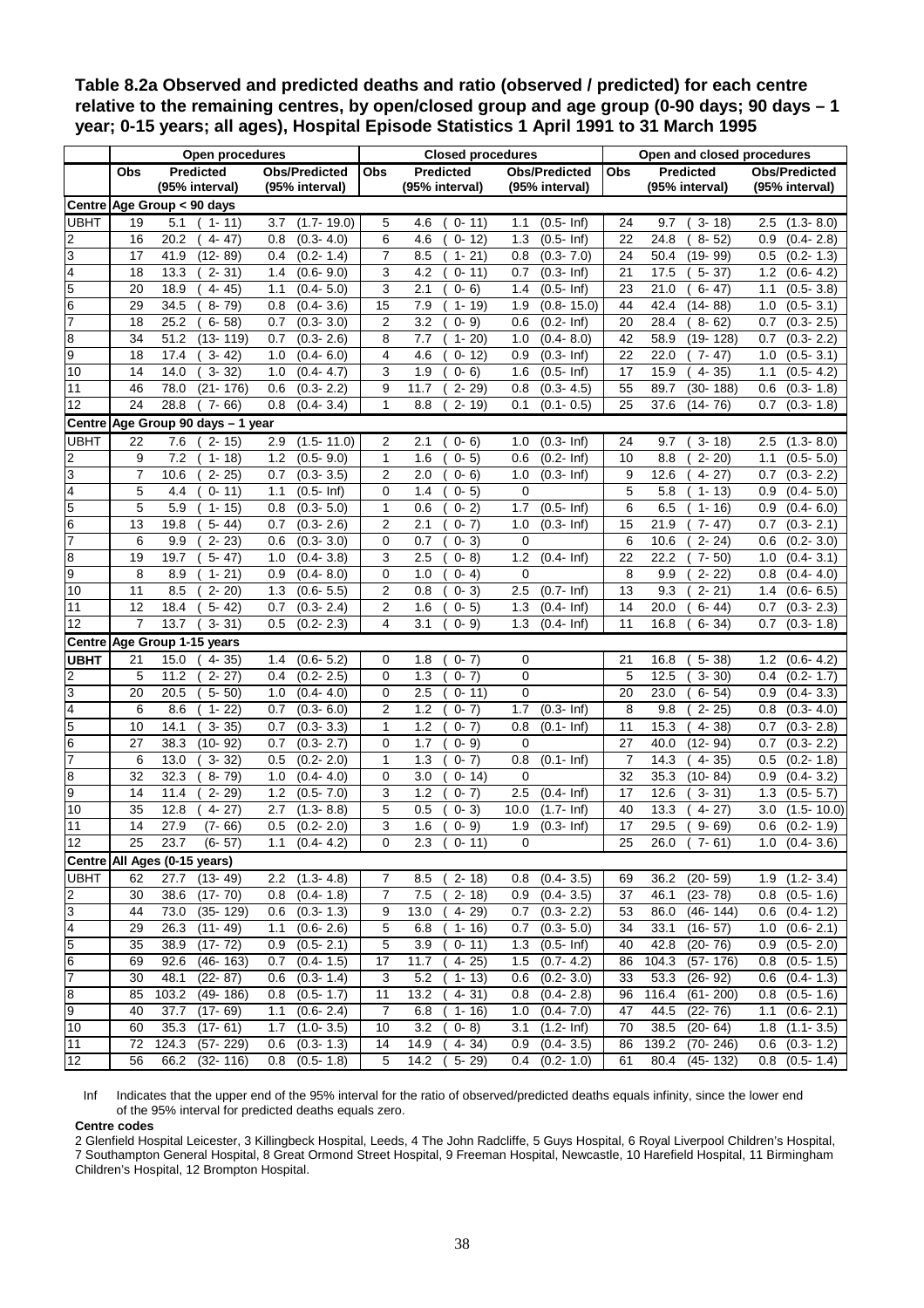|                |     | Open procedures       |                      |                | <b>Closed procedures</b>        |                                 | Open and closed procedures |                                        |                       |  |
|----------------|-----|-----------------------|----------------------|----------------|---------------------------------|---------------------------------|----------------------------|----------------------------------------|-----------------------|--|
|                | Obs | Predicted             | <b>Obs/Predicted</b> | <b>Obs</b>     | <b>Predicted</b>                | <b>Obs/Predicted</b>            | <b>Obs</b>                 | <b>Predicted</b>                       | <b>Obs/Predicted</b>  |  |
|                |     | (95% interval)        | (95% interval)       |                | (95% interval)                  | (95% interval)                  |                            | (95% interval)                         | (95% interval)        |  |
| <b>Centre</b>  |     | Age Group 0-1 year    |                      |                |                                 |                                 |                            |                                        |                       |  |
| UBHT           | 41  | 16.8<br>$7 - 29$      | $(1.4 - 5.9)$<br>2.4 | 7              | 6.8<br>$1 - 15$                 | $(0.5 - 7.0)$<br>1.0            | 48                         | 23.6<br>$(12 - 38)$                    | $(1.3 - 4.0)$<br>2.0  |  |
| 2              | 25  | 25.3<br>$8 - 53$      | 1.0<br>$(0.5 - 3.1)$ | $\overline{7}$ | 6.2<br>$\overline{15}$<br>$1 -$ | $(0.5 - 7.0)$<br>1.1            | $\overline{32}$            | $(13 - 60)$<br>31.5                    | $(0.5 - 2.5)$<br>1.0  |  |
| 3              | 24  | 45.4<br>$(18 - 90)$   | $(0.3 \t1.3)$<br>0.5 | 9              | 10.3<br>$2 - 24$                | $(0.4 - 4.5)$<br>0.9            | 33                         | 55.7<br>$(26 - 102)$                   | 0.6<br>$(0.3 - 1.3)$  |  |
| 4              | 23  | 15.9<br>$5 - 32$      | 1.4<br>$(0.7 - 4.6)$ | 3              | 5.5<br>$1 - 13$                 | 0.5<br>$(0.2 - 3.0)$            | 26                         | 21.4<br>$\overline{9} - \overline{4}0$ | 1.2<br>$(0.6 - 2.9)$  |  |
| 5              | 25  | 22.0<br>$7 - 47$      | $(0.5 - 3.6)$<br>1.1 | 4              | 2.6<br>$0 - 7$                  | 1.5<br>$(0.6 - lnf)$            | 29                         | $9 - 51$<br>24.6                       | 1.2<br>$(0.6 - 3.2)$  |  |
| $\overline{6}$ | 42  | 55.9<br>$(20 - 113)$  | 0.8<br>$(0.4 - 2.1)$ | 17             | 10.0<br>$3 - 22$                | $(0.8 - 5.7)$<br>1.7            | 59                         | 65.9<br>$(29 - 124)$                   | 0.9<br>$(0.5 - 2.0)$  |  |
| $\overline{7}$ | 24  | $(11 - 69)$<br>33.0   | $(0.3 - 2.2)$<br>0.7 | $\overline{2}$ | 3.9<br>$0 - 10$                 | 0.5<br>$(0.2 - lnf)$            | 26                         | $(15 - 73)$<br>36.9                    | 0.7<br>$(0.4 - 1.7)$  |  |
| 8              | 53  | 66.7<br>$(24 - 137)$  | $(0.4 - 2.2)$<br>0.8 | 11             | 10.2<br>$2 - 24$                | $(0.5 - 5.5)$<br>1.1            | 64                         | $(32 - 148)$<br>76.9                   | $(0.4 - 2.0)$<br>0.8  |  |
| 9              | 26  | 26.2<br>$8 - 55$      | $(0.5 - 3.2)$<br>1.0 | 4              | 5.4<br>$1 - 13$                 | $(0.3 - 4.0)$<br>0.7            | 30                         | 31.6<br>$(13 - 61)$                    | $(0.5 - 2.3)$<br>0.9  |  |
| 10             | 25  | 23.6<br>$8 - 49$      | $(0.5 - 3.1)$<br>1.1 | 5              | 2.6<br>$0 - 7$ )                | $\overline{(0.7}$ - Inf)<br>1.9 | 30                         | $(10 - 52)$<br>26.2                    | $(0.6 - 3.0)$<br>1.1  |  |
| 11             | 58  | 81.1<br>$(29 - 167)$  | 0.7<br>$(0.3 - 2.0)$ | 11             | 12.7<br>$3 - 28$                | 0.9<br>$(0.4 - 3.7)$            | 69                         | 93.8<br>$(41 - 181)$                   | 0.7<br>$(0.4 - 1.7)$  |  |
| 12             | 31  | 41.2<br>$(15 - 84)$   | 0.8<br>$(0.4 - 2.1)$ | 5              | 12.2<br>$4 - 25$                | $(0.2 - 1.2)$<br>0.4            | 36                         | 53.4<br>$(25 - 97)$                    | 0.7<br>$(0.4 - 1.4)$  |  |
| <b>Centre</b>  |     | Age Group 1-15 years  |                      |                |                                 |                                 |                            |                                        |                       |  |
| <b>UBHT</b>    | 21  | 15.0<br>4-35)         | $(0.6 - 5.2)$<br>1.4 | $\Omega$       | 1.8<br>$0 - 7$                  | 0                               | 21                         | $5 - 38$<br>16.8                       | 1.2<br>$(0.6 - 4.2)$  |  |
| 2              | 5   | $2 - 27$<br>11.2      | 0.4<br>$(0.2 - 2.5)$ | $\mathbf 0$    | 1.3<br>$0 - 7$ )                | 0                               | 5                          | $3 - 30$<br>12.5                       | 0.4<br>$(0.2 - 1.7)$  |  |
| 3              | 20  | $5 - 50$<br>20.5      | 1.0<br>$(0.4 - 4.0)$ | $\mathbf 0$    | 2.5<br>$0 - 11$                 | $\Omega$                        | 20                         | 23.0<br>$6 - 54$                       | $(0.4 - 3.3)$<br>0.9  |  |
| 4              | 6   | $1 - 22$<br>8.6       | $(0.3 - 6.0)$<br>0.7 | $\overline{2}$ | 1.2<br>$0 - 7$                  | 1.7<br>$\overline{(0.3}$ - Inf) | 8                          | $2 - 25$<br>9.8                        | 0.8<br>$(0.3 - 4.0)$  |  |
| 5              | 10  | 14.1<br>$3 - 35$      | $(0.3 - 3.3)$<br>0.7 | 1              | 1.2<br>$0 - 7$ )                | 0.8<br>$(0.1 - lnf)$            | 11                         | 15.3<br>$4 - 38$                       | $(0.3 - 2.8)$<br>0.7  |  |
| 6              | 27  | 38.3<br>$(10 - 92)$   | $(0.3 - 2.7)$<br>0.7 | $\mathbf 0$    | 1.7<br>$0 - 9$                  | $\Omega$                        | 27                         | 40.0<br>$(12 - 94)$                    | $(0.3 - 2.2)$<br>0.7  |  |
| 7              | 6   | 13.0<br>$3 - 32$      | 0.5<br>$(0.2 - 2.0)$ | 1              | 1.3<br>$0 - 7$ )                | 0.8<br>$(0.1 - lnf)$            | $\overline{7}$             | 14.3<br>$4-$<br>35)                    | 0.5<br>$(0.2 - 1.8)$  |  |
| 8              | 32  | 32.3<br>$8 - 79$      | $(0.4 - 4.0)$<br>1.0 | $\Omega$       | 3.0<br>$0 - 14$                 | $\Omega$                        | 32                         | 35.3<br>$(10 - 84)$                    | $(0.4 - 3.2)$<br>0.9  |  |
| 9              | 14  | 11.4<br>$2 - 29$      | 1.2<br>$(0.5 - 7.0)$ | 3              | 1.2<br>$0 - 7$ )                | 2.5<br>$(0.4 - lnf)$            | 17                         | 12.6<br>$3 - 31$                       | 1.3<br>$(0.5 - 5.7)$  |  |
| 10             | 35  | 12.8<br>$4 - 27$      | 2.7<br>$(1.3 - 8.8)$ | 5              | 0.5<br>$0 - 3$                  | 10.0<br>$(1.7 - lnf)$           | 40                         | 13.3<br>$4 - 27$                       | 3.0<br>$(1.5 - 10.0)$ |  |
| 11             | 14  | $(7 - 66)$<br>27.9    | 0.5<br>$(0.2 - 2.0)$ | 3              | 1.6<br>$0 - 9$                  | 1.9<br>$(0.3 - lnf)$            | 17                         | 29.5<br>$9 - 69$                       | $(0.2 - 1.9)$<br>0.6  |  |
| 12             | 25  | 23.7<br>$(6 - 57)$    | $(0.4 - 4.2)$<br>1.1 | $\Omega$       | 2.3<br>$0 - 11$                 | 0                               | 25                         | $7 - 61$<br>26.0                       | $(0.4 - 3.6)$<br>1.0  |  |
| <b>Centre</b>  |     | All Ages (0-15 years) |                      |                |                                 |                                 |                            |                                        |                       |  |
| <b>UBHT</b>    | 62  | 31.8<br>$(16 - 54)$   | $(1.1 - 3.9)$<br>1.9 | $\overline{7}$ | $2 - 18$<br>8.6                 | $(0.4 - 3.5)$<br>0.8            | 69                         | $(23 - 65)$<br>40.4                    | $(1.1 - 3.0)$<br>1.7  |  |
| 2              | 30  | 36.5<br>$(16 - 67)$   | 0.8<br>$(0.4 - 1.9)$ | $\overline{7}$ | 7.5<br>$1 - 17$                 | $(0.4 - 7.0)$<br>0.9            | 37                         | $(22 - 77)$<br>44.0                    | 0.8<br>$(0.5 - 1.7)$  |  |
| 3              | 44  | 65.9<br>$(32 - 118)$  | $(0.4 - 1.4)$<br>0.7 | 9              | 12.8<br>$4 - 29$                | $(0.3 - 2.2)$<br>0.7            | 53                         | $(42 - 133)$<br>78.7                   | $(0.4 - 1.3)$<br>0.7  |  |
| 4              | 29  | 24.5<br>$(10 - 45)$   | $(0.6 - 2.9)$<br>1.2 | 5              | 6.7<br>$1 - 16$                 | $(0.3 - 5.0)$<br>0.7            | 34                         | 31.2<br>$(15 - 54)$                    | 1.1<br>$(0.6 - 2.3)$  |  |
| 5              | 35  | $(16 - 68)$<br>36.1   | $(0.5 - 2.2)$<br>1.0 | 5              | 3.8<br>$0 - 11$                 | $\overline{(0.5}$ - Inf)<br>1.3 | 40                         | 39.9<br>$(19 - 72)$                    | $(0.6 - 2.1)$<br>1.0  |  |
| 6              | 69  | 94.2<br>$(45 - 170)$  | 0.7<br>$(0.4 - 1.5)$ | 17             | 11.7<br>$3 - 26$                | $(0.7 - 5.7)$<br>1.5            | 86                         | 105.9<br>$(55 - 183)$                  | 0.8<br>$(0.5 - 1.6)$  |  |
| 7              | 30  | 46.0<br>$(20 - 84)$   | 0.7<br>$(0.4 - 1.5)$ | 3              | 5.2<br>$1 - 14$                 | 0.6<br>$(0.2 - 3.0)$            | 33                         | 51.2<br>$(25 - 91)$                    | $(0.4 - 1.3)$<br>0.6  |  |
| 8              | 85  | 99.0<br>$(45 - 184)$  | $(0.5 - 1.9)$<br>0.9 | 11             | 13.2<br>$3 - 31$                | $(0.4 - 3.7)$<br>0.8            | 96                         | 112.2<br>$(57 - 198)$                  | 0.9<br>$(0.5 - 1.7)$  |  |
| 9              | 40  | 37.6<br>$(16 - 71)$   | $(0.6 - 2.5)$<br>1.1 | $\overline{7}$ | 6.6<br>$1 - 16$                 | $(0.4 - 7.0)$<br>1.1            | 47                         | $(21 -$<br>44.2<br>78)                 | $(0.6 - 2.2)$<br>1.1  |  |
| 10             | 60  | 36.4<br>$(17 - 65)$   | $(0.9 - 3.5)$<br>1.6 | 10             | 3.1<br>$0 - 8$                  | $(1.2 - lnf)$<br>3.2            | 70                         | 39.5<br>$(20 - 68)$                    | 1.8<br>$(1.0 - 3.5)$  |  |
| 11             | 72  | 109.0<br>$(51 - 201)$ | 0.7<br>$(0.4 - 1.4)$ | 14             | 14.3<br>32)<br>$4-$             | 1.0<br>$(0.4 - 3.5)$            | 86                         | 123.3<br>$(64 - 218)$                  | $(0.4 - 1.3)$<br>0.7  |  |
| 12             | 56  | 64.9<br>$(30 - 117)$  | $(0.5 - 1.9)$<br>0.9 | 5              | 14.5<br>$5 - 30$                | $(0.2 - 1.0)$<br>0.3            | 61                         | 79.4<br>$(43 - 134)$                   | 0.8<br>$(0.5 - 1.4)$  |  |

**Table 8.2b Observed and predicted deaths and ratio (observed / predicted) for each centre relative to the remaining centres, by open/closed group and age group (0-1 year; 0-15 years; all ages), Hospital Episode Statistics 1 April 1991 to 31 March 1995** 

Inf Indicates that the upper end of the 95% interval for the ratio of observed/predicted deaths equals infinity, since the lower end of the 95% interval for predicted deaths equals zero.

#### **Centre codes**

2 Glenfield Hospital Leicester, 3 Killingbeck Hospital, Leeds, 4 The John Radcliffe, 5 Guys Hospital, 6 Royal Liverpool Children's Hospital, 7 Southampton General Hospital, 8 Great Ormond Street Hospital, 9 Freeman Hospital, Newcastle, 10 Harefield Hospital, 11 Birmingham Children's Hospital, 12 Brompton Hospital.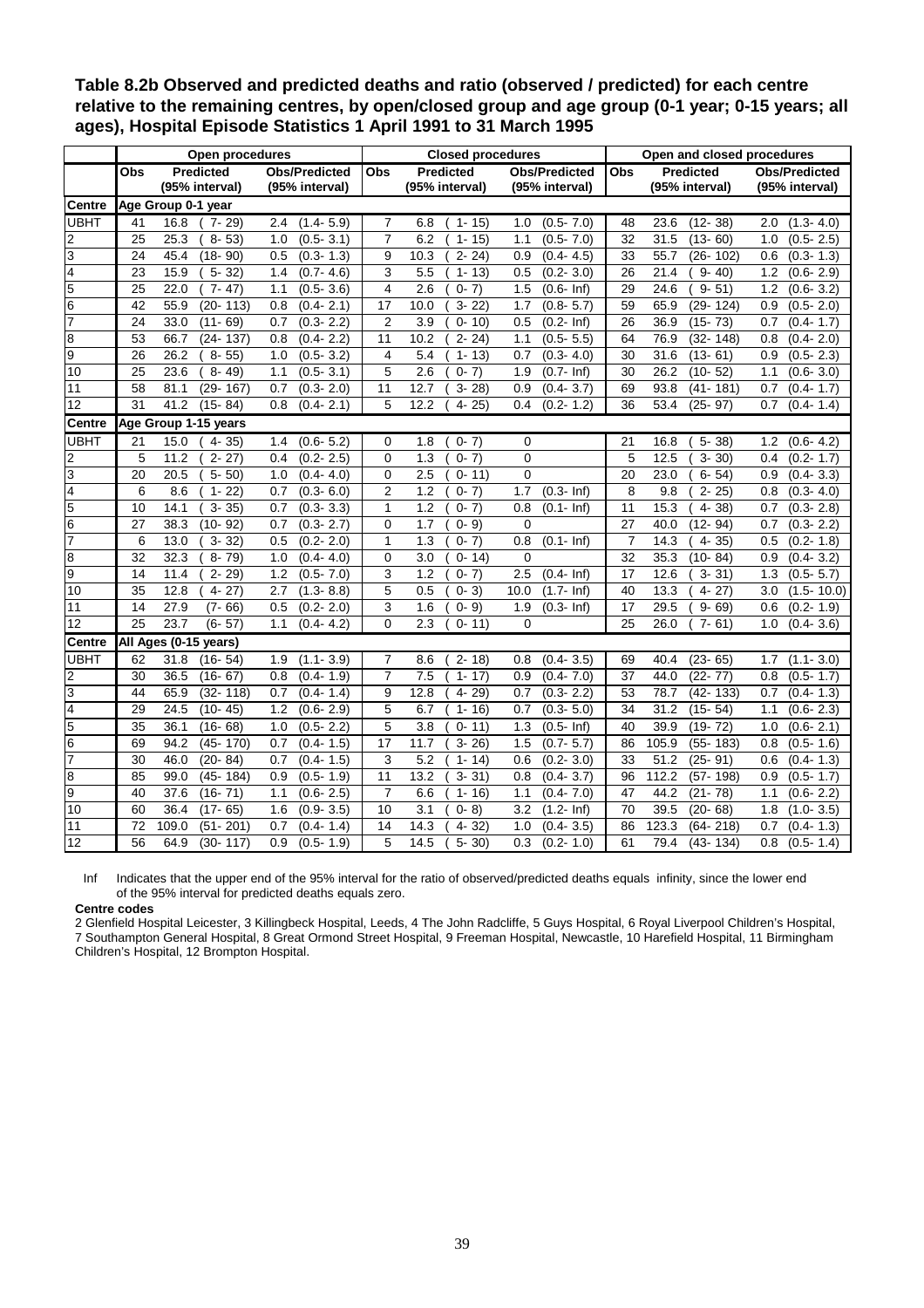<span id="page-40-0"></span>**Figure s5.1 Comparison of percentage of AVSD operations including outcome (death, alive or unknown) by age at admission (in months) between UBHT and elsewhere in England during supra-regional funding period (HES 1 April 1991 to 31 March 1994) aged under 18 months** 



UBHT represented by narrow bars with total number of procedures (deaths in brackets) given in italics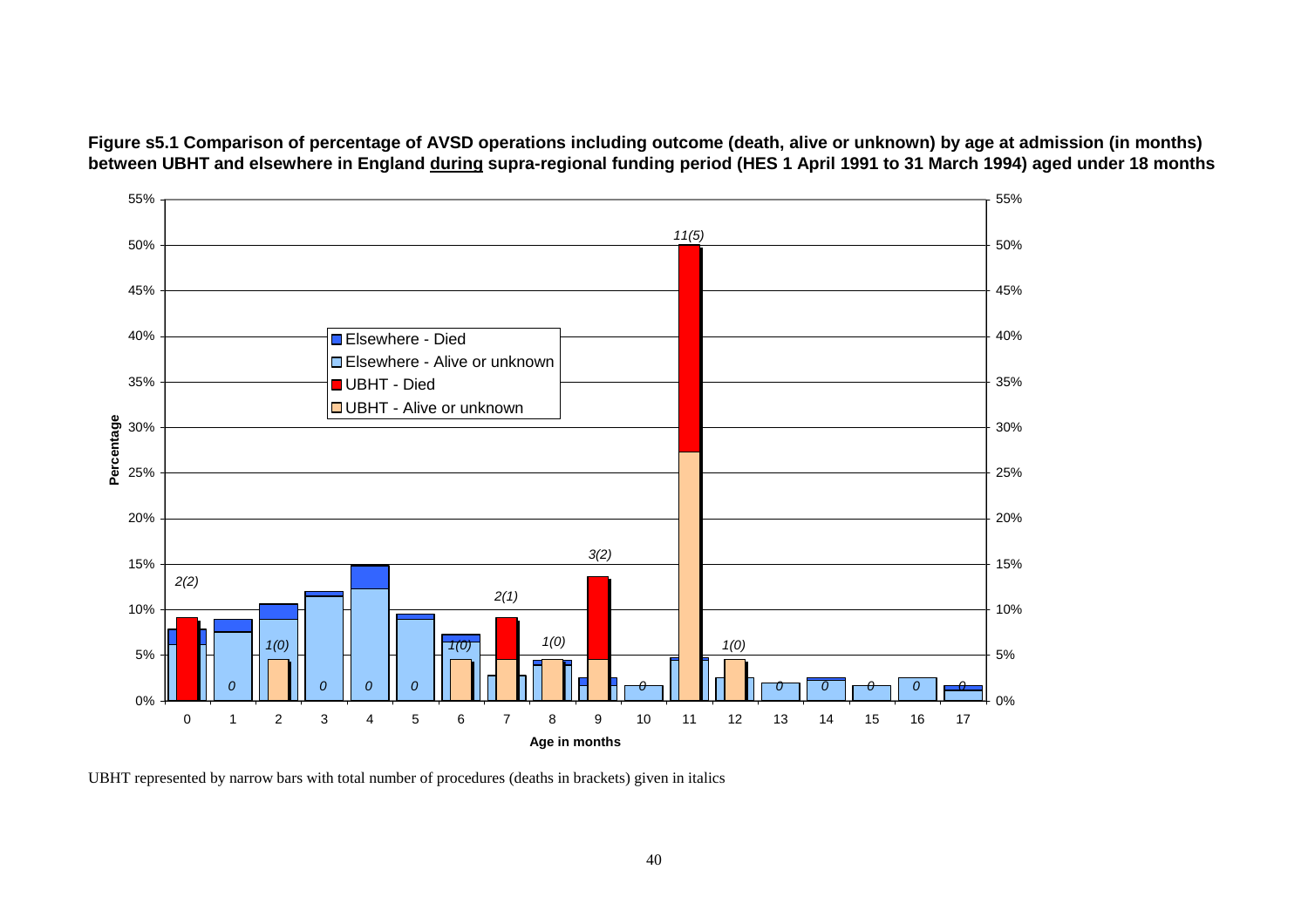<span id="page-41-0"></span>**Figure s5.2 Comparison of percentage of AVSD operations including outcome (death, alive or unknown) by age at admission (in months) between UBHT and elsewhere in England post supra-regional funding period (HES 1 April 1994 to 31 Dec 1995) aged under 18 months** 



UBHT represented by narrow bars with total number of procedures (deaths in brackets) given in italics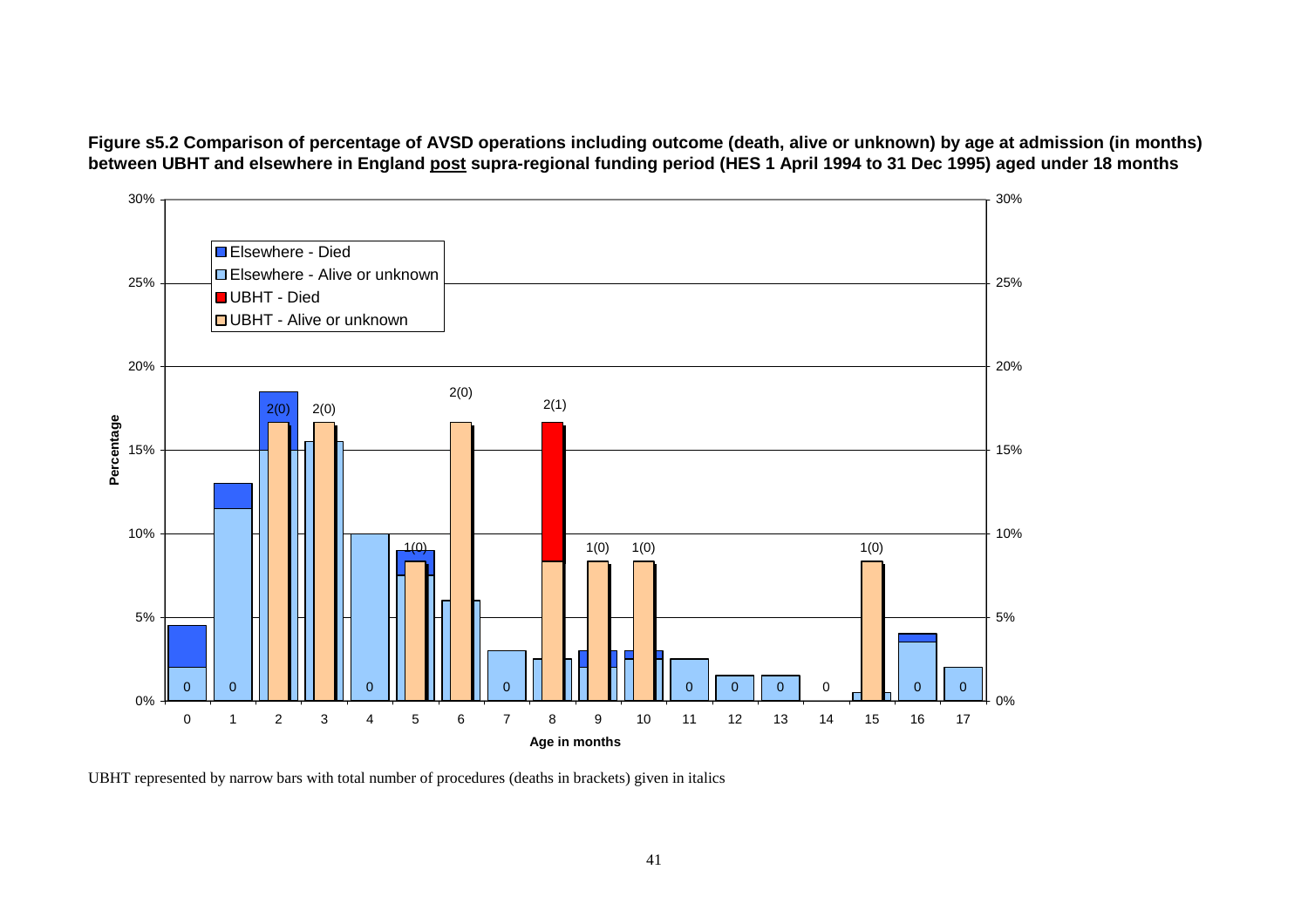<span id="page-42-0"></span>**Figure s5.3 Comparison of percentage of open operations including outcome (death, alive or unknown) by age at admission (in months) between UBHT and elsewhere in England during supra-regional funding period (HES 1 April 1991 to 31 March 1994) aged under 18 months** 



UBHT represented by narrow bars with total number of procedures (deaths in brackets) given in italics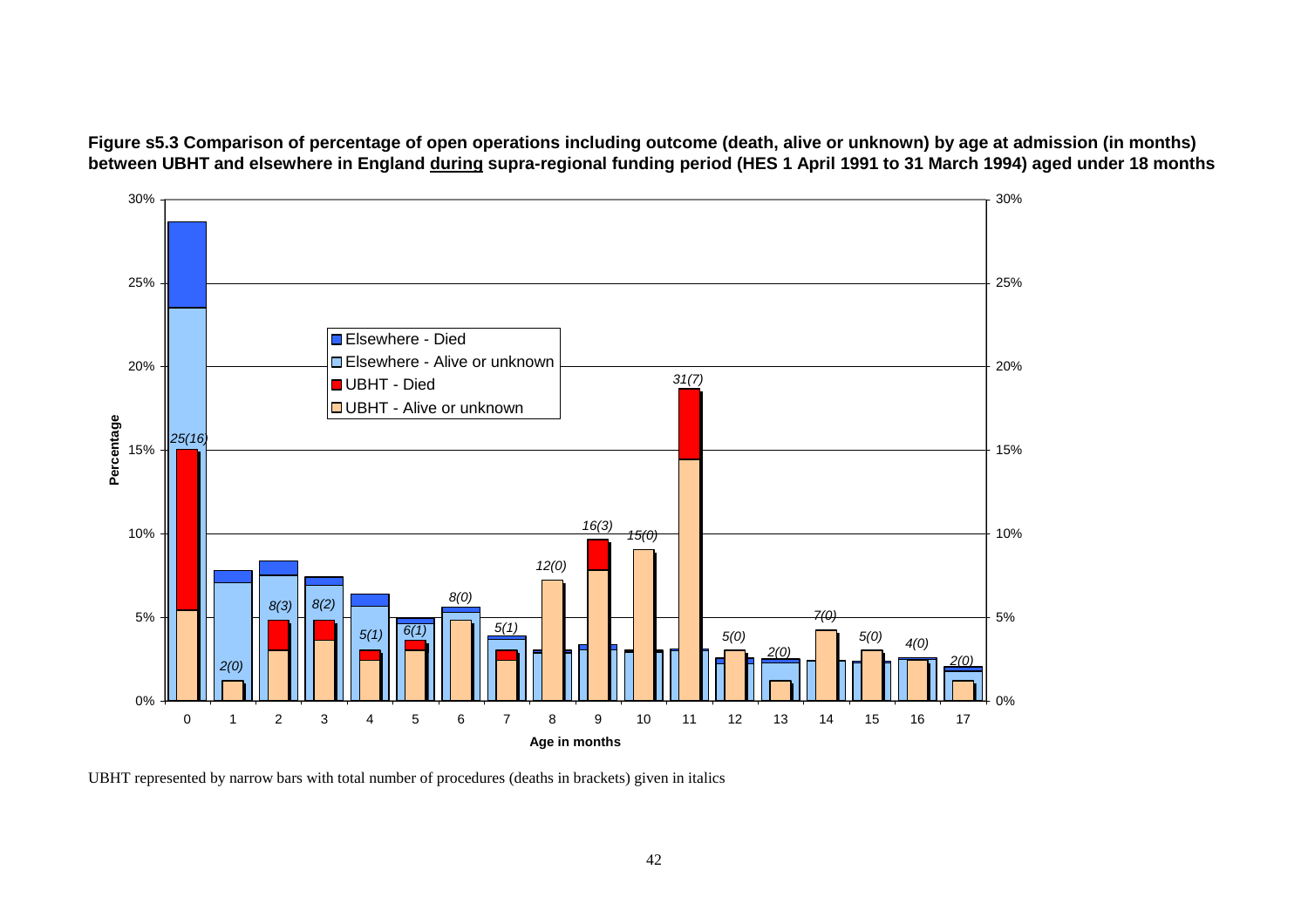<span id="page-43-0"></span>**Figure s5.4 Comparison of percentage of open operations including outcome (death, alive or unknown) by age at admission (in months) between UBHT and elsewhere in England post supra-regional funding period (HES 1 April 1994 to 31 Dec 1995) aged under 18 months** 



UBHT represented by narrow bars with total number of procedures (deaths in brackets) given in italics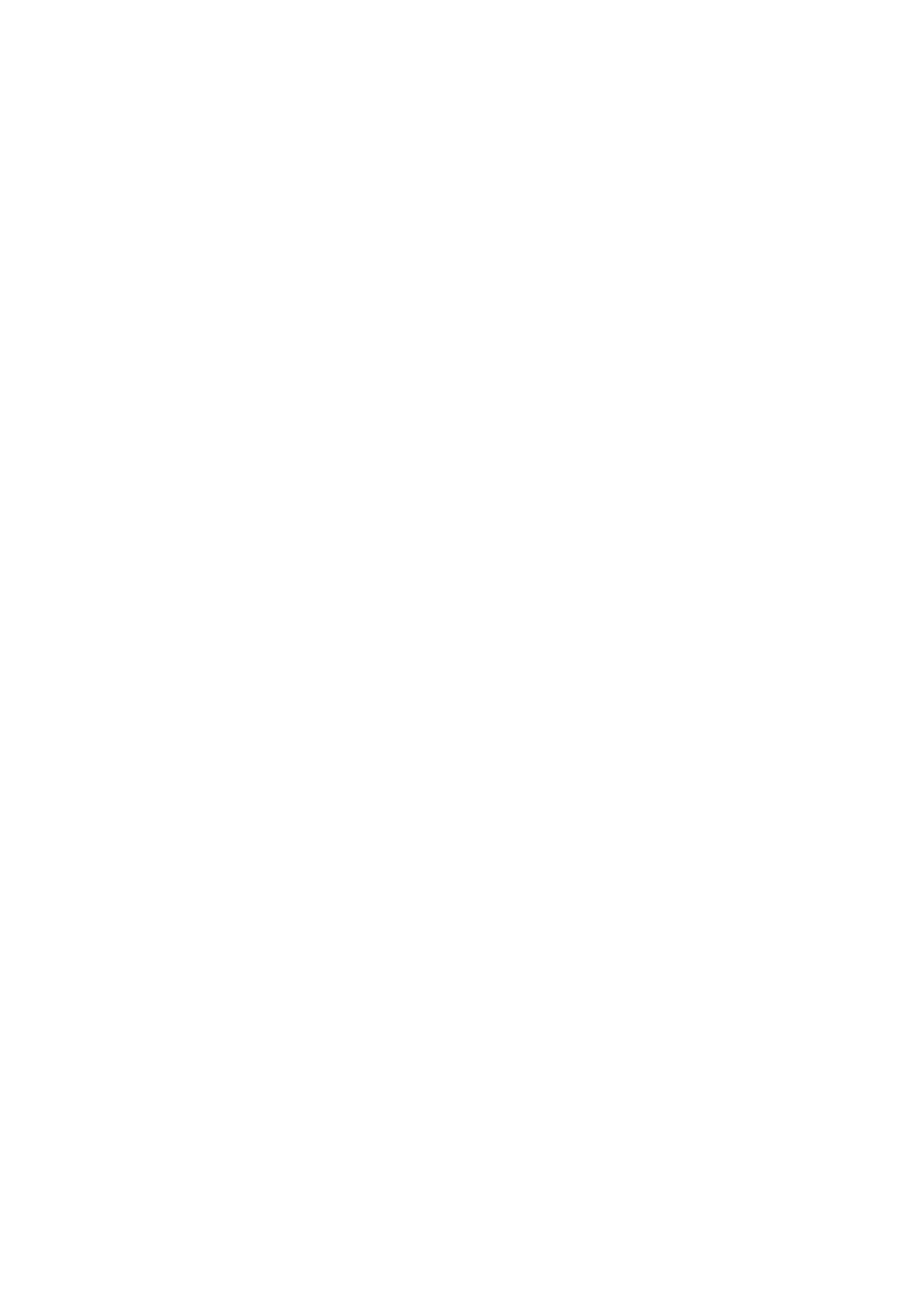<span id="page-45-0"></span>**Figure s5.5 Comparison of percentage of spells by age at admission (in months) between UBHT and elsewhere in England during and after supra-regional funding period aged under 18 months by procedure groupings (n = numbers of spells within UBHT)** 

# **Procedure Group 1. Tetralogy of Fallot** 1/4/91 to 31/3/94, n=6

40% 40% **UBHT**  $-$ Elsewhere 30% 30% **Percentage** Percentage 20% 20% 10% 10% 0% 0% 0 1 2 3 4 5 6 7 8 9 10 11 12 13 14 15 16 17

**Procedure Group 2. Interatrial TGA**<br>April 1991 to March 1994, n=18

**Age in m** 



### **Procedure Group 3. Other TGAs ( - switch)**



**Procedure Group 4. Repair of TAPVD**  April 1991 to March 1994, n=12April 94 to December 95, n=5







April 94 to December 95, n=6



April 94 to December 95, n=4



April 1991 to March 1994, n=21April 94 to December 95, n=4





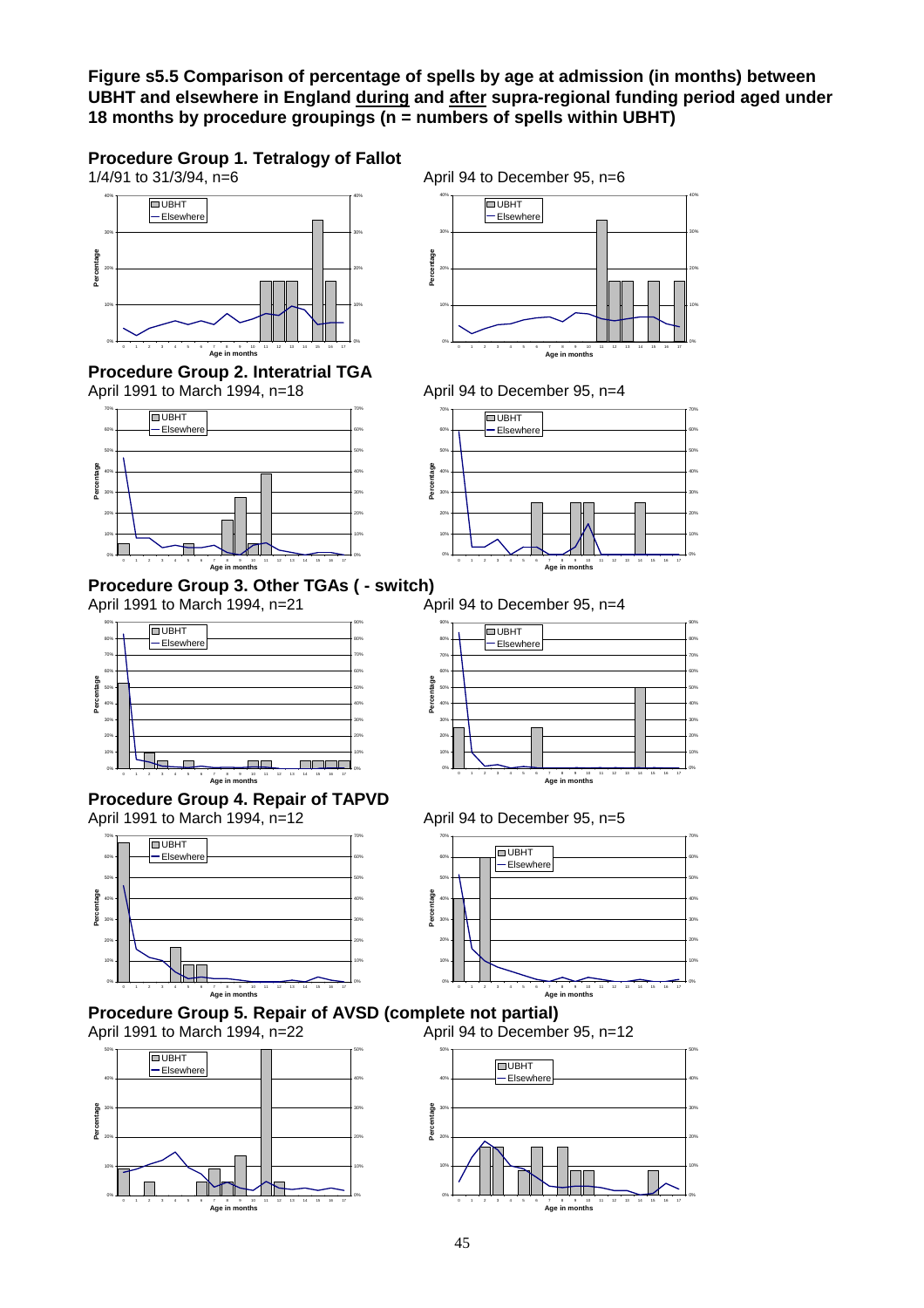### **Procedure Group 6. Closure of secundum and sinus venosus ASDS**

April 1991 to March 1994, n=11April 94 to December 95, n=1



**Procedure Group 7. Closure of VSD**  April 1991 to March 1994, n=52April 94 to December 95, n=24



**Procedure Group 8. Truncus arteriosus**  April 1991 to March 1994, n=6April 94 to December 95, n=2









**Percentage**



### **Procedure Group 9. Fontan type operations**

April 1991 to March 1994, n=7 <br>**April 94 to December 95, n=3** 











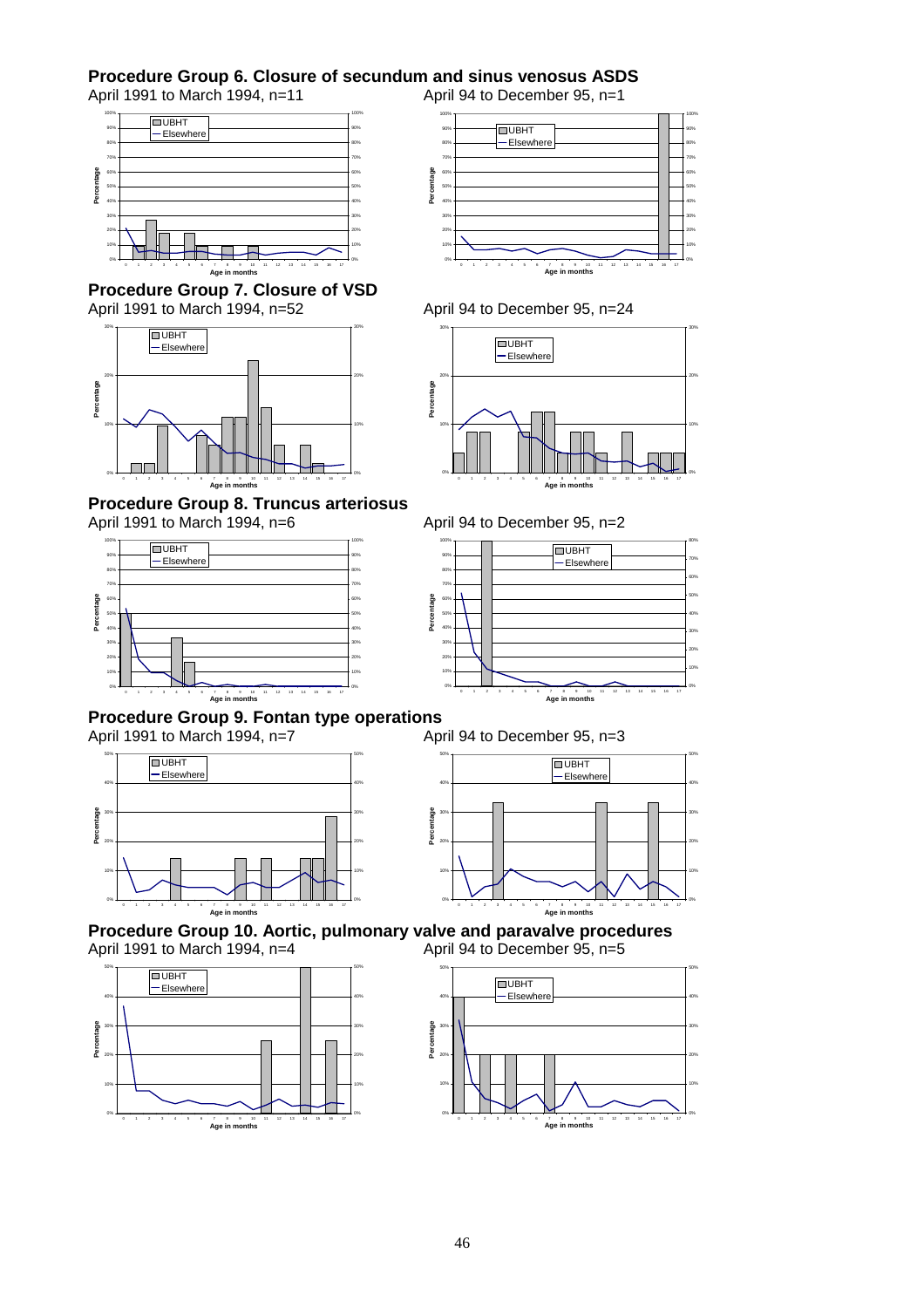### **Procedure Group 11. Mitral valve procedures**

April 1991 to March 1994, n=5April 94 to December 95, n=5





**Procedure Group 12. Closed shunts**  April 1991 to March 1994, n=37April 94 to December 95, n=19





**Procedure Group 13. Coarctation procedures**<br>April 1991 to March 1994, n=52 April 94 to December 95, n=19

April 1991 to March 1994, n=52









**Closed procedures** 











April 1991 to March 1994, n=141April 94 to December 95, n=69

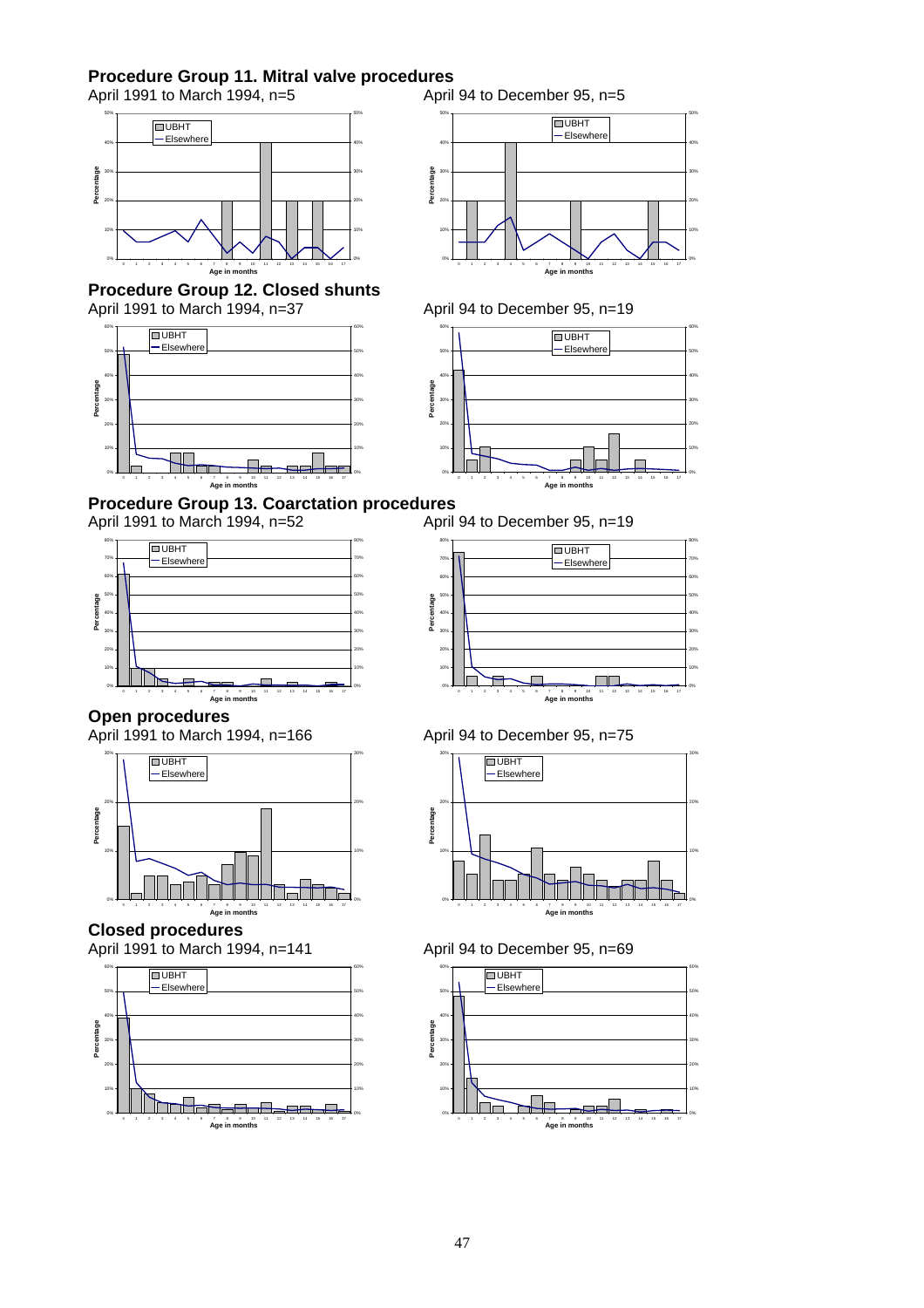**Figure s5.6 Cumulative numbers of open operations including outcome (death, alive or unknown) by age at admission (in months) between UBHT and elsewhere in England during supra-regional funding period (HES 1 April 1991 to 31 March 1994) aged under 18 months** 



UBHT represented by narrow bars